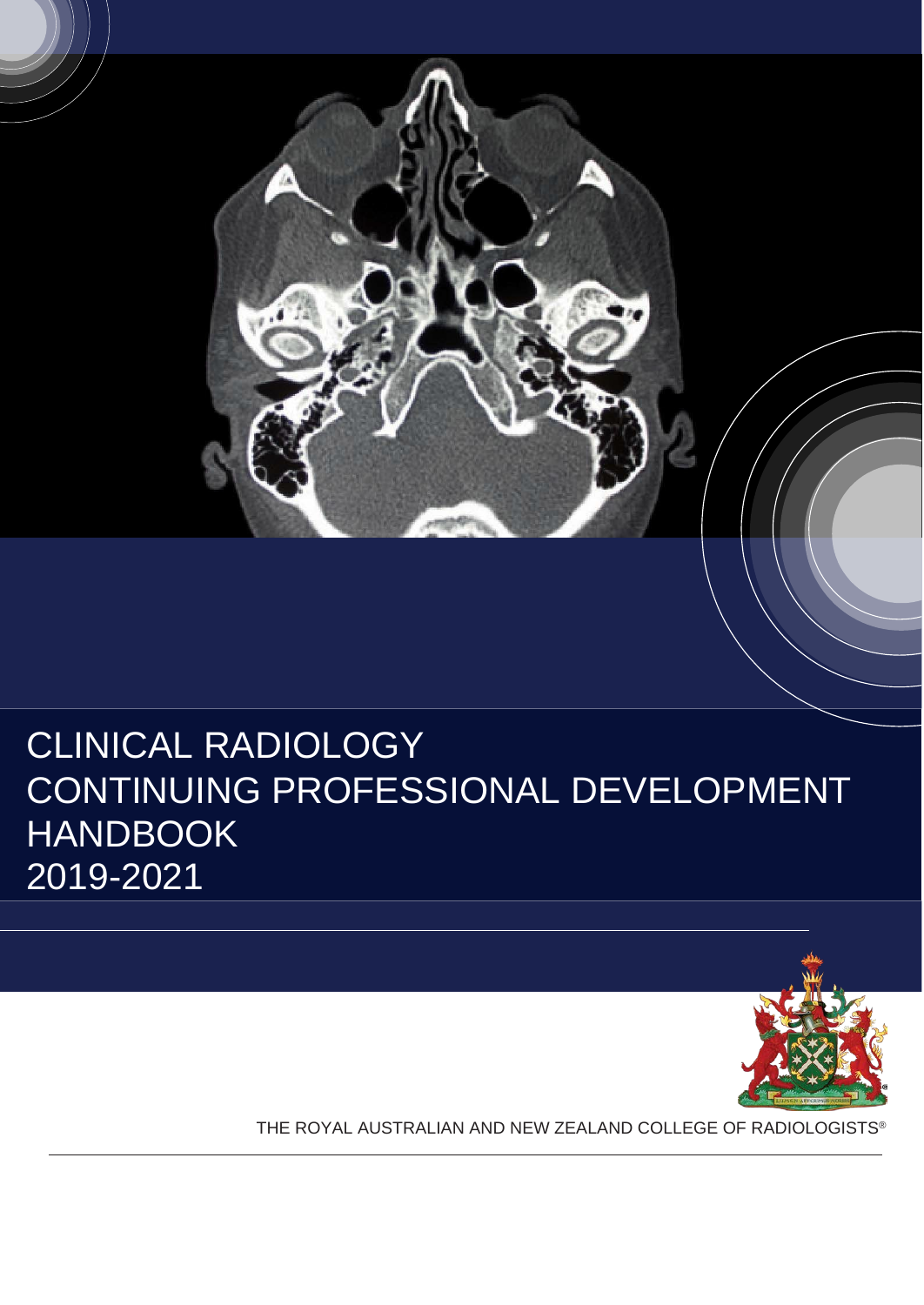## Continuing Professional Development (CPD) Handbook

Clinical Radiology

2019 – 2021Triennium

Name of document and version: Clinical Radiology Continuing Professional Development (CPD) Handbook 2019 - 2021 –Version 1.1

Approved by: The Faculty of Clinical Radiology Council

Date of approval: 19 November 2018 Updated: 22 May 2020

ABN 37 000 029 863 Copyright for this publication rests with The Royal Australian and New Zealand College of Radiologists ®

The Royal Australian and New Zealand College of Radiologists Level 9, 51 Druitt Street Sydney NSW 2000 Australia

Email: [ranzcr@ranzcr.edu.au](mailto:ranzcr@ranzcr.edu.au) Website: [www.ranzcr.com](http://www.ranzcr.com/) Telephone: +61 2 9268 9777 Facsimile: +61 2 9268 9799

Disclaimer: The information provided in this document is of a general nature only and is not intended as a substitute for medical or legal advice. It is designed to support, not replace, the relationship that exists between a patient and his/her doctor.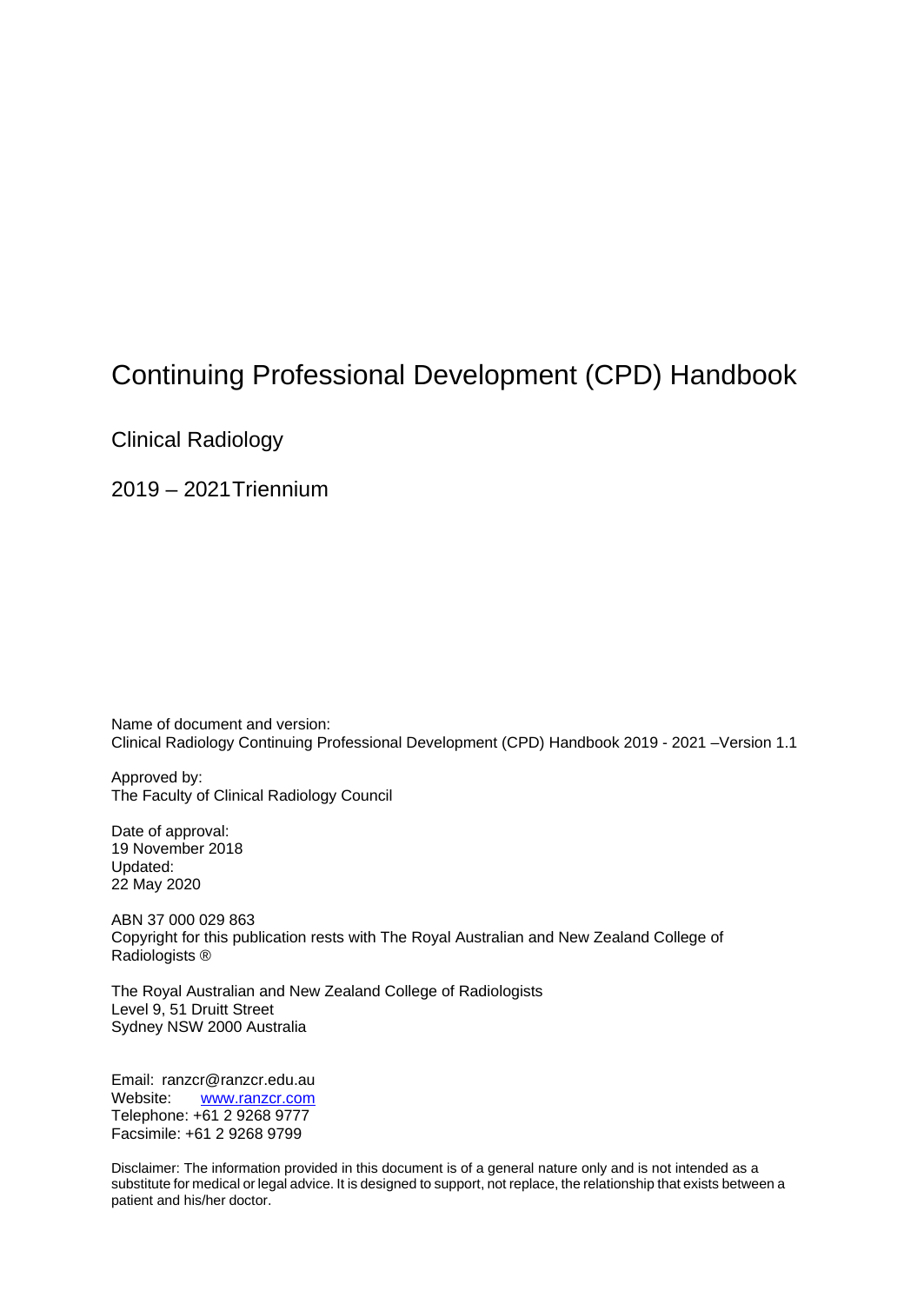## **TABLE OFCONTENTS**

| 1. INTRODUCTION                                         | 4  |
|---------------------------------------------------------|----|
| 2. CONTINUING PROFESSIONAL DEVELOPMENT REQUIREMENTS     | 11 |
| 3. CONTINUING PROFESSIONAL DEVELOPMENT PROGRAM OVERVIEW | 12 |
| 4. CONTINUING PROFESSIONAL DEVELOPMENT CATEGORIES       | 14 |
| 5. APPENDICES                                           | 29 |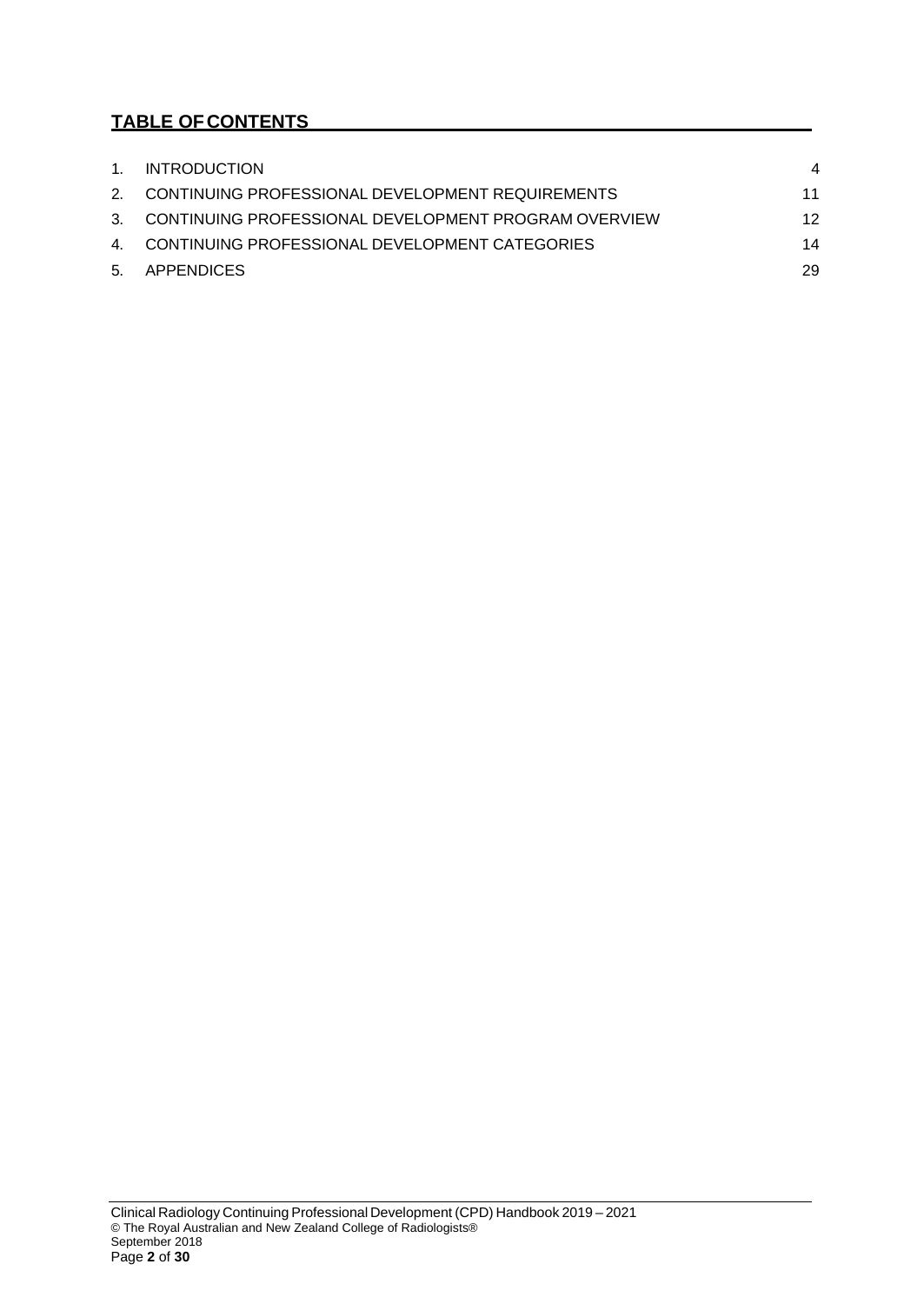## **About the College**

The Royal Australian and New Zealand College of Radiologists (RANZCR) is a not-for-profit association of members who deliver skills, knowledge, insight, time and commitments to promote the science and practice of the medical specialties of clinical radiology (diagnostic and interventional) and radiation oncology in Australia and New Zealand.

The Faculty of Radiation Oncology, RANZCR, is the peak bi-national body advancing patient care and the specialty of radiation oncology through setting of quality standards, producing excellent radiation oncology specialists, and driving research, innovation and collaboration in the treatment of cancer.

## **Our Vision**

RANZCR as the peak group driving best practice in clinical radiology and radiation oncology for the benefit of our patients.

## **Our Mission**

To drive the appropriate, proper and safe use of radiological and radiation oncological medical services for optimum health outcomes by leading, training and sustaining our professionals.

## **Our Values**

### **Commitment to Best Practice**

Exemplified through an evidence-based culture, a focus on patient outcomes and equity of access to high quality care; an attitude of compassion and empathy.

## **Acting with Integrity**

Exemplified through an ethical approach: doing what is right, not what is expedient; a forward thinking and collaborative attitude and patient-centric focus.

#### **Accountability**

Exemplified through strong leadership that is accountable to members; patient engagement at professional and organisational levels.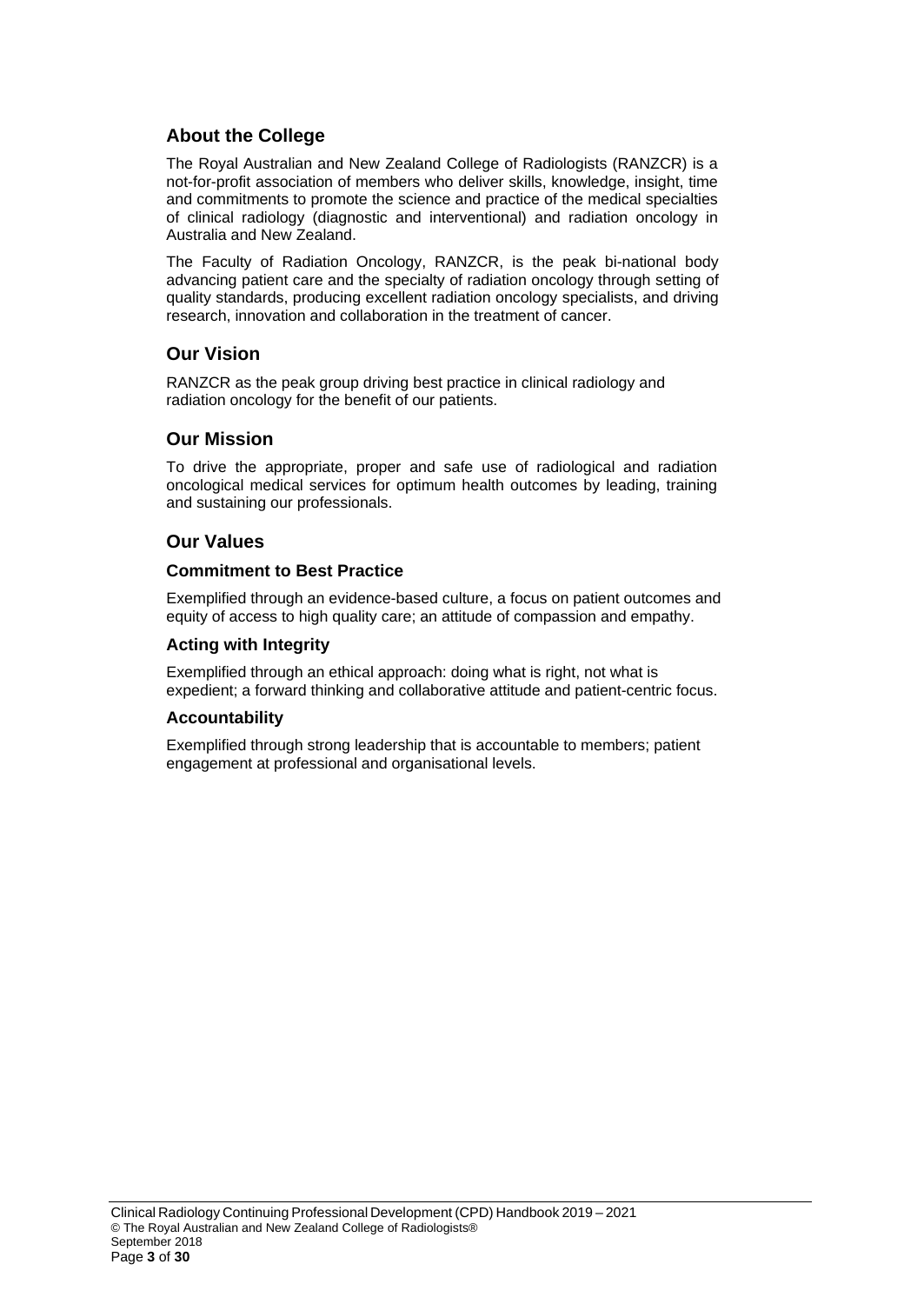## <span id="page-4-0"></span>**1. INTRODUCTION**

### **1.1 2019-2021 CPD Program**

The aim of the RANZCR Continuing Professional Development Program (CPD) is to assist participants to structure their ongoing learning in order to maintain currency in knowledge, skills and practice not only in their chosen specialty of radiology, but also in more generic areas associated with the practice of medicine.

The 2019-2021 triennium recognises a broad range of activities eligible for CPD points. These activities are grouped into seven categories:

- 1. Professional and Clinical Governance
- 2. Teaching, Training and Supervision
- 3. Self Directed Learning
- 4. Research
- 5. Publications and Presentations
- 6. Attendance at Conferences and Meetings
- 7. Maintenance of Professional Standards

### **1.2 CanMEDS**

CanMEDS 1 is a framework for improving patient care by enhancing physician training. It was developed by the Royal College of Physicians in Canada to outline competencies for well-rounded medical practice and subsequently inform medical education and practice. It is recognized internationally as a best practice model for ongoing medical education.

The 2019-2021 RANZCR triennium has been broadly aligned to each of the CanMEDS capabilities outlined in Figure 1, whilst acknowledging the interdependency of the capabilities. The College encourages development of capability both in the medical expert role and the non-medical expert roles for CPD participants.

The CPD Category mapping to CanMEDS can be found in CPD Program Overview section of this document and in the Help section of CPD online (RANZCR Learning Portal).

The roles have been depicted by the College in the Learning and Development Framework diagram (based on the CanMEDS model).





*CanMEDS Framework 2*

<sup>1</sup> Frank JR, Snell L, Sherbino J, (Eds). CanMEDS 2015 Physician Competency Framework. Ottawa: Royal College of Physicians and Surgeons of Canada; 2015.

<sup>&</sup>lt;sup>2</sup> Adapted from the CanMEDS Physician Competency Diagram with permission of the Royal College of Physicians and Surgeons of Canada. Copyright © 2009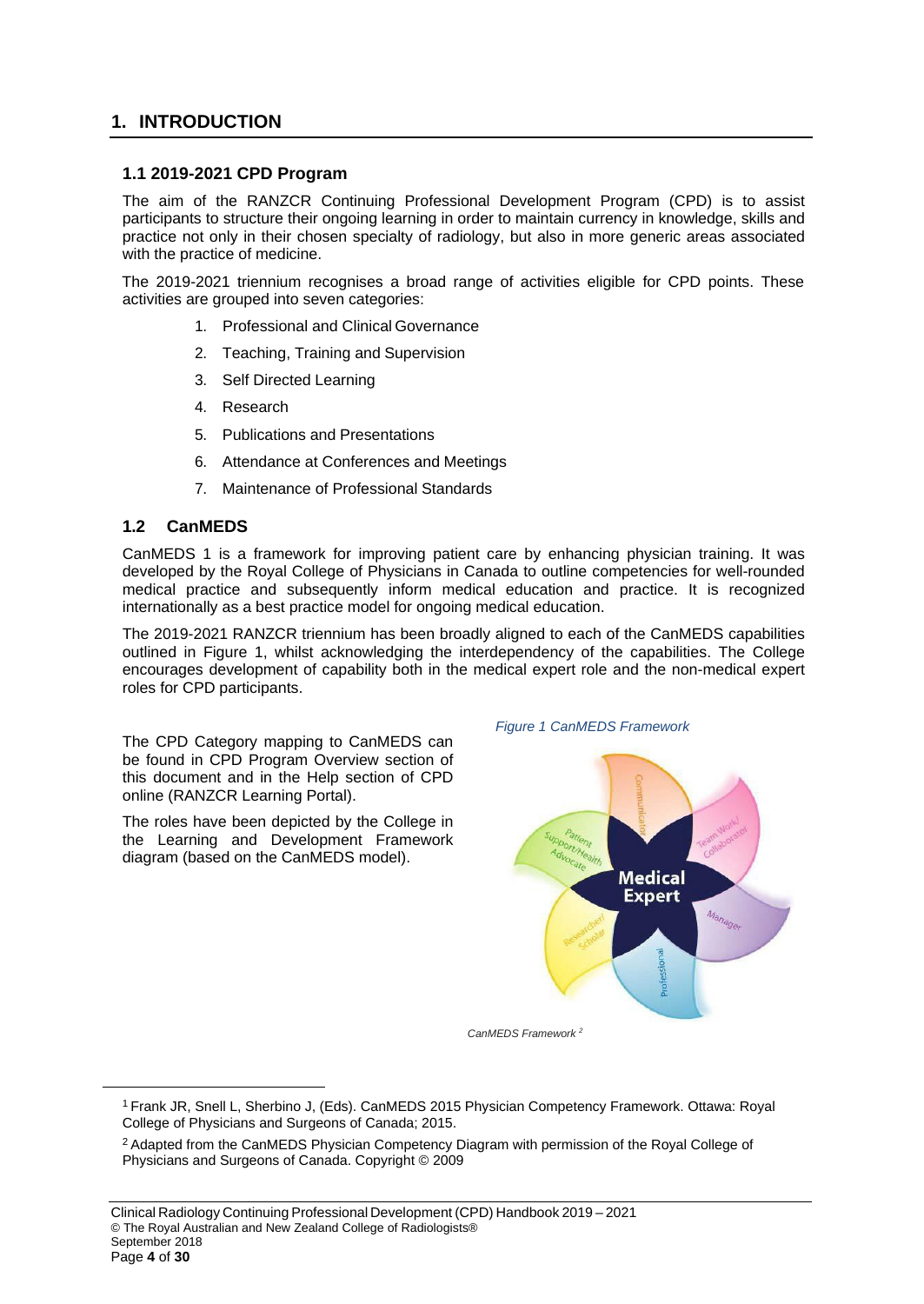## **1.3 RANZCR Principles of CPD**

In addition to aligning the CanMEDS roles for well-rounded medical education and practice to the categories of the RANZCR CPD program, the RANZCR CPD program is based on the following principles:

- □ CPD provides a framework for directing and framing lifelong learning to uphold professional standards in Australia, New Zealand and Singapore.
- □ CPD encourages quality medical practice for improved patient healthcare and ultimately for a healthier society.
- □ The CPD program encourages participants to have a CPD plan for the triennium and to develop and reflect on current trends in the clinical radiology field.
- □ The CPD program is not a provider of education but provides a framework for directing education provided by others and to guide selfdirected learning.
- □ The College supports the principle of lifelong learning and selfdevelopment.
- □ The CPD program provides a pathway to record, demonstrate and substantiate ongoing learning.

### **1.4 Background**

### **Future Changes to the Medical Board of Australia Registration and CPD Requirements**

The Medical Board of Australia (MBA) has announced reforms to the regulatory requirements for registration in Australia, scheduled to commence in approximately 2021. Exact details of the implementation have yet to be announced, however RANZCR is proceeding with a new triennium. In Clinical Radiology, there will be no changes to the CPD requirements in the 2019- 2021 Triennium. It is anticipated that RANZCR members will not need to meet the future requirements until after the 2019-2021 Triennium. These reforms will see the introduction of a range of evidenced-based approaches to assure safe and high-quality patient care 3. There are three (3) main components to the changes, outlined in Figure 2 and Tables 1-3.

*Figure 2 Core elements of the MBA Reform*



<sup>3</sup> Medical Board of Australia. Expert Advisory Group on revalidation Final report. August 2017.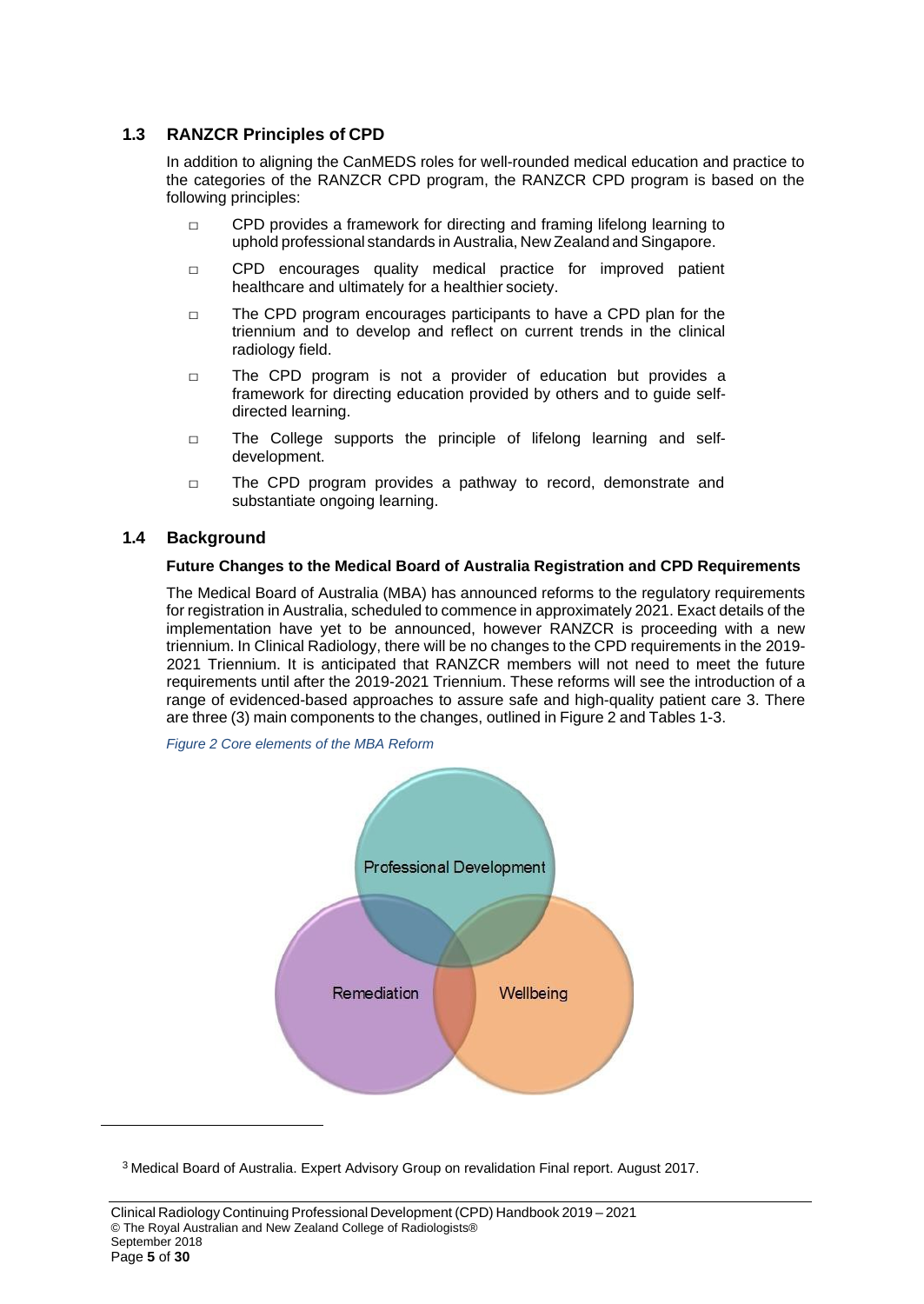#### **Table 1: Professional Development**



- o *at least 25% of the minimum (12.5 hours) onmeasuring outcomes; and*
- o *the remaining 25% can be distributed across any types ofCPD.*
- All CPD must be relevant to the doctor's scope of practice and based on a personal Professional Development Plan (PDP)each year

#### **CPD Activities in the Three Future Categories**

Figure 3 below show examples of CPD activities in each of the three required future categories of educational activities, reviewing performance and measuring outcomes. These activities are examples only and are not intended to be an exhaustive list.

*Figure 3 The Three future categories of professional development <sup>5</sup>*



4 Medical Board of Australia. Expert Advisory Group on revalidation Final report. August 2017.

5 Medical Board of Australia. Expert Advisory Group on revalidation Final report. August 2017.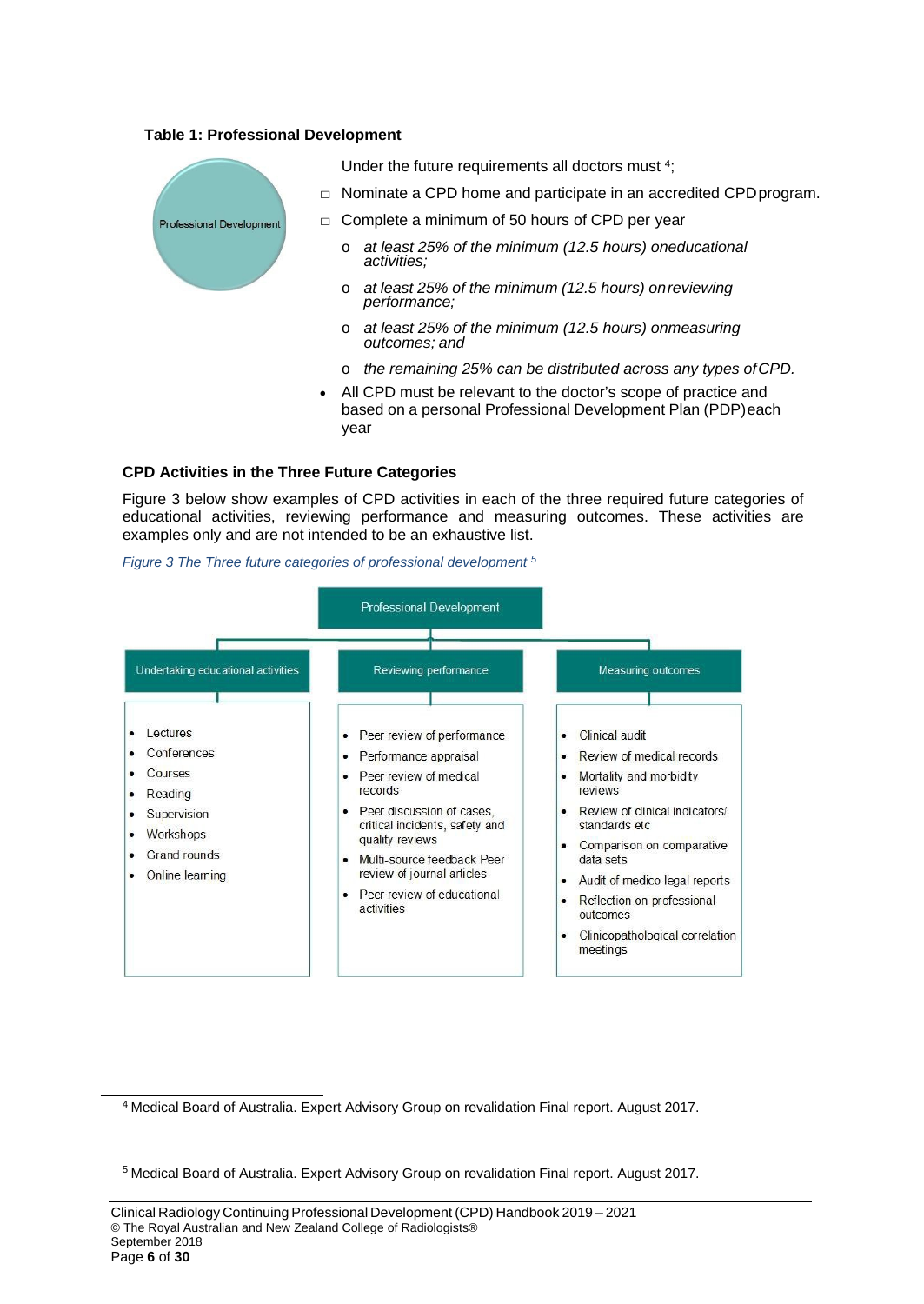#### **Table 2: Wellbeing**



**Table 3: Remediation**



Under the future requirements doctors at risk of poor performance will be identified and mechanisms established to support them including.

Under the future requirements the MBA will introduce a program to more readily support the wellbeing of doctors and transform the culture of the profession. Aspects of the program will include health checks and a

contemporary Code of Conduct and registration standards<sup>6</sup>. [3]

- o **Age**  Doctors providing clinical care will be required to have peer review and health checks at the age of 70 and every 3 years thereafter.
- o **Professional isolation**  the MBA will provide guidelines on identifying professional isolation and manage this with increased peer-review
- o Doctors with three or more substantiated **complaints** that have an impact on patient safety over a five-year period will be required to participate in formal peer review and performance management. [3]

For more information on the future registration requirements for doctors in Australia please see the RANZCR website http[s://www.ranzcr.com/fellows/general/changes-to-cpd-requirements .](http://www.ranzcr.com/fellows/general/changes-to-cpd-requirements)

## **1.5 Mandatory Participation in the RANZCR CPD Program**

Compliance with Continuing Professional Development (CPD) is mandated by The Royal Australian and New Zealand College of Radiologists (RANZCR) and is a requirement for specialist registration with the Medical Board of Australia and the Medical Council of New Zealand. As specified in the RANZCR Articles of Association in Section 3.1.7, Fellows and Educational Affiliates must participate in and meet the minimum requirements of a relevant CPD program specified by the Board from time to time.

This means that all Fellows and Educational Affiliates who are in active practice are required to participate in the RANZCR CPD program and to comply with the annual and triennium CPD requirements.

Should a Fellow or Educational Affiliate fail to demonstrate compliance with the RANZCR minimum CPD requirements in an individual year, or the triennium and has not demonstrated compliance by 1 July in the following year, the College will commence action including substantiation from the non-compliant member.

For more information please refer to the CPD Compliance Policy available on the RANZCR website at: <https://www.ranzcr.com/documents/3696-ranzcr-cpd-compliance-policy/file>

## **1.6 RANZCR Membership and Eligibility to Participate in the CPDProgram**

All Fellows, Educational Affiliates and CPD Participants are eligible to participate in the RANZCR CPD program provided they are an active financial member of the College. For anyone who would like to apply to join the CPD program, further information and requirements

<sup>6</sup> Medical Board of Australia. Expert Advisory Group on revalidation Final report. August 2017.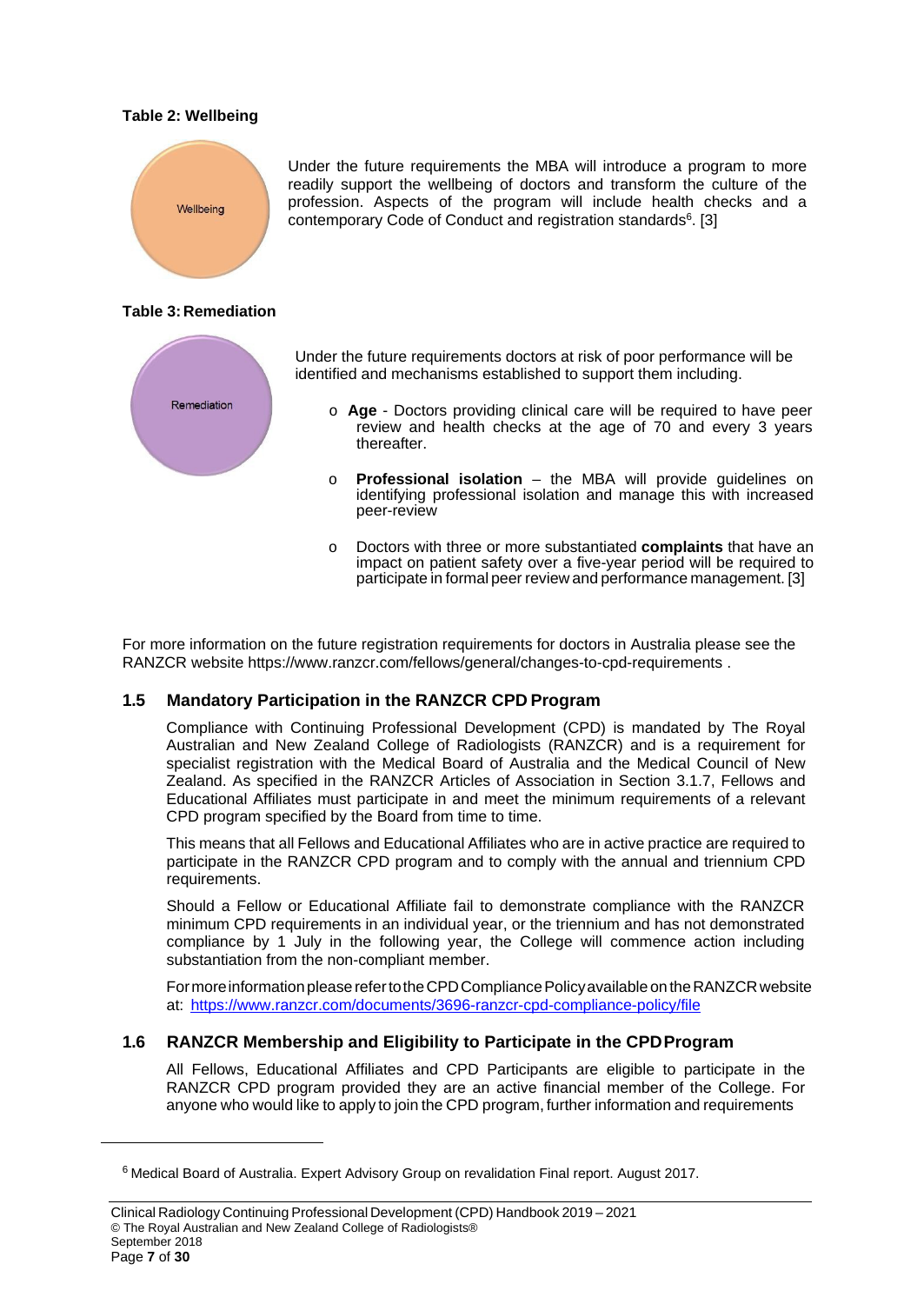for membership can be found on the RANZCR website at:

<https://www.ranzcr.com/trainees/clinical-radiology/becoming-a-fellow> <https://www.ranzcr.com/trainees/rad-onc/becoming-a-fellow>

### **1.7 Australian Health Practitioner Regulation Agency (AHPRA)**

The Australian Health Practitioner Regulation Agency (AHPRA) requires that all registered medical practitioners participate in CPD that is relevant to their scope of practice in order to enhance their knowledge, skills and performance to ensure that they deliver high quality and safe care. When renewing their registration all medical practitioners must make a declaration that they have participated in CPD and met the CPD Registration Standard. Further details can be found in the CPD Registration Standard on the AHPRA website at: <http://www.medicalboard.gov.au/Registration-Standards.aspx>

CPD participants registered to practice in Australia should also note that AHPRA has commenced randomly auditing medical practitioners to determine whether they are meeting the CPD Registration Standard. Further information about the AHPRA audit can be found at: <http://www.medicalboard.gov.au/Registration/Audit.aspx> . If requested members must provide evidence of the CPD activities you have undertaken to meet the requirements of the Board's CPD Registration Standard.

### **1.8 Medical Council of New Zealand (MCNZ) CPD Requirements**

The Medical Council of New Zealand (MCNZ) requires that all New Zealand Fellows, Educational Affiliates and CPD Participants meet the requirements of an approved CPD program, which includes recertification, to receive an annual practicing certificate. The requirements of the MCNZ include:

- A minimum of one Audit each year
- A minimum of 10 hours of Peer Review activity each year
- A minimum of 20 hours of Educational Activities each year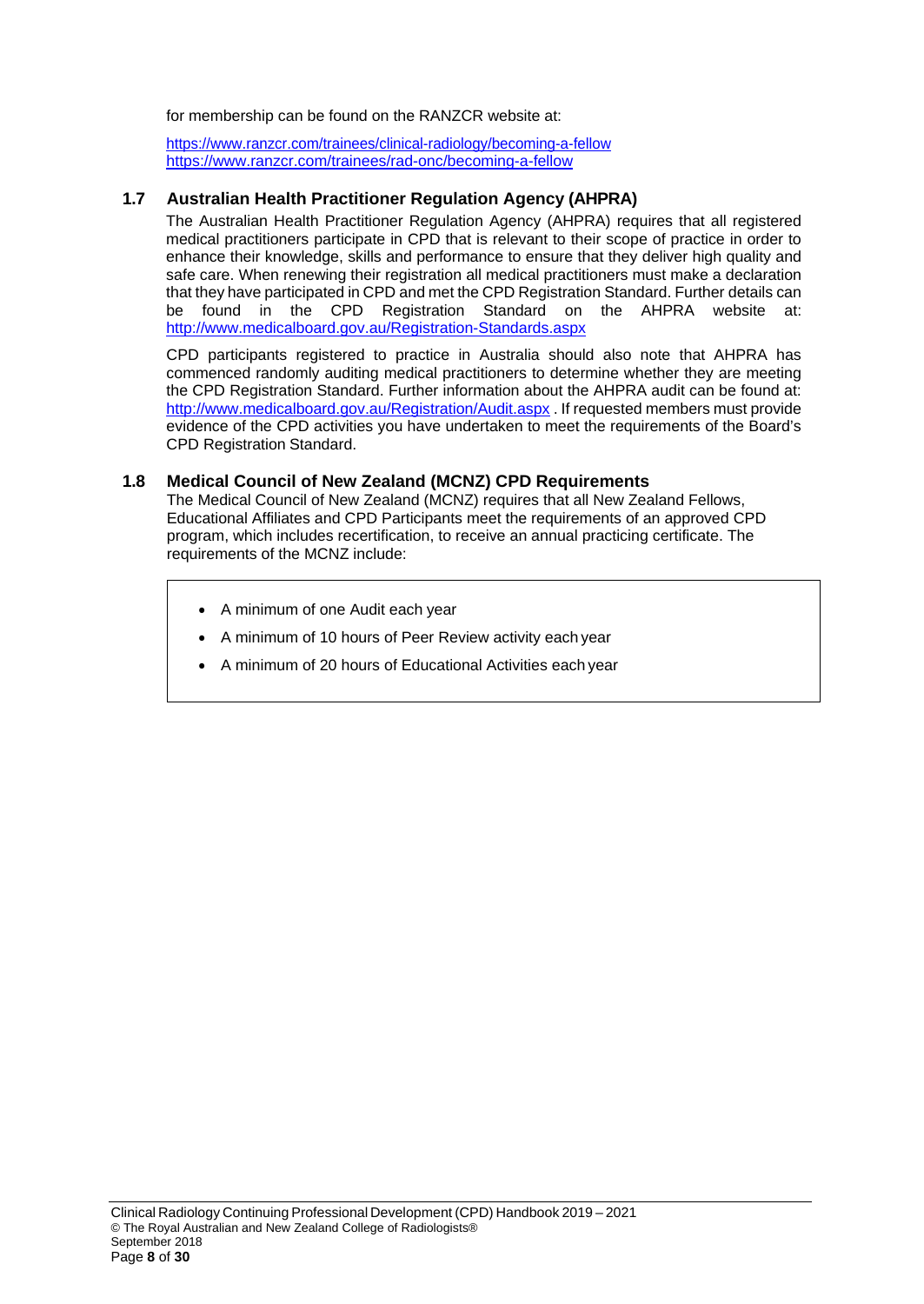All New Zealand RANZCR Fellows, Educational Affiliates and CPD Participants will be required to meet the MCNZ requirements of audit, peer review and educational activities each year and record these activities in their annual CPD submission.

Members registered to practice in New Zealand should also note that the Medical Council of New Zealand conducts an annual random audit of 15% of medical practitioners each year. Further details can be found on the Medical Council of New Zealand website at: <https://www.mcnz.org.nz/maintain-registration/recertification-and-professional-development/>

## **1.9 Annual CPD Random Audit**

Each year an audit of CPD compliance will be completed on a random sample of members. The sample size will be 7% of the total membership. Members selected for an audit will be contacted by RANZCR staff and asked to provide evidence of the CPD activities claimed for the relevant year.

The definition of passing or failing an audit and its relationship with non-compliance can be found in Section 2.4 of the CPD Compliance Policy. This Policy is available on the RANZCR website at: http[s://www.ranzcr.com/search/ranzcr-cpd-compliance-policy](http://www.ranzcr.com/search/ranzcr-cpd-compliance-policy)

There are several documents to assist members should they be randomly selected for audit:

- □ A list of the Accepted Evidence Documents
- $\Box$  A checklist to assist in compiling evidence documents
- $\Box$  Instructions on how to upload documents to CPD Online (RANZCR Learning Portal)

The above documents can be downloaded from the Help section on the blue menu bar of CPD Online and will also be sent to members randomly selected for audit. Should any member wish to discuss this further or apply for an exemption and future re-audit due to unusual circumstances it is advised that they contact the CPD team at the College once they receive notice of having been selected for audit:

**Email**: [cpd@ranzcr.edu.au](mailto:cpd@ranzcr.edu.au) **Telephone**: +61 2 9268 9777

#### **1.10 Pro Rata Guidelines for Members Taking Extended Leave**

For the 2019-2021 Triennium, members who are taking extended leave from practice and are unable to participate in CPD activities may be eligible for pro rata CPD points. Members can request exemption in writing from CPD for special circumstances; such as maternity leave, parental leave or sick leave.

All requests for exemption from CPD for special circumstances should be emailed to [cpd@ranzcr.edu.au a](mailto:cpd@ranzcr.edu.au)nd the following details included:

- $\Box$  The reason for requesting exemption (for example maternity leave, parental leave or sick leave).
- $\Box$  The start and if known, the finish date of the period for which an exemption is being requested.
- □ Any other information relevant to the decision-making process.

If an exemption is granted by the College, then an appropriate number of CPD points will be credited to the member's total for that year to enable that member to meet the requirements of the CPD program. Within any CPD triennium, the College has discretion to grant exemption for up to one year of extended leave.

Requests for exemptions for more than one year of leave will need to be approved by the Facuty of Clinical Radiology Professional Practice Committee. Members taking more than one year of extended leave should also refer to the RANZCR Clinical Radiology Recency of<br>Practice Cuidelines available on the RANZCR website at: Practice Guidelines available on the RANZCR website [at:](https://www.ranzcr.com/search/recency-of-practice-guidelines-for-clinical-radiology) [https://www.ranzcr.com/search/recency-of-practice-](https://www.ranzcr.com/search/recency-of-practice-guidelines-for-clinical-radiology) [guidelines-for-clinical-radiology](https://www.ranzcr.com/search/recency-of-practice-guidelines-for-clinical-radiology) .

Further information regarding recency of practice and returning to practice after extended leave is also available on the AHPRA website at: [http://www.medicalboard.gov.au/ a](http://www.medicalboard.gov.au/)nd the MCNZ website at: [https://www.mcnz.org.nz/ .](https://www.mcnz.org.nz/) For example, if leave is taken from January 2019 to December 2020, then at a minimum, the member must complete the equivalent of oneyear's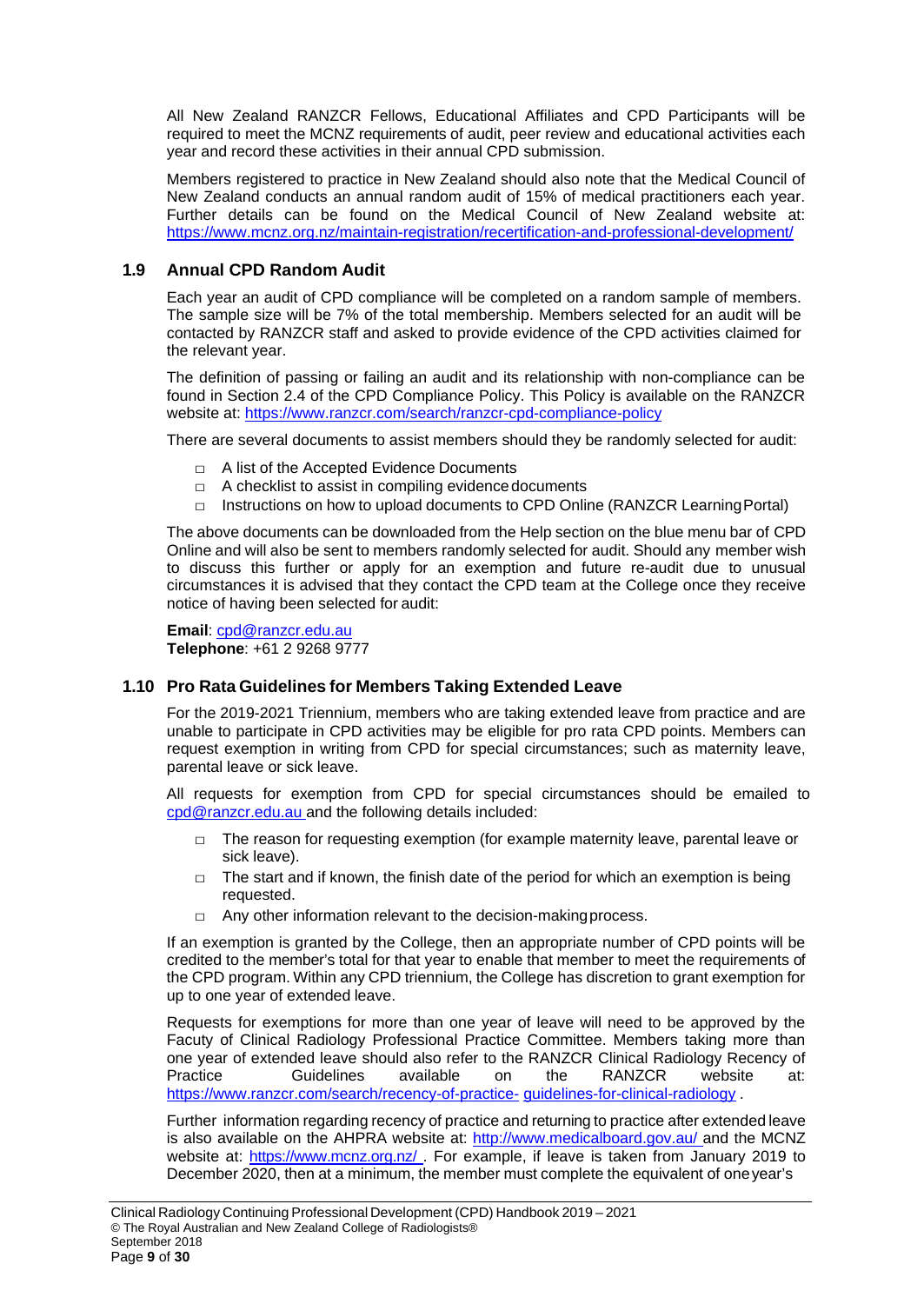continuing professional development (CPD) activities (60 points), relevant to your intended scope of practice.

The following criteria for pro-rata CPD points also apply to any exemption request:

- $\Box$  Exemption can be applied for in cases where a minimum of 3 months and up until one year of extended leave is taken.
- □ Pro rata CPD points are calculated at 5 points per month with a maximum of 60 pro rata CPD points in a calendar year.
- $\Box$  If the leave taken is over 2 calendar years then the points can be split over two years, for example, if leave is taken from November 2019-April 2020, then points can be split as follows: 10 points in 2019 and 20 points in 2020.
- $\Box$  CPD participants taking less than a year of leave are encouraged to do some CPD activities in order to meet the requirements. The minimum number of CPD points required in a calendar year is 30 points.

For more information on how CPD pro-rata points will be calculated, please refer to the CPD Frequently Asked Questions (FAQ's) document which can be downloaded from the Help section on the blue menu bar of CPD Online.

### **1.11 MRI Specific Requirements**

Medicare Australia uses 'participation in the RANZCR MRI Quality Program' as one of the eligibility criteria under MRI Eligible Provider regulations. All eligible providers for MRI declare that they are meeting the requirements of the MRI Quality Program in their MRI Statutory Declarations to Medicare Australia.

All radiologists reporting MRI are required under the RANZCR Standards of Practice for Diagnostic and Interventional Radiology, V10 to participate in the MRI Quality Program. This requires MRI Radiologists to initially register as a participant in the MRI Quality Program and meet the ongoing requirement to accrue 30 MRI-specific CPD points per CPD triennium, included within the minimum triennium requirements.

MRI-specific CPD points are also subject to random audit and should an MRI Radiologist be randomly selected for an audit of their CPD activities they will also be required to provide evidence of their MRI-specific CPD activities. For more information on how to accrue and record MRI-specific CPD points and eligible CPD categories, please refer to the MRI CPD Frequently Asked Questions (FAQ's) document which can be downloaded from the Help section on the blue menu bar of CPD Online.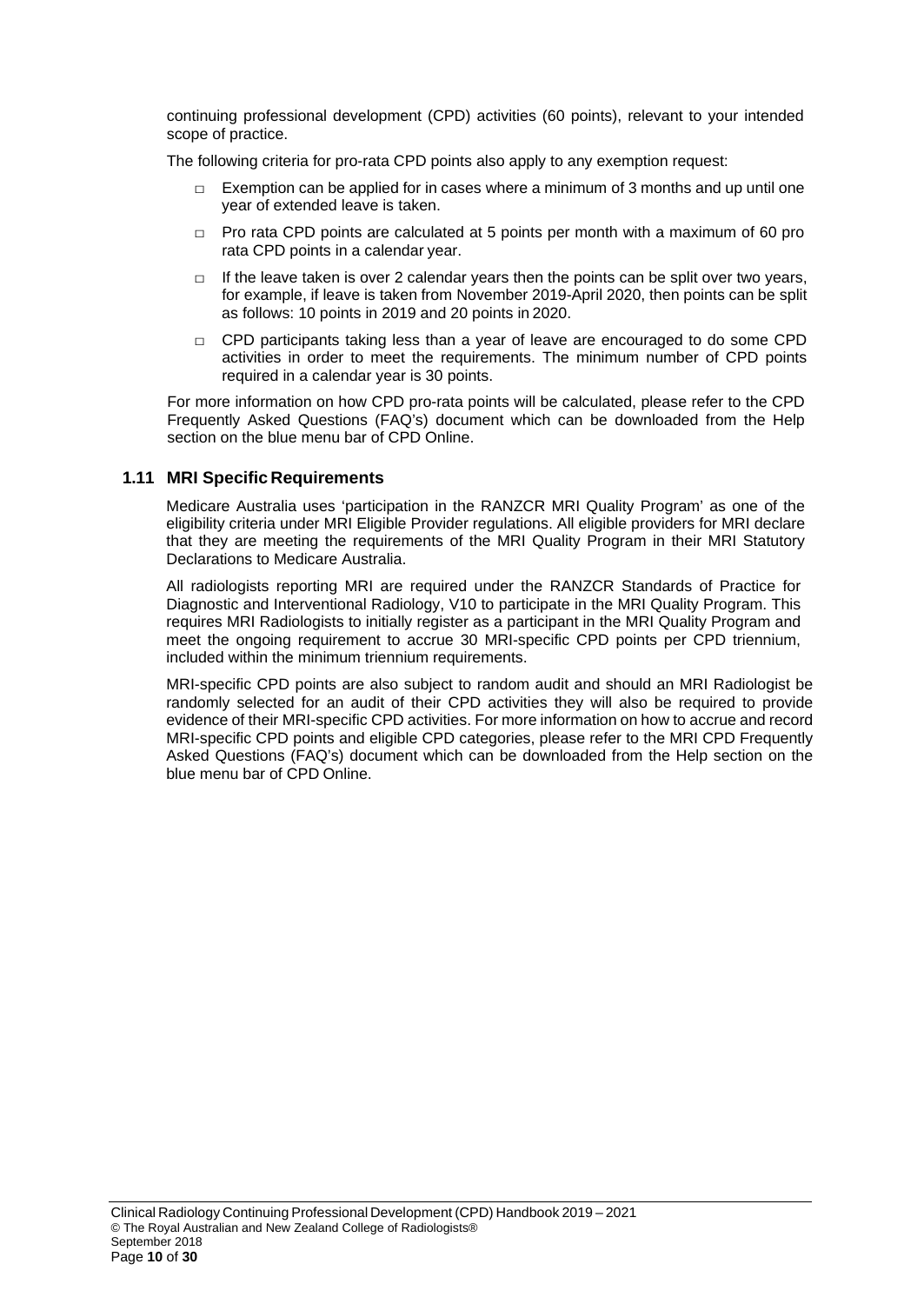## **1.12 Mammography Specific Requirements**

The RANZCR Standards of Practice require Radiologists reporting Mammography to accumulate a total of 15 Mammography-specific CPD activities per CPD triennium, included within the minimum triennium requirements.

For more information on how to accrue and record Mammography-specific CPD points and eligible CPD categories, please refer to the CPD Frequently Asked Questions (FAQ's) document which can be downloaded from the Help section on the blue menu bar of CPD Online.

## **1.13 Providers of CPD Activities**

CPD providers who are running an event which will be attended by members of the RANZCR are able to apply to the College for the allocation of CPD points. Please note that the allocation of CPD points does not constitute accreditation, recognition or endorsement by the RANZCR and therefore cannot be advertised as being accredited by theRANZCR.

For CPD Providers who would like to apply for the allocation of CPD points for an event (conference, meeting, course, workshop etc.) please contact the College CPD team on [cpd@ranzcr.com a](mailto:cpd@ranzcr.com)nd provide the following information:

- □ Full name of the event
- $\Box$  Date/s of the event (and those of any repeatevents)
- $\Box$  The finalised program or schedule outlining the start, finish and break times as well as session details of the activity.

Participants will also need to be provided with evidence of attendance e.g. an attendance certificate, registration, program or receipt of payment to provide as evidence that they have participated in the event.

## **1.14 Retaining CPDDocuments**

The Medical Council of New Zealand and the Medical Board of Australia regularly audit medical practitioners and it is advised that each CPD participant retain their CPD documentation and evidence for the duration of the entire triennium and an additional 2 years to cover the random audit of the triennium. This means that for the 2019-2021 triennium, CPD participants are asked to retain their documentation until the end of 2023. It is the responsibility of the CPD participant to keep a copy of their evidence.

## **1.15 Annual Submission of CPDActivities**

CPD participants are required to submit their CPD activities on an annual basis using the RANZCR Learning Portal. The deadline for submission of CPD activities is 31 January of the following year for example, 2019 CPD activities must be submitted by 31 January 2020. CPD activities can be recorded on the RANZCR Learning Portal as they are completed however future events and activities cannot be recorded until after they have occurred.

## <span id="page-11-0"></span>**2. CONTINUING PROFESSIONAL DEVELOPMENT REQUIREMENTS**

The CPD compliance requirements for the 2019-2021 Triennium are as follows:

Updated April 2020 to reflect changed requirements from the MBA and the MCNZ resulting from the impacts of COVID-19.

- (a) Participants should accrue a minimum of 125 CPD points in the 2019-2021 triennium.
- (b) Participants should accrue a minimum of 30 points for the 2019 CPD year only.
- (c) Participants should accrue CPD points from a minimum of 3 categories in each triennium.
- (d) No CPD points will be carried across years or into the next triennium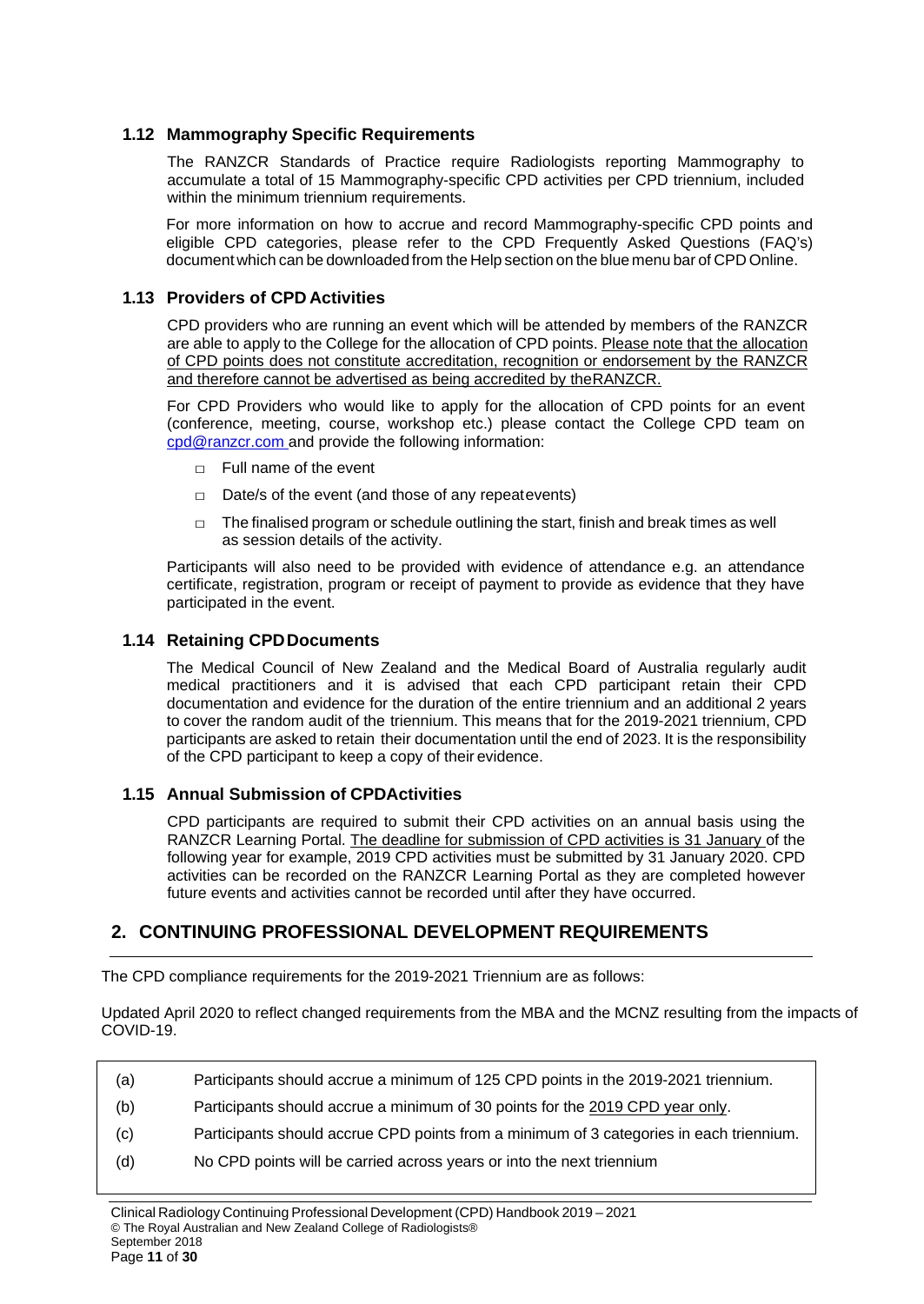## <span id="page-12-0"></span>**3. CONTINUING PROFESSIONAL DEVELOPMENT PROGRAM OVERVIEW**

An overview of the CPD categories and sub-categories, the allocated CPD points, annual capping on CPD points and the designated CanMEDS role.

#### *The CPD categories are colored coded and mapped to the future MBA CPD categories to assist members with preparing for the new requirements in 2022.*

**Educational Activities Reviewing Performance Measuring Outcomes** 



| Category                                                    |                                                                        | <b>Points</b>                                            | <b>Annual Cap</b>           | <b>CanMEDS Roles</b>   |  |
|-------------------------------------------------------------|------------------------------------------------------------------------|----------------------------------------------------------|-----------------------------|------------------------|--|
|                                                             |                                                                        | <b>Category 1 - Professional and Clinical Governance</b> |                             |                        |  |
| 1.1                                                         | <b>Participation in RANZCR Governance</b>                              | 2 points per hour                                        |                             | Manager                |  |
| 1.2                                                         | <b>Participation in Other Clinical</b><br><b>Governance Activities</b> | 2 points per hour                                        |                             | Professional           |  |
| 1.3                                                         | <b>Cultural Competence Activities</b>                                  | 2 points per hour                                        |                             | <b>Health Advocate</b> |  |
| 1.4                                                         | <b>Risk Management Activities</b>                                      | 2 points per hour                                        |                             | <b>Health Advocate</b> |  |
|                                                             | 1.5 - Accreditation                                                    |                                                          |                             |                        |  |
| 1.5A                                                        | <b>Practice Accreditation Activities -</b><br><b>Assessor</b>          | 3 points per hour                                        | Annual cap of               | Manager                |  |
| 1.5B                                                        | <b>Practice Accreditation Activities -</b><br>Assessee                 | 2 points per hour                                        | 60 points for<br>Category 1 | Manager                |  |
| 1.5C                                                        | <b>RANZCR MRI Clinical Review or MQAP</b>                              | 10 points per year                                       |                             | <b>Health Advocate</b> |  |
|                                                             | 1.6 - Participation in International Governance Activities             |                                                          |                             |                        |  |
| 1.6A                                                        | <b>International Governance</b>                                        | 2 points per hour                                        |                             | Manager                |  |
| 1.6B                                                        | <b>International Development</b>                                       | 2 points per hour                                        |                             | <b>Health Advocate</b> |  |
| 1.7                                                         | <b>Formal Evaluation of a Peers</b><br>Performance                     | 2 points per hour                                        |                             | Professional           |  |
| 1.8                                                         | <b>Professional Practice Management</b>                                | 2 points per hour                                        |                             | Manager                |  |
|                                                             | <b>Category 2 - Teaching, Training and Supervision</b>                 |                                                          |                             |                        |  |
| 2.1                                                         | <b>Teaching</b>                                                        | 2 points per hour                                        |                             | Scholar                |  |
| 2.2                                                         | Supervision and/or Assessment of<br><b>Trainees</b>                    | 1 point per hour                                         |                             | Scholar                |  |
| 2.3                                                         | <b>Supervision of Research Students</b>                                | 1 point per hour                                         |                             | Scholar                |  |
| 2.4                                                         | <b>Supervision of IMGs</b>                                             | 1 point per hour                                         | Annual cap of               | Scholar                |  |
| 2.5 - Examining<br>60 points for                            |                                                                        |                                                          |                             |                        |  |
| 2.5A                                                        | <b>RANZCR Examiner</b>                                                 | 2 points per hour                                        | Category 2                  | Scholar                |  |
| 2.5B                                                        | Undergraduate or Postgraduate<br><b>Examiner</b>                       | 1 point per hour                                         |                             | Scholar                |  |
| 2.5C                                                        | <b>Exam Question Development</b>                                       | 2 points per hour                                        |                             | Scholar                |  |
| 2.6                                                         | <b>Director of Training</b>                                            | 10 points per year                                       |                             | Scholar                |  |
|                                                             |                                                                        | <b>Category 3 - Self Directed Learning</b>               |                             |                        |  |
| 3.1                                                         | <b>Journal Reading</b>                                                 | 1 point per hour                                         |                             | Professional           |  |
|                                                             | 3.2 - Web-based Learning                                               |                                                          |                             |                        |  |
| 3.2A                                                        | <b>Web-based Learning</b>                                              | point per hour                                           | Annual cap of               | Professional           |  |
| 3.2B                                                        | <b>RANZCR e-learning Modules</b>                                       | point per hour                                           | 60 points for               | Professional           |  |
| 3.3                                                         | <b>Reflective Diary</b>                                                | 1 point per hour                                         | Category 3                  | Professional           |  |
| 3.4                                                         | Formal Post Graduate Study                                             | point per hour                                           |                             | Scholar                |  |
| 3.5                                                         | <b>Post RANZCR Fellowship Training</b>                                 | 1 point per hour                                         |                             | Professional           |  |
| <b>Category 4 - Research</b><br>4.1 - Research Investigator |                                                                        |                                                          |                             |                        |  |
| 4.1A                                                        | <b>Principal or Lead Investigator</b>                                  | 30 points per project                                    |                             | Scholar                |  |
| 4.1B                                                        | Co-investigator                                                        | 15 points per project                                    | Annual cap of               | Scholar                |  |
| 4.1C                                                        | Participation                                                          | 5 points per project                                     | 60 points for               | Scholar                |  |
| 4.2                                                         | <b>Reviewer of Research Grant Application</b>                          | 2 points per hour                                        | Category 4                  | Scholar                |  |
| 4.3                                                         | <b>Research Sabbatical</b>                                             | 1 point per hour                                         |                             | Scholar                |  |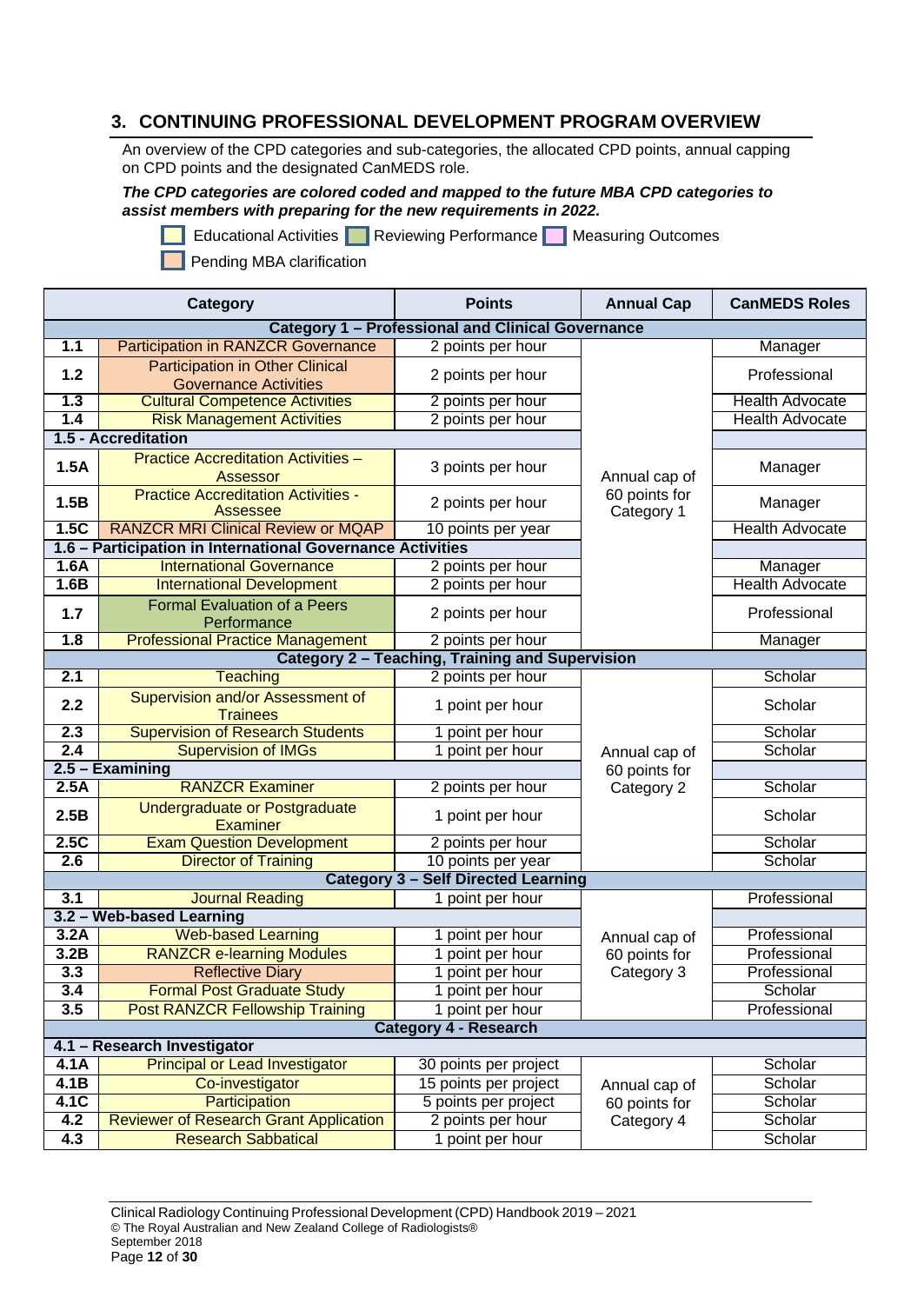|                          | Category                                                                                                                       | <b>Points</b>                                             | <b>Annual Cap</b>           | <b>CanMEDS Roles</b> |  |  |
|--------------------------|--------------------------------------------------------------------------------------------------------------------------------|-----------------------------------------------------------|-----------------------------|----------------------|--|--|
|                          | <b>Category 5 - Publications and Presentations</b>                                                                             |                                                           |                             |                      |  |  |
|                          | 5.1 - Publication in Journals and Electronic Media                                                                             |                                                           |                             |                      |  |  |
| 5.1A                     | <b>First Author</b>                                                                                                            | 15 points per article                                     |                             | Scholar              |  |  |
| 5.1B                     | <b>Second or Latter Author</b>                                                                                                 | 5 points per article                                      |                             | Scholar              |  |  |
| 5.1C                     | Editorial/book review/invited expert<br>article/non-peer reviewed articles<br>5.2 - Editorial Duties for Peer Reviewed Journal | 5 points per publication                                  |                             | Scholar              |  |  |
| 5.2A                     | <b>Formal Peer Review of Manuscript</b>                                                                                        | 1 point per hour                                          |                             | Scholar              |  |  |
| 5.2B                     | <b>Member of Editorial Board</b>                                                                                               | 5 points per board                                        |                             | Scholar              |  |  |
| 5.2C                     | <b>Editor of Journal</b>                                                                                                       | 10 points per journal                                     |                             | Scholar              |  |  |
| 5.3 - Books and Chapters |                                                                                                                                |                                                           |                             |                      |  |  |
| 5.3A                     | <b>First Author of Book</b>                                                                                                    | 45 points per book                                        |                             | Scholar              |  |  |
| 5.3B                     | Second or Latter Author of Book                                                                                                | 10 points per book                                        | Annual cap of               | Scholar              |  |  |
| 5.3C                     | <b>First Author of Chapter</b>                                                                                                 | 15 points per chapter                                     | 60 points for               | Scholar              |  |  |
| 5.3D                     | Second or Latter Author of Chapter                                                                                             | 5 points per chapter                                      | Category 5                  | Scholar              |  |  |
| 5.3E                     | <b>Editor of Book</b>                                                                                                          | 30 points per book                                        |                             | Scholar              |  |  |
|                          | 5.4 - Presentations and Posters at Conferences and Meetings                                                                    |                                                           |                             |                      |  |  |
|                          |                                                                                                                                |                                                           |                             |                      |  |  |
| 5.4A                     | <b>Keynote/Plenary Speaker</b>                                                                                                 | 15 points per                                             |                             | Scholar              |  |  |
| 5.4B                     | <b>Proffered Oral or Poster Presentation</b>                                                                                   | presentation<br>10 points per<br>presentation/poster      |                             | Scholar              |  |  |
| 5.4C                     | <b>Invited Lecturer</b>                                                                                                        | 5 points per lecture                                      |                             | Scholar              |  |  |
| 5.4D                     | <b>Session Chair/Panel Member</b>                                                                                              |                                                           |                             | Scholar              |  |  |
| 5.4E                     | <b>Small Group Practical Instructor</b>                                                                                        | 1 point per hour<br>3 points per hour                     |                             | Scholar              |  |  |
|                          |                                                                                                                                |                                                           |                             |                      |  |  |
| 5.4F                     | Formal Presentations at In-house or<br><b>Local Meetings</b>                                                                   | 2 points per hour                                         |                             | Scholar              |  |  |
|                          | Category 6 - Attendance at Conferences and Meetings                                                                            |                                                           |                             |                      |  |  |
| 6.1                      | <b>Conference Attendance</b>                                                                                                   | 1 point per hour                                          |                             | Professional         |  |  |
| 6.2                      | <b>In-house Educational or Clinical</b><br><b>Meetings</b>                                                                     | 1 point per hour                                          |                             | Professional         |  |  |
| 6.3                      | <b>Medical Professional Courses</b>                                                                                            | point per hour                                            |                             | Professional         |  |  |
| 6.4                      | <b>Practical Skills Workshops</b>                                                                                              | 3 points per hour                                         |                             | Professional         |  |  |
|                          | 6.5 - Convening of ASM                                                                                                         |                                                           |                             |                      |  |  |
| 6.5A                     | <b>ASM Principal Scientific Convenor</b>                                                                                       | 40 points per ASM                                         |                             | Manager              |  |  |
| 6.5B                     | <b>ASM Co-convenor</b>                                                                                                         | 20 points per ASM                                         | Annual cap of               | Manager              |  |  |
| 6.5C                     | Member of ASM Organising Committee                                                                                             | 10 points per ASM                                         | 60 points for               | Manager              |  |  |
| 6.5D                     | <b>Reviewer of Abstract for ASM</b>                                                                                            | 1 point per hour                                          | Category 6                  | Scholar              |  |  |
| 6.5E                     | <b>Session Convenor for ASM</b>                                                                                                | 2 points per hour                                         |                             | Manager              |  |  |
|                          | 6.6 - Convening of Other Meetings                                                                                              |                                                           |                             |                      |  |  |
| 6.6A                     | <b>Principal Scientific Convenor of Meeting</b>                                                                                | 30 points per meeting                                     |                             | Manager              |  |  |
| 6.6B                     | <b>Co-convenor of Meeting</b>                                                                                                  | 10 points per meeting                                     |                             | Manager              |  |  |
| 6.6C                     | Member of Organising Committee of<br><b>Meeting</b>                                                                            | 10 points per committee                                   |                             | Manager              |  |  |
| 6.6D                     | <b>Reviewer of Abstract for Meeting</b>                                                                                        | 1 point per hour                                          |                             | Scholar              |  |  |
| 6.6E                     | <b>Session Convenor for Meeting</b>                                                                                            | 2 points per hour                                         |                             | Manager              |  |  |
|                          |                                                                                                                                | <b>Category 7 - Maintenance of Professional Standards</b> |                             |                      |  |  |
| 7.1                      | <b>Practice Profile and Professional</b><br><b>Development Plan</b>                                                            | 5 points                                                  |                             | Professional         |  |  |
| 7.2                      | Multi-source Feedback (MSF)                                                                                                    | 20 points                                                 |                             | Professional         |  |  |
| 7.3                      | Audit                                                                                                                          | 30 points per audit                                       |                             | Professional         |  |  |
|                          | 7.4 - Peer Review                                                                                                              |                                                           | Annual cap of               |                      |  |  |
| 7.4A                     | <b>Review of Cases</b>                                                                                                         | 30 points for reviewer/30<br>points for reviewee          | 60 points for<br>Category 7 | Professional         |  |  |
| 7.4B                     | <b>Observed Procedural Cases</b>                                                                                               | 30 points for reviewer/30<br>points for reviewee          |                             | Professional         |  |  |
| 7.4C                     | <b>Active Presentation of Cases with</b><br>Feedback                                                                           | 2 points per 5 cases                                      |                             | Communicator         |  |  |

Clinical Radiology Continuing Professional Development (CPD) Handbook 2019 – 2021 © The Royal Australian and New Zealand College of Radiologists® September 2018 Page **13** of **30**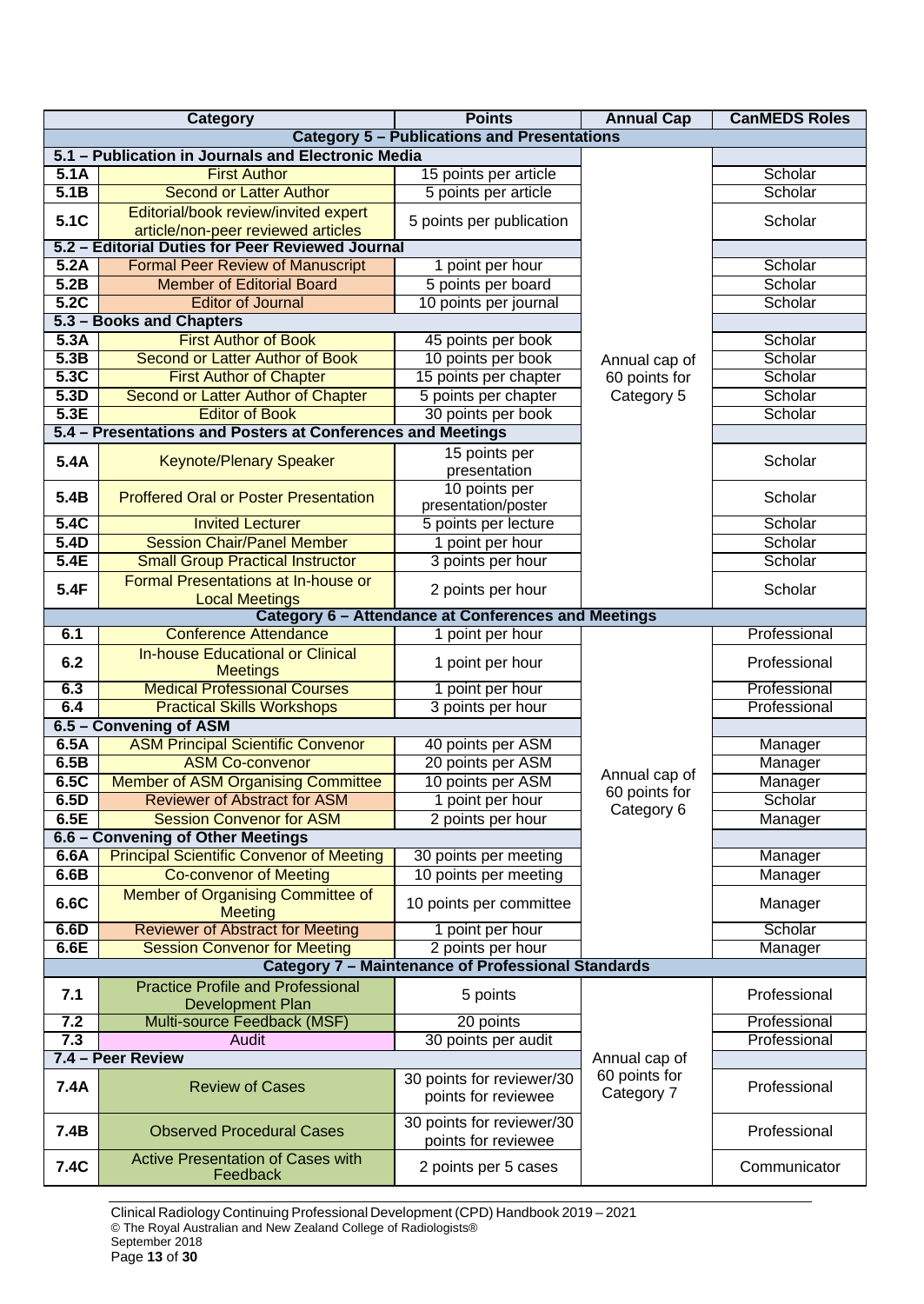## <span id="page-14-0"></span>**4. CONTINUING PROFESSIONAL DEVELOPMENT CATEGORIES**

## **4.1 Category 1 – Professional and Clinical Governance**

*Annual cap of 60 points on Category 1 – if more than 60 points is claimed in Category 1 in one calendar year it will automatically be capped at 60 points.*

| 1.1                                  | <b>Participation in RANZCR Governance</b>                                                      |  |
|--------------------------------------|------------------------------------------------------------------------------------------------|--|
| <b>Definition</b>                    | Active participation in governance of RANZCR at federal, state or New<br>Zealand branch level. |  |
| <b>Examples</b>                      | <b>Board of Directors</b><br>Committees<br>$\bullet$<br>$\bullet$                              |  |
|                                      | <b>Faculty of Clinical Radiology</b><br><b>Working Groups</b><br>$\bullet$<br>٠                |  |
|                                      | Council                                                                                        |  |
|                                      | RANZCR training site accreditation<br>$\bullet$                                                |  |
| <b>Evidence</b><br><b>Required</b>   | Written confirmation from RANZCR<br>$\bullet$                                                  |  |
| <b>CPD Points</b>                    | 2 points per hour                                                                              |  |
| Eligible for MRI-specific CPD points |                                                                                                |  |
|                                      | Eligible for Mammography-specific CPD points                                                   |  |

| 1.2                                | <b>Participation in Other Clinical Governance Activities</b>                                                                                                    |                                                                                                                            |
|------------------------------------|-----------------------------------------------------------------------------------------------------------------------------------------------------------------|----------------------------------------------------------------------------------------------------------------------------|
| <b>Definition</b>                  | Active contribution of time to institutional professional governance (either<br>healthcare institutions or professional bodies).                                |                                                                                                                            |
| <b>Examples</b>                    | <b>Ethics Committee</b><br>$\bullet$<br><b>Hospital Board</b><br>$\bullet$<br><b>Hospital Management</b><br>$\bullet$<br>Committee                              | <b>Credentialing Committee</b><br>Governance of professional<br>bodies<br>Special Interest Group<br>$\bullet$<br>Committee |
| <b>Evidence</b><br><b>Required</b> | Certificate of attendance<br>$\bullet$<br>Attendance record in meeting Minutes<br>$\bullet$<br>Written confirmation of attendance/involvement from organisation |                                                                                                                            |
| <b>CPD Points</b>                  | 2 points per hour                                                                                                                                               |                                                                                                                            |

| 1.3                                | <b>Cultural Competence Activities</b>                                                            |  |
|------------------------------------|--------------------------------------------------------------------------------------------------|--|
| <b>Definition</b>                  | Attendance at cultural competence courses or participation in cultural<br>competence activities. |  |
| <b>Examples</b>                    | Treaty of Waitangi course<br><b>RANZCR Intercultural</b><br>Learning modules (LMS)<br>(NZ)       |  |
| <b>Evidence</b><br><b>Required</b> | Certificate of attendance<br>Written confirmation from the organisers                            |  |
| <b>CPD Points</b>                  | 2 points per hour                                                                                |  |

| 1.4               | <b>Risk Management Activities</b>                                                                                                                                                                                                                                                                                |  |
|-------------------|------------------------------------------------------------------------------------------------------------------------------------------------------------------------------------------------------------------------------------------------------------------------------------------------------------------|--|
| <b>Definition</b> | Attendance at risk management courses and seminars and participation in<br>risk minimisation activities (institution or practice based).                                                                                                                                                                         |  |
| <b>Examples</b>   | Medical indemnity<br>Hospital departmentrisk<br>$\bullet$<br>minimisation team.<br>organisations<br><b>Risk Management seminar</b><br>Work Health and Safety<br>$\bullet$<br>$\bullet$<br>run by a Medical Defence<br>(WHS) activities.<br>Organisation.<br>Radiology EventRegister<br>$\bullet$<br>(RaER) entry |  |
| <b>Evidence</b>   | Certificate of attendance<br>$\bullet$                                                                                                                                                                                                                                                                           |  |
| <b>Required</b>   | Written confirmation from the organisers                                                                                                                                                                                                                                                                         |  |
| <b>CPD Points</b> | 2 points per hour                                                                                                                                                                                                                                                                                                |  |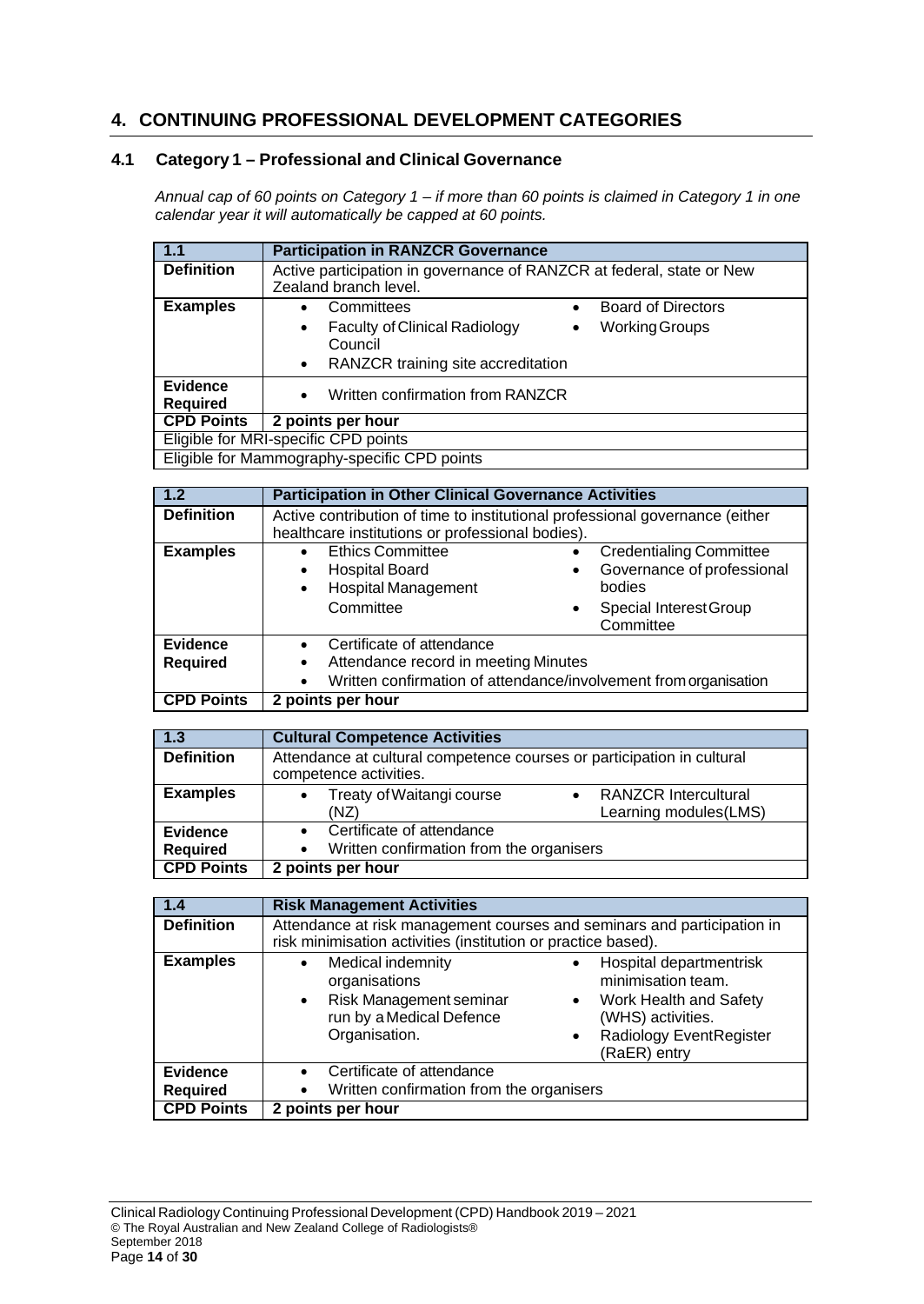## **1.5 – Practice Accreditation Activities**

| 1.5A                                         | <b>Practice Accreditation Activities - Assessor</b>                                                              |  |
|----------------------------------------------|------------------------------------------------------------------------------------------------------------------|--|
| <b>Definition</b>                            | Acting as an assessor on behalf of a practice enrolled in a recognised<br>accreditation program.                 |  |
| <b>Examples</b>                              | • Hospital accreditation<br>• AMC accreditation                                                                  |  |
| <b>Note</b>                                  | RANZCR training site accreditation should be claimed under Category<br>1.1 - Participation in RANZCR Governance. |  |
| <b>Evidence</b><br><b>Required</b>           | Written confirmation from organiser of accreditation program<br>$\bullet$                                        |  |
| <b>CPD Points</b>                            | 3 points per hour                                                                                                |  |
| Eligible for MRI-specific CPD points         |                                                                                                                  |  |
| Eligible for Mammography-specific CPD points |                                                                                                                  |  |
|                                              |                                                                                                                  |  |

| 1.5B                                         | <b>Practice Accreditation Activities - Assessee</b>                                           |  |
|----------------------------------------------|-----------------------------------------------------------------------------------------------|--|
| <b>Definition</b>                            | Acting as assessee on behalf of a practice enrolled in a recognised<br>accreditation program. |  |
|                                              |                                                                                               |  |
| <b>Examples</b>                              | Hospital accreditation<br>AMC accreditation<br>$\bullet$                                      |  |
| <b>Evidence</b>                              | Notice of Assessment                                                                          |  |
| <b>Required</b>                              | Written confirmation from organiser of accreditation program                                  |  |
| <b>CPD Points</b><br>2 points per hour       |                                                                                               |  |
| Eligible for MRI-specific CPD points         |                                                                                               |  |
| Eligible for Mammography-specific CPD points |                                                                                               |  |

| 1.5C                                         | <b>RANZCR MRI Clinical Review or MQAP</b>                                                                      |  |
|----------------------------------------------|----------------------------------------------------------------------------------------------------------------|--|
| <b>Definition</b>                            | Participation in a RANZCR Mammography Quality Assurance Program<br>(MQAP) or MRI program as an image reviewer. |  |
| <b>Note</b>                                  | This activity can only be claimed if invited by the RANZCR to participate.                                     |  |
| <b>Evidence</b><br><b>Required</b>           | Written confirmation from RANZCR                                                                               |  |
|                                              | <b>CPD Points</b><br>10 points per year                                                                        |  |
| Eligible for MRI-specific CPD points         |                                                                                                                |  |
| Eligible for Mammography-specific CPD points |                                                                                                                |  |

## **1.6 – Participation in International Governance Activities**

| 1.6A                               | <b>International Governance</b>                                             |                   |
|------------------------------------|-----------------------------------------------------------------------------|-------------------|
| <b>Definition</b>                  | Active contribution of time to professional governance for an international |                   |
|                                    | society or organisation.                                                    |                   |
| <b>Examples</b>                    | <b>AOCR</b>                                                                 | <b>ISR</b>        |
|                                    | <b>SPR</b>                                                                  | <b>ISMRM</b><br>٠ |
| <b>Evidence</b><br><b>Required</b> | Written confirmation from organisers<br>$\bullet$                           |                   |
| <b>CPD Points</b>                  | 2 points per hour                                                           |                   |

| 1.6B              | <b>International Development</b>                                                                                                   |  |
|-------------------|------------------------------------------------------------------------------------------------------------------------------------|--|
| <b>Definition</b> | Active contribution of time to activities assisting development of Radiology in<br>a country other than Australia and New Zealand. |  |
| <b>Examples</b>   | Volunteering for an overseas<br>Providing education to<br>medicalstaff in a developing<br>organisation<br>country                  |  |
| <b>Evidence</b>   | Written confirmation from organisers<br>$\bullet$                                                                                  |  |
| <b>Required</b>   | Certificate of thanks                                                                                                              |  |
|                   | Correspondence regarding organisation of activities                                                                                |  |
| <b>CPD Points</b> | 2 points per hour                                                                                                                  |  |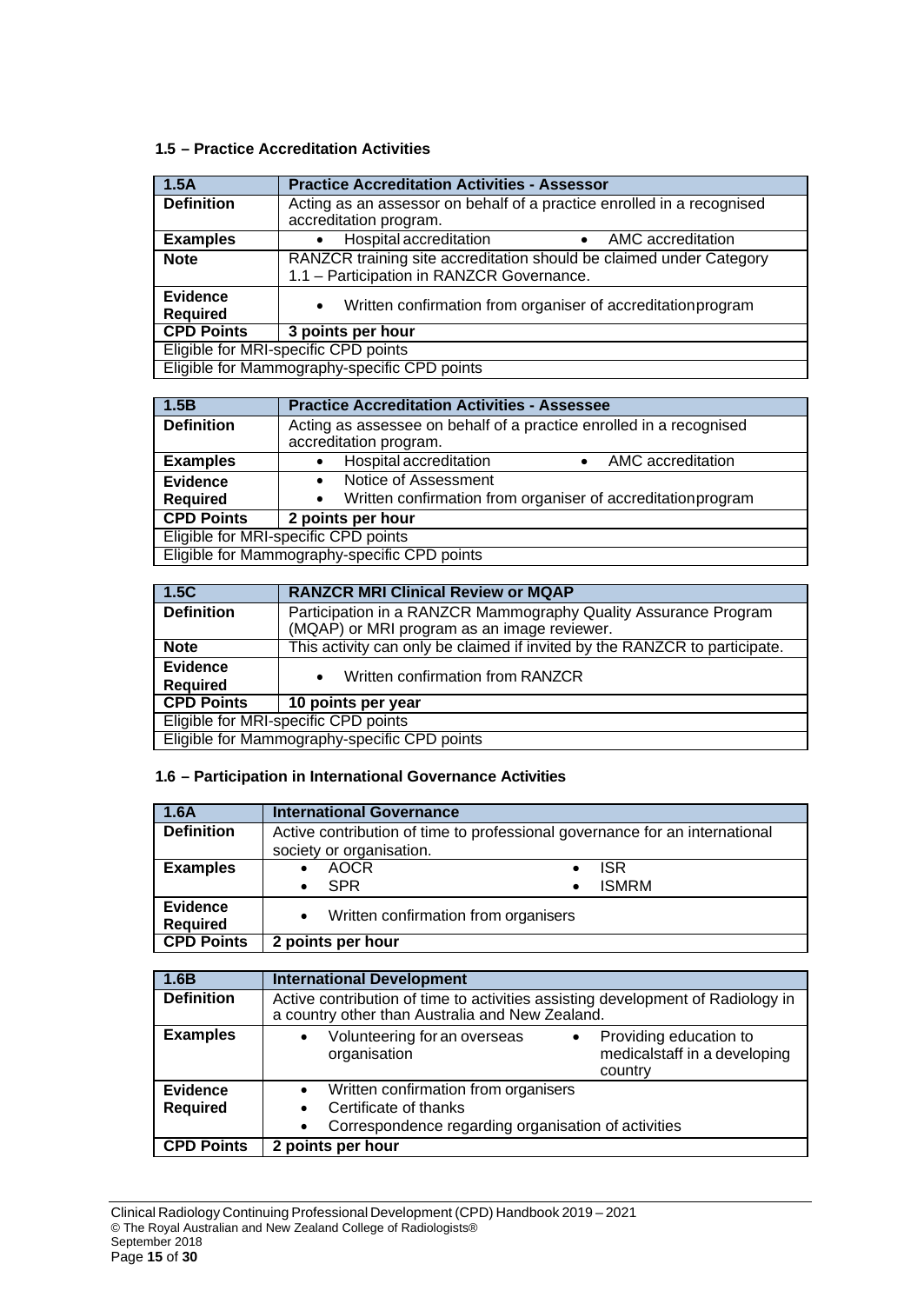| 1.7                                | <b>Formal Evaluation of a Peers Performance</b>                                                                                                                                                                                      |  |
|------------------------------------|--------------------------------------------------------------------------------------------------------------------------------------------------------------------------------------------------------------------------------------|--|
| <b>Definition</b>                  | Active participation in formal review of performance of a Radiologist for a<br>regulatory body or as part of an interview.                                                                                                           |  |
| <b>Examples</b>                    | <b>RANZCR International</b><br>AHPRA<br>$\bullet$<br><b>Medical Graduate</b><br><b>MCNZ</b><br>assessment (Area of Need<br>MSF Feedback Provider (not<br>$\bullet$<br><b>Assessor or Specialist</b><br>MSF assessor)<br>Recognition) |  |
| <b>Evidence</b><br><b>Required</b> | Written confirmation from Medical Council/Medical Board<br>$\bullet$<br>Written confirmation of role as MSF Feedback Provider from<br>organisation<br>Written confirmation from RANZCR                                               |  |
| <b>CPD Points</b>                  | 2 points per hour                                                                                                                                                                                                                    |  |
|                                    |                                                                                                                                                                                                                                      |  |
| 1.8                                | <b>Professional Practice Management</b>                                                                                                                                                                                              |  |
| <b>Definition</b>                  | Active involvement in practice management.                                                                                                                                                                                           |  |
| <b>Examples</b>                    | Staff appraisal meetings<br>Equipment compliance<br>٠<br>Workplace Healthand<br>Operational planning<br>$\bullet$<br>meetings<br>Safety meetings<br>Staff training                                                                   |  |

• Written confirmation from Head of Department or Practice Manager

(or similar)

**CPD Points 2 points per hour**

**Evidence Required**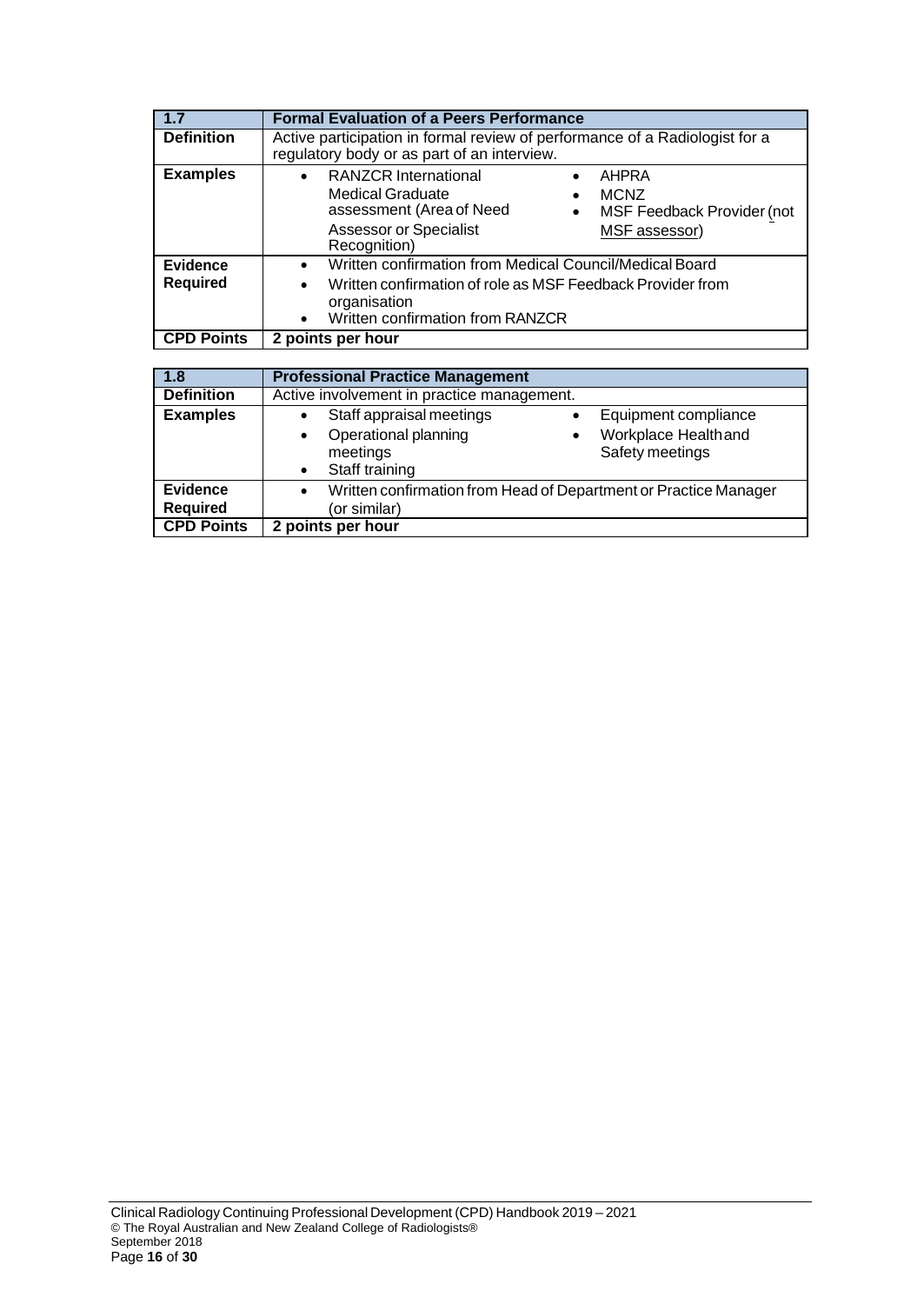## **4.2 Category 2 – Teaching, Training and Supervision**

*Annual cap of 60 points on Category 2 – if more than 60 points is claimed in Category 2 in one calendar year it will automatically be capped at 60 points.*

| $\overline{2.1}$  | <b>Teaching</b>                                                                                                                                                                                                                      |  |
|-------------------|--------------------------------------------------------------------------------------------------------------------------------------------------------------------------------------------------------------------------------------|--|
| <b>Definition</b> | Delivery of lectures or tutorials to trainees as part of the training program of<br>RANZCR or other vocational colleges, undergraduate or postgraduate<br>students in medicine, nursing or allied health disciplines of a recognised |  |
|                   | tertiary institutional education program.                                                                                                                                                                                            |  |
| Eviden            | Teaching timetable<br>$\bullet$                                                                                                                                                                                                      |  |
| ce.               | Written confirmation from organisation (confirming duration and<br>$\bullet$                                                                                                                                                         |  |
| Requir            | frequency of teaching sessions)                                                                                                                                                                                                      |  |
| <b>CPD Points</b> | 2 points per hour                                                                                                                                                                                                                    |  |
|                   | Eligible for MRI-specific CPD points                                                                                                                                                                                                 |  |
|                   | Eligible for Mammography-specific CPD points                                                                                                                                                                                         |  |

| 2.2                                          | <b>Supervision and/or Assessment of Trainees</b>                                  |  |
|----------------------------------------------|-----------------------------------------------------------------------------------|--|
| <b>Definition</b>                            | Supervision and assessment of RANZCR trainees at the participant's<br>institution |  |
| <b>Examples</b>                              | Supervision of trainees<br>Assessment of trainees (e.g.                           |  |
|                                              | mini CEX)<br>Supervision of trainee<br>٠                                          |  |
|                                              | research project<br>Mock exams                                                    |  |
| <b>Evidence</b>                              | Written confirmation from the Director of Training (confirming                    |  |
| <b>Required</b>                              | duration and frequency of supervision and assessment activities)                  |  |
| <b>CPD Points</b>                            | 1 point per hour                                                                  |  |
| Eligible for MRI-specific CPD points         |                                                                                   |  |
| Eligible for Mammography-specific CPD points |                                                                                   |  |

| 2.3                                          | <b>Supervision of Research Students</b>                                                                             |  |
|----------------------------------------------|---------------------------------------------------------------------------------------------------------------------|--|
| <b>Definition</b>                            | Acting as a formal research supervisor to an undergraduate or a<br>postgraduate research student.                   |  |
| Evidence                                     | • Written confirmation from the institution                                                                         |  |
| <b>Required</b>                              | Official documentation (e.g. enrolment notice) confirming role as<br>$\bullet$<br>supervisor of a research student. |  |
| <b>CPD Points</b>                            | 1 point per hour                                                                                                    |  |
|                                              | Eligible for MRI-specific CPD points                                                                                |  |
| Eligible for Mammography-specific CPD points |                                                                                                                     |  |

| 2.4                                          | <b>Supervision of IMGs</b>                                                                                                                                                            |  |
|----------------------------------------------|---------------------------------------------------------------------------------------------------------------------------------------------------------------------------------------|--|
| <b>Definition</b>                            | Supervision of an International Medical Graduate who has need of further<br>training or supervision identified by the AMC/RANZCR pathway, the Area of<br>Need pathway or by the MCNZ. |  |
| <b>Evidence</b><br><b>Required</b>           | Written confirmation from the organisation<br>$\bullet$                                                                                                                               |  |
| <b>CPD Points</b>                            | 1 point per hour                                                                                                                                                                      |  |
| Eligible for MRI-specific CPD points         |                                                                                                                                                                                       |  |
| Eligible for Mammography-specific CPD points |                                                                                                                                                                                       |  |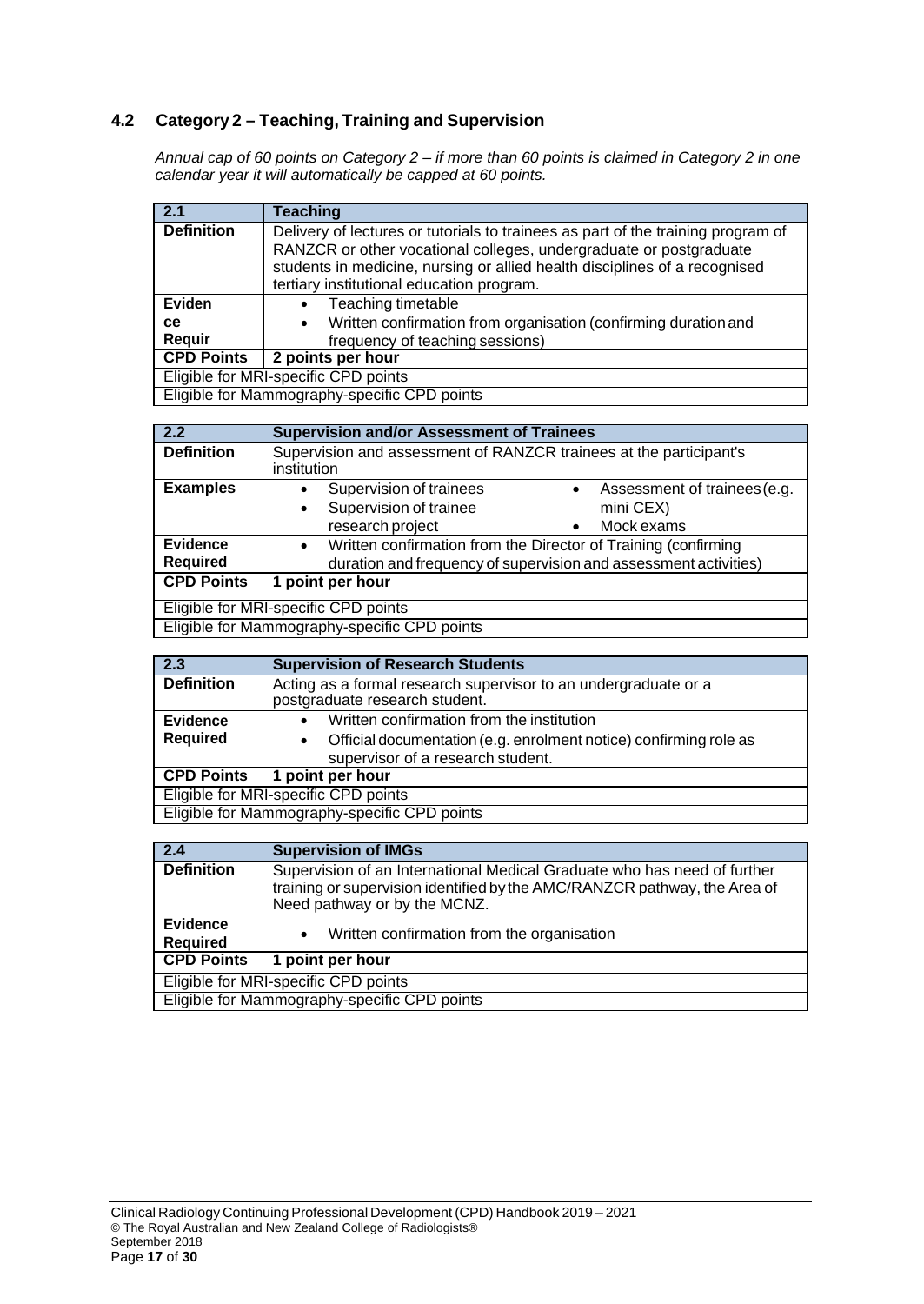## **2.5 – Examining**

| 2.5A                                         | <b>RANZCR Examiner</b>                                                                                                                                       |  |
|----------------------------------------------|--------------------------------------------------------------------------------------------------------------------------------------------------------------|--|
| <b>Definition</b>                            | College examiner or marker for RANZCR Part I or Part II exams.                                                                                               |  |
| <b>Evidence</b><br><b>Required</b>           | Written confirmation from RANZCR                                                                                                                             |  |
| <b>CPD Points</b>                            | 2 points per hour                                                                                                                                            |  |
|                                              | Eligible for MRI-specific CPD points                                                                                                                         |  |
|                                              | Eligible for Mammography-specific CPD points                                                                                                                 |  |
| 2.5B                                         | Undergraduate or Postgraduate Examiner                                                                                                                       |  |
| <b>Definition</b>                            | Examiner of undergraduate or postgraduate university students or students<br>of other medical colleges.                                                      |  |
| <b>Evidence</b><br><b>Required</b>           | Written confirmation from the institution                                                                                                                    |  |
| <b>CPD Points</b>                            | 1 point per hour                                                                                                                                             |  |
|                                              |                                                                                                                                                              |  |
| 2.5C                                         | <b>Exam Question Development</b>                                                                                                                             |  |
| <b>Definition</b>                            | Formal submission of multiple choice questions (MCQs) for RANZCR,<br>University or other Specialist Medical College exams and e-cases for<br>RANZCR e-exams. |  |
| Evidence<br><b>Required</b>                  | Written confirmation from organisation<br>$\bullet$                                                                                                          |  |
| <b>CPD Points</b>                            | 2 points per hour                                                                                                                                            |  |
| Eligible for MRI-specific CPD points         |                                                                                                                                                              |  |
| Eligible for Mammography-specific CPD points |                                                                                                                                                              |  |
|                                              |                                                                                                                                                              |  |
| 2.6                                          | <b>Director of Training</b>                                                                                                                                  |  |
| $D = 0.1111$                                 | the three contracts and contracts are all the<br>$-1$<br>$\mathbf{H}$<br>$\mathbf{r}$                                                                        |  |

| Z.O                                | <b>Director of Training</b>                                                                                                                                                                                                                                                                                                                                                                                                                    |  |  |
|------------------------------------|------------------------------------------------------------------------------------------------------------------------------------------------------------------------------------------------------------------------------------------------------------------------------------------------------------------------------------------------------------------------------------------------------------------------------------------------|--|--|
| <b>Definition</b>                  | The Director of Training has overall responsibility for the structure and quality<br>of training in a hospital or Department, in line with the College policies and<br>the specific arrangements within their training network, and for providing<br>trainees with information and feedback on their progress.                                                                                                                                 |  |  |
|                                    | The Director of Training has overall responsibility for the structure and quality<br>of training in a hospital or department. They have an important role and<br>ideally should have a broad understanding and experience in College<br>activities. They provide liaison between Trainees and hospital/department<br>administration regarding matters related to training as well as with Branch<br>Education Officers and the College Office. |  |  |
| <b>Note</b>                        | Only the hours spent working as a Director of Training or can be claimed<br>under this category, those hours spent teaching, supervising or assessing<br>trainees should be claimed in the relevant categories.                                                                                                                                                                                                                                |  |  |
| <b>Evidence</b><br><b>Required</b> | Internal verification from RANZCR<br>Written confirmation from organisation                                                                                                                                                                                                                                                                                                                                                                    |  |  |
| <b>CPD Points</b>                  | 10 points per year                                                                                                                                                                                                                                                                                                                                                                                                                             |  |  |
|                                    |                                                                                                                                                                                                                                                                                                                                                                                                                                                |  |  |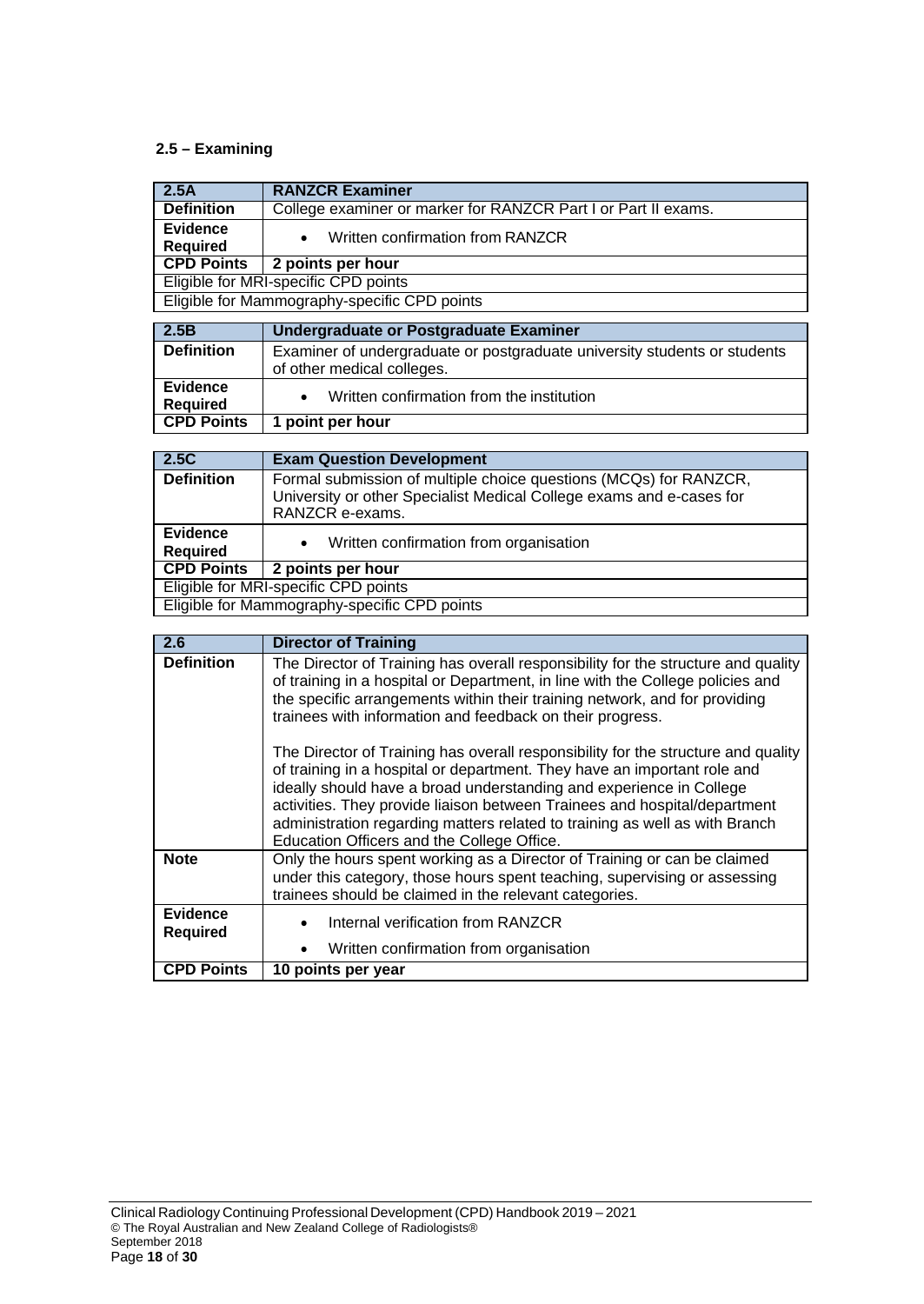## **4.3 Category 3 - Self DirectedLearning**

*Annual cap of 60 points on Category 3 – if more than 60 points is claimed in Category 3 in one calendar year it will automatically be capped at 60 points.*

| 3.1                                          | <b>Journal Reading</b>                                                                                                                         |  |  |
|----------------------------------------------|------------------------------------------------------------------------------------------------------------------------------------------------|--|--|
| <b>Definition</b>                            | Reading of Radiology and medical imaging peer reviewed journals and                                                                            |  |  |
|                                              | literature.                                                                                                                                    |  |  |
| <b>Examples</b>                              | <b>JMIRO</b><br>European Journal of<br>$\bullet$<br>Radiology<br>Radiographics<br>$\bullet$<br>CPD+ (MCQ 1 point per 5 questions)<br>$\bullet$ |  |  |
| <b>Evidence</b>                              | List of journal articles or book chapters read<br>$\bullet$                                                                                    |  |  |
| <b>Required</b>                              | Completed journal reading logbook (record of all journal articles<br>٠<br>read). Template can be downloaded from CPD online                    |  |  |
| <b>CPD Points</b>                            | point per hour<br>1                                                                                                                            |  |  |
| Eligible for MRI-specific CPD points         |                                                                                                                                                |  |  |
| Eligible for Mammography-specific CPD points |                                                                                                                                                |  |  |

### **3.2 – Web-based Learning**

| 3.2A                                 | <b>Web-based Learning</b>                                                                                                                                                                                                 |  |
|--------------------------------------|---------------------------------------------------------------------------------------------------------------------------------------------------------------------------------------------------------------------------|--|
| <b>Definition</b>                    | Undertaking web-based CPD activities including e-learning modules and<br>podcasts provided by other organisations.                                                                                                        |  |
| <b>Examples</b>                      | Please note that these are examples only and are not endorsed by the<br>RANZCR.                                                                                                                                           |  |
|                                      | <b>RANZCR ASM recorded</b><br>RSNA (1 RSNA CMEcredit<br>$= 1$ RANZCR CPD point)<br>presentations (available in<br>the RANZCR webcast<br><b>ARRS (1 ARRS CMEcredit</b><br>$\bullet$<br>$= 1$ RANZCR CPD point)<br>library) |  |
| <b>Evidence</b>                      | Certificate of completion<br>$\bullet$                                                                                                                                                                                    |  |
| <b>Required</b>                      | List of the names and completion dates of web-based learning<br>activities                                                                                                                                                |  |
| <b>CPD Points</b>                    | 1 point per hour                                                                                                                                                                                                          |  |
| Eligible for MRI-specific CPD points |                                                                                                                                                                                                                           |  |
|                                      | Eligible for Mammography-specific CPD points                                                                                                                                                                              |  |

| 3.2B                               | <b>RANZCR e-learning Modules</b>                                                                                                                                                                                                                     |  |
|------------------------------------|------------------------------------------------------------------------------------------------------------------------------------------------------------------------------------------------------------------------------------------------------|--|
| <b>Definition</b>                  | Undertaking e-learning modules available on the Learning Management<br>System (LMS) of the RANZCR Learning Portal.                                                                                                                                   |  |
| <b>Examples</b>                    | <b>Communication Essentials</b><br>Appropriate Imaging<br>$\bullet$<br>Referrals modules<br>modules                                                                                                                                                  |  |
| <b>Evidence</b><br><b>Required</b> | Completion of an e-learning module in the LMS of the RANZCR<br>$\bullet$<br>Learning Portal will automatically be recorded in your CPD profile<br>after completion and no evidence is required. A certificate can also<br>be downloaded if required. |  |
| <b>CPD Points</b>                  | point per hour                                                                                                                                                                                                                                       |  |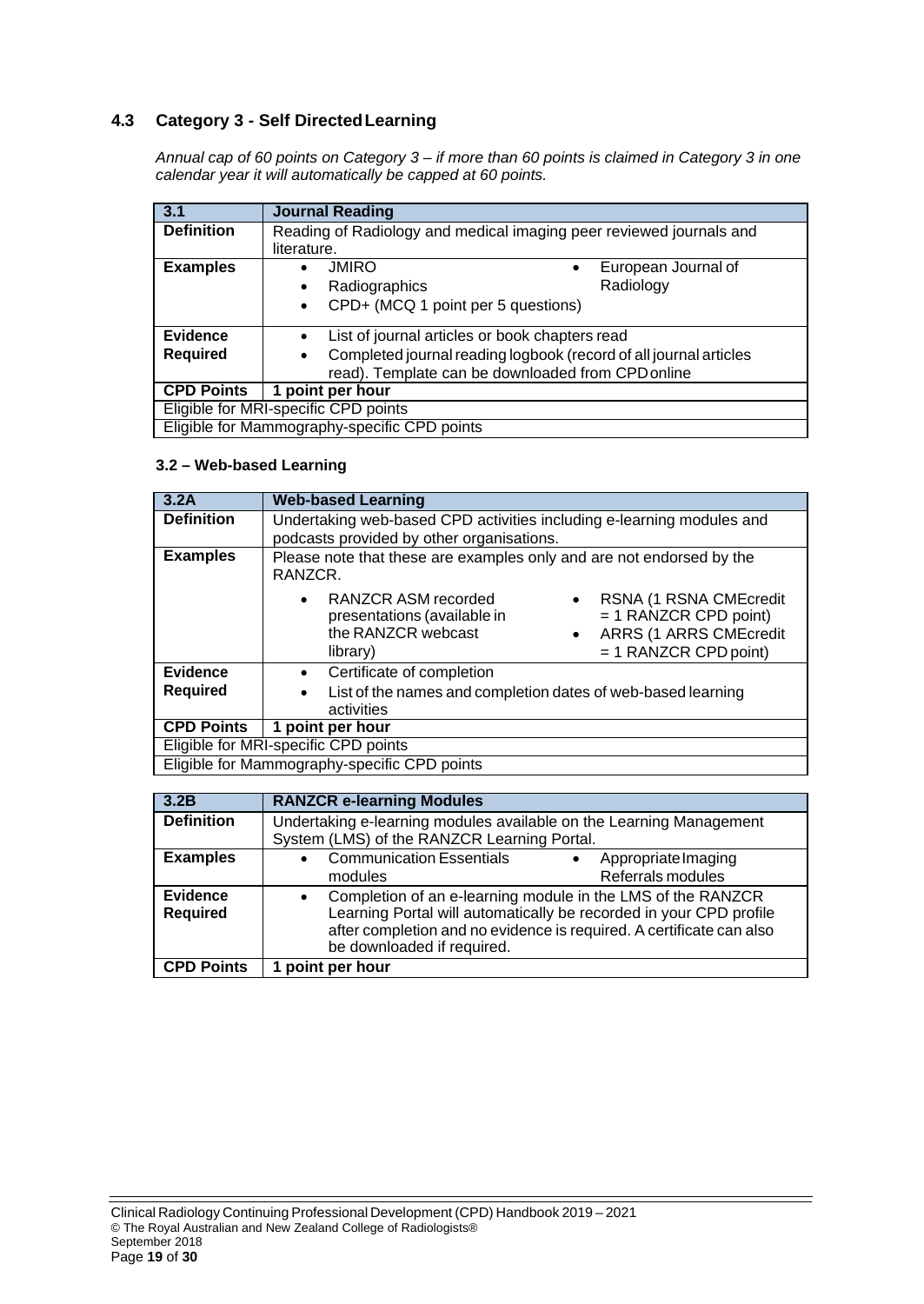| 3.3               | <b>Reflective Diary</b>                                                                                                                                                                                                                                                                                                                                                                                                                                                                                                                                                                                                                                                                                                                                                                                                      |  |  |
|-------------------|------------------------------------------------------------------------------------------------------------------------------------------------------------------------------------------------------------------------------------------------------------------------------------------------------------------------------------------------------------------------------------------------------------------------------------------------------------------------------------------------------------------------------------------------------------------------------------------------------------------------------------------------------------------------------------------------------------------------------------------------------------------------------------------------------------------------------|--|--|
| <b>Definition</b> | Completion of a reflective diary either in hard copy or by using the Diary<br>function of CPD Online (RANZCR Learning Portal) to address the following<br>questions:<br>What is the incident, case or CPD activity and how has it been<br>carried out?<br>What have I learned from the activity that may enhance my practice?<br>How can I integrate what I have learned into mypractice?<br>How will/has this integration enhance/enhanced mypractice?<br>$\bullet$<br>Will/Have I make/made changes to mypractice?<br>$\bullet$<br>How will/have I assess/assessed the changes to my practice (peer<br>$\bullet$<br>review, audit)?<br>If the changes have been implemented, have they worked? If not,<br>why not?<br>Have I identified future learning needs based on what I have learned<br>from this learning activity? |  |  |
| <b>Note</b>       | Please note that all diary entries are private and the College is not able to<br>view the Diary section of CPD online as only the individual member has<br>access to this area.                                                                                                                                                                                                                                                                                                                                                                                                                                                                                                                                                                                                                                              |  |  |
| <b>Evidence</b>   | Record of usage (exported from the CPD onlinesystem)<br>$\bullet$                                                                                                                                                                                                                                                                                                                                                                                                                                                                                                                                                                                                                                                                                                                                                            |  |  |
| <b>Required</b>   | Written confirmation from a peer confirming the existence of a<br>reflective diary                                                                                                                                                                                                                                                                                                                                                                                                                                                                                                                                                                                                                                                                                                                                           |  |  |
| <b>CPD Points</b> | 1 point per hour                                                                                                                                                                                                                                                                                                                                                                                                                                                                                                                                                                                                                                                                                                                                                                                                             |  |  |
|                   | Eligible for MRI-specific CPD points                                                                                                                                                                                                                                                                                                                                                                                                                                                                                                                                                                                                                                                                                                                                                                                         |  |  |
|                   | Eligible for Mammography-specific CPD points                                                                                                                                                                                                                                                                                                                                                                                                                                                                                                                                                                                                                                                                                                                                                                                 |  |  |

| 3.4                                  | <b>Formal Post Graduate Study</b>                                                                                                                     |                                              |  |
|--------------------------------------|-------------------------------------------------------------------------------------------------------------------------------------------------------|----------------------------------------------|--|
| <b>Definition</b>                    | Study as part of a recognised University or Medical College or Professional<br>Society administered course leading to a formal qualification (Degree, |                                              |  |
|                                      | Diploma).                                                                                                                                             |                                              |  |
| <b>Examples</b>                      | <b>PhD</b>                                                                                                                                            | <b>Masters of Public Health</b><br>$\bullet$ |  |
| Evidence                             | Written confirmation from institution                                                                                                                 |                                              |  |
| <b>Required</b>                      | $\bullet$                                                                                                                                             |                                              |  |
| <b>CPD Points</b>                    | 1 point per hour                                                                                                                                      |                                              |  |
| Eligible for MRI-specific CPD points |                                                                                                                                                       |                                              |  |
|                                      | Eligible for Mammography-specific CPD points                                                                                                          |                                              |  |

| 3.5               | <b>Post RANZCR Fellowship Training</b>                                                                                                                                                                                                                     |  |
|-------------------|------------------------------------------------------------------------------------------------------------------------------------------------------------------------------------------------------------------------------------------------------------|--|
| <b>Definition</b> | Training undertaken by a participant after attaining RANZCR Fellowship in<br>order to broaden knowledge and skills in a particular area of clinical practice.<br>Also includes short term Fellowships to gain skills and experience in a<br>specific area. |  |
| <b>Examples</b>   | • Nuclear Medicine training<br>Neuroradiology Fellowship                                                                                                                                                                                                   |  |
| <b>Evidence</b>   | • Written confirmation from organisation                                                                                                                                                                                                                   |  |
| <b>Required</b>   | Certificate of completion                                                                                                                                                                                                                                  |  |
| <b>CPD Points</b> | point per hour<br>1.                                                                                                                                                                                                                                       |  |
|                   | Eligible for MRI-specific CPD points                                                                                                                                                                                                                       |  |
|                   | Eligible for Mammography-specific CPD points                                                                                                                                                                                                               |  |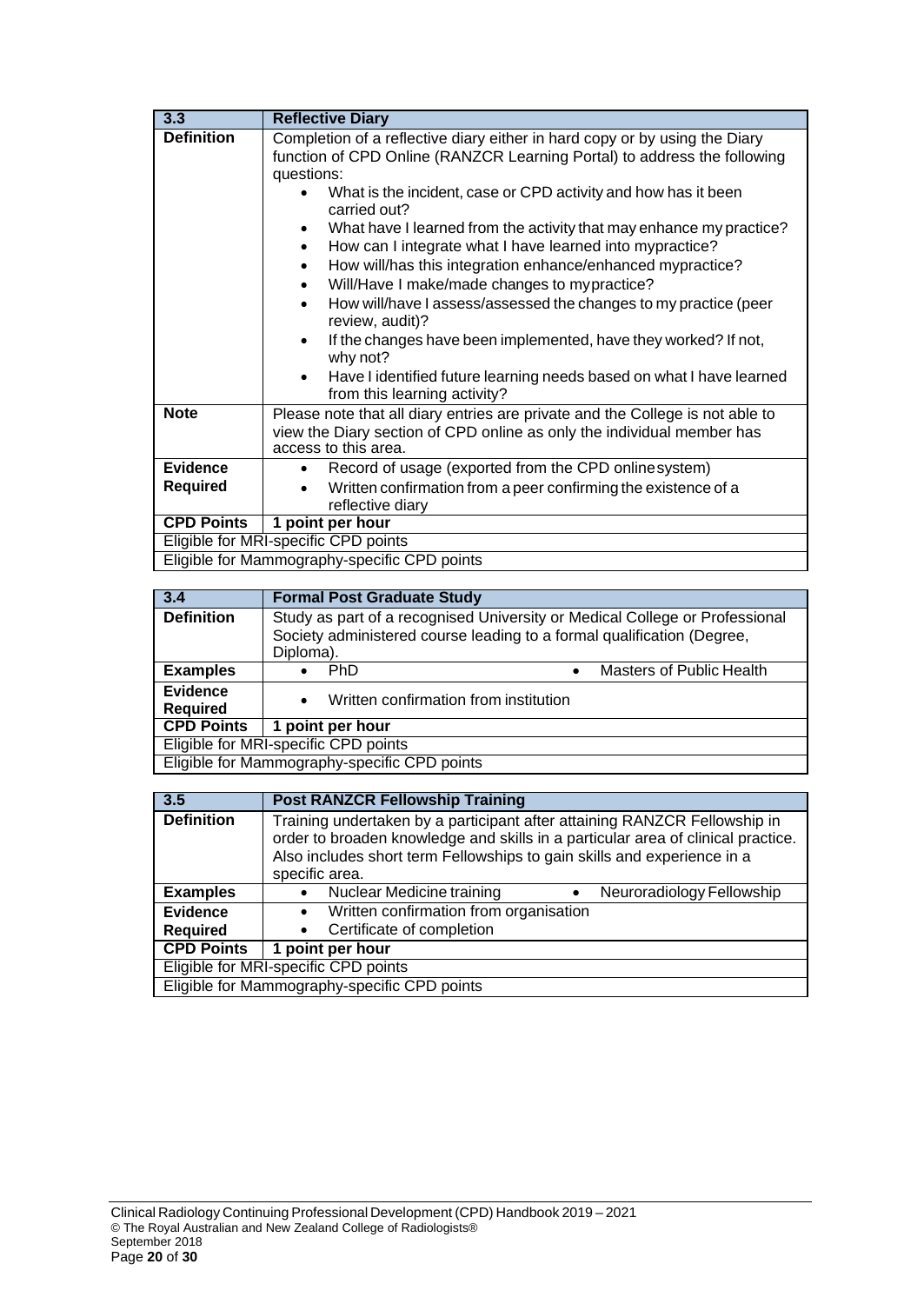## **4.4 Category 4 -Research**

*Annual cap of 60 points on Category 4 – if more than 60 points is claimed in Category 4 in one calendar year it will automatically be capped at 60 points.*

#### **4.1 – Research Investigator**

| 4.1A                                         | <b>Principal or Lead Investigator</b>                                                                                                                                               |
|----------------------------------------------|-------------------------------------------------------------------------------------------------------------------------------------------------------------------------------------|
| <b>Definition</b>                            | Principal or lead investigator of an active research organisation or institution<br>approved research project. Can be claimed for each year of involvement in<br>an active project. |
| <b>Evidence</b><br><b>Required</b>           | Written confirmation from research organisation, granting body or<br>$\bullet$<br>ethics committee.                                                                                 |
| <b>CPD Points</b>                            | 30 points per project                                                                                                                                                               |
| Eligible for MRI-specific CPD points         |                                                                                                                                                                                     |
| Eligible for Mammography-specific CPD points |                                                                                                                                                                                     |

| 4.1B                                         | Co-Investigator                                                                                                                                                      |
|----------------------------------------------|----------------------------------------------------------------------------------------------------------------------------------------------------------------------|
| <b>Definition</b>                            | Co-investigator of an active research organisation or institution approved<br>research project. Can be claimed for each year of involvement in an active<br>project. |
| <b>Evidence</b>                              | Written confirmation from research organisation, granting body or<br>$\bullet$                                                                                       |
| <b>Required</b>                              | ethics committee.                                                                                                                                                    |
| <b>CPD Points</b>                            | 15 points per project                                                                                                                                                |
| Eligible for MRI-specific CPD points         |                                                                                                                                                                      |
| Eligible for Mammography-specific CPD points |                                                                                                                                                                      |

| $-4.1C$                              | <b>Participation</b>                                                      |  |
|--------------------------------------|---------------------------------------------------------------------------|--|
| <b>Definition</b>                    | Participation in an active research project organisation or institution   |  |
|                                      | approved research project. Can be claimed for each year of involvement in |  |
|                                      | an active project.                                                        |  |
| <b>Evidence</b>                      | Written confirmation from research organisation, granting body or         |  |
| <b>Required</b>                      | ethics committee.                                                         |  |
| <b>CPD Points</b>                    | 5 points per project                                                      |  |
| Eligible for MRI-specific CPD points |                                                                           |  |
|                                      | Eligible for Mammography-specific CPD points                              |  |

| 4.2                                          | <b>Reviewer of Research Grant Application</b>               |
|----------------------------------------------|-------------------------------------------------------------|
| <b>Definition</b>                            | Reviewer of a research grant application.                   |
| <b>Examples</b>                              | <b>RANZCR Research Grant</b><br>National Health and Medical |
|                                              | Research Council(NHMRC)<br>reviewer                         |
| <b>Evidence</b><br><b>Required</b>           | Written confirmation from the organisation or institution   |
| <b>CPD Points</b>                            | 2 points per hour                                           |
| Eligible for MRI-specific CPD points         |                                                             |
| Eligible for Mammography-specific CPD points |                                                             |

| 4.3               | <b>Research Sabbatical</b>                                                     |  |
|-------------------|--------------------------------------------------------------------------------|--|
|                   |                                                                                |  |
| <b>Definition</b> | Extended leave of absence from normal duties approved by departmental or       |  |
|                   | practice Head and taken by a participant to undertake research focused         |  |
|                   | learning activities with defined educational goal and study plan that does not |  |
|                   | lead to a formal academic or professional qualification.                       |  |
| <b>Evidence</b>   | Written confirmation from organisation<br>$\bullet$                            |  |
| <b>Required</b>   | Certificate of completion                                                      |  |
|                   | Sabbatical report                                                              |  |
| <b>CPD Points</b> | 1 point per hour                                                               |  |
|                   | Eligible for MRI-specific CPD points                                           |  |
|                   | Eligible for Mammography-specific CPD points                                   |  |

Clinical Radiology Continuing Professional Development (CPD) Handbook 2019 – 2021 © The Royal Australian and New Zealand College of Radiologists® September 2018 Page **21** of **30**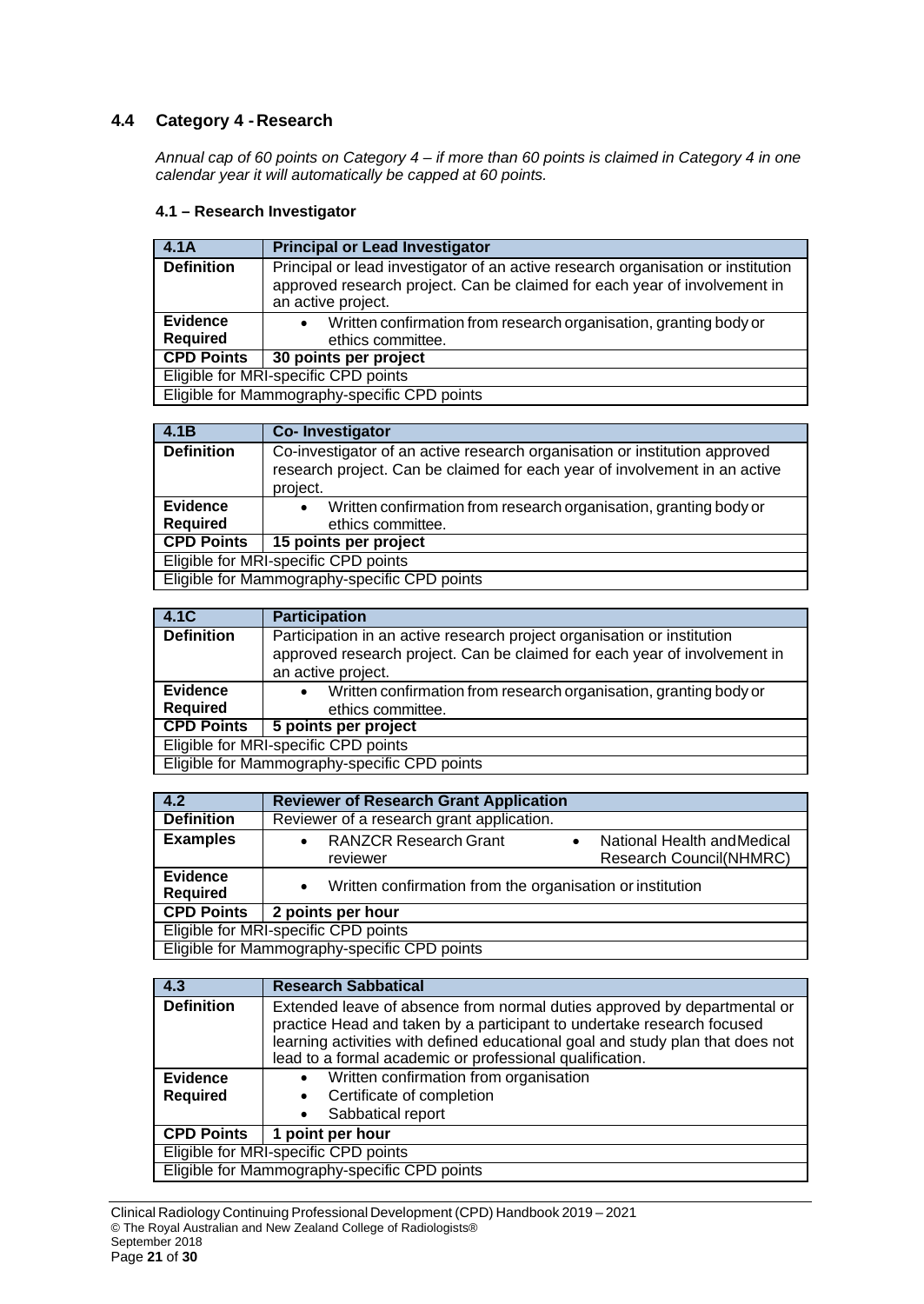## **4.5 Category 5 - Publications andPresentations**

*Annual cap of 60 points on Category 5 – if more than 60 points is claimed in Category 5 in one calendar year it will automatically be capped at 60 points.*

## **5.1 – Publication in Journals and Electronic Media**

| 5.1A                                         | <b>First Author</b>                                                       |
|----------------------------------------------|---------------------------------------------------------------------------|
| <b>Definition</b>                            | First author of an article. To be claimed for the year the article was    |
|                                              | accepted for publication.                                                 |
| Eviden                                       | Electronic citation                                                       |
| ce                                           | Copy of article                                                           |
| Requir                                       | Written confirmation from publisher of acceptance of article<br>$\bullet$ |
| <b>CPD Points</b>                            | 15 points per article                                                     |
| Eligible for MRI-specific CPD points         |                                                                           |
| Eligible for Mammography-specific CPD points |                                                                           |

| <b>Second or Latter Author</b>                                               |  |
|------------------------------------------------------------------------------|--|
| Second or later author of an article. To be claimed for the year the article |  |
| was accepted for publication.                                                |  |
| Electronic citation                                                          |  |
| Copy of article                                                              |  |
| Written confirmation from publisher of acceptance of article<br>$\bullet$    |  |
| 5 points per article                                                         |  |
| Eligible for MRI-specific CPD points                                         |  |
| Eligible for Mammography-specific CPD points                                 |  |
|                                                                              |  |

| 5.1C                                         | Editorial/book review/invited expert article/non peer reviewed articles          |
|----------------------------------------------|----------------------------------------------------------------------------------|
| <b>Definition</b>                            | Author of an editorial, book review or invited expert article. To be claimed for |
|                                              | the year the article was accepted for publication.                               |
| <b>Evidence</b>                              | Electronic citation                                                              |
| <b>Required</b>                              | Copy of publication                                                              |
| <b>CPD Points</b>                            | 10 points per publication                                                        |
| Eligible for MRI-specific CPD points         |                                                                                  |
| Eligible for Mammography-specific CPD points |                                                                                  |

#### **5.2 – Editorial Duties for Peer ReviewedJournal**

| 5.2A              | <b>Formal Peer Review of Manuscript</b>                                        |
|-------------------|--------------------------------------------------------------------------------|
| <b>Definition</b> | Formal review of manuscript of scientific or educational content submitted for |
|                   | publication in peer reviewed journal.                                          |
| <b>Evidence</b>   | Record of manuscripts reviewed<br>$\bullet$                                    |
| <b>Required</b>   | • confirmation from publisher                                                  |
| <b>CPD Points</b> | 1 point per hour                                                               |
|                   | Eligible for MRI-specific CPD points                                           |
|                   | Eligible for Mammography-specific CPD points                                   |

| 5.2B                               | <b>Member of Editorial Board</b>                                                                 |
|------------------------------------|--------------------------------------------------------------------------------------------------|
| <b>Definition</b>                  | Member of the editorial board of a peer reviewed journal of scientific or<br>educational content |
| <b>Examples</b>                    | <b>JMIRO</b> editorial board                                                                     |
| <b>Evidence</b><br><b>Required</b> | Written confirmation from the publisher or editor                                                |
| <b>CPD Points</b>                  | 5 points per board                                                                               |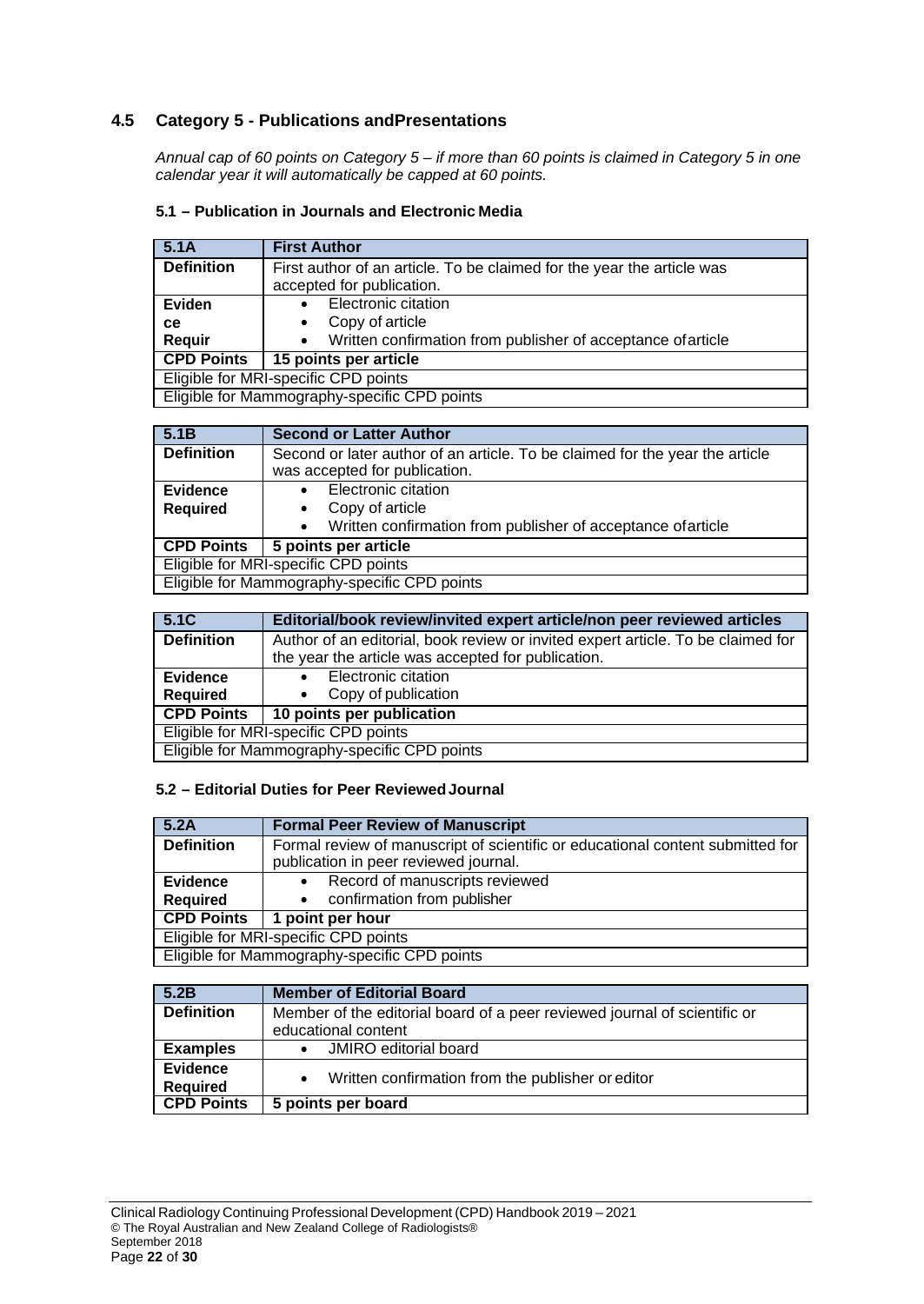| 5.2C                               | <b>Editor of Journal</b>                                                                   |
|------------------------------------|--------------------------------------------------------------------------------------------|
| <b>Definition</b>                  | Editor or Deputy editor of a peer reviewed journal of scientific or educational<br>content |
| <b>Evidence</b><br><b>Required</b> | Written confirmation from the publisher                                                    |
| <b>CPD Points</b>                  | 10 points per journal                                                                      |

## **5.3 – Books and Chapters**

| 5.3A                                         | <b>First Author of Book</b>                                      |  |
|----------------------------------------------|------------------------------------------------------------------|--|
| <b>Definition</b>                            | First author of book. To be claimed for the year of publication. |  |
| Evidence                                     | Electronic citation                                              |  |
| <b>Required</b>                              | Reprint                                                          |  |
|                                              | Written confirmation from publisher                              |  |
| <b>CPD Points</b>                            | 45 points per book                                               |  |
| Eligible for MRI-specific CPD points         |                                                                  |  |
| Eligible for Mammography-specific CPD points |                                                                  |  |

| 5.3B                                         | <b>Second or Latter Author of Book</b>                                     |  |
|----------------------------------------------|----------------------------------------------------------------------------|--|
| <b>Definition</b>                            | Second or later author of book. To be claimed for the year of publication. |  |
| <b>Evidence</b>                              | Electronic citation                                                        |  |
| <b>Required</b>                              | Reprint                                                                    |  |
|                                              | Written confirmation from publisher<br>$\bullet$                           |  |
| <b>CPD Points</b>                            | 10 points per book                                                         |  |
|                                              | Eligible for MRI-specific CPD points                                       |  |
| Eligible for Mammography-specific CPD points |                                                                            |  |

| 5.3C                                         | <b>First Author of Chapter</b>                                      |  |
|----------------------------------------------|---------------------------------------------------------------------|--|
| <b>Definition</b>                            | First author of chapter. To be claimed for the year of publication. |  |
| <b>Evidence</b>                              | Electronic citation                                                 |  |
| <b>Required</b>                              | Reprint                                                             |  |
|                                              | Written confirmation from publisher<br>$\bullet$                    |  |
| <b>CPD Points</b>                            | 15 points per chapter                                               |  |
|                                              | Eligible for MRI-specific CPD points                                |  |
| Eligible for Mammography-specific CPD points |                                                                     |  |

| 5.3D                                 | <b>Second or Latter Author of Chapter</b>                                     |  |
|--------------------------------------|-------------------------------------------------------------------------------|--|
| <b>Definition</b>                    | Second or later author of chapter. To be claimed for the year of publication. |  |
| <b>Evidence</b>                      | Electronic citation                                                           |  |
| <b>Required</b>                      | Reprint                                                                       |  |
|                                      | Written confirmation from publisher<br>$\bullet$                              |  |
| <b>CPD Points</b>                    | 5 points per chapter                                                          |  |
| Eligible for MRI-specific CPD points |                                                                               |  |
|                                      | Eligible for Mammography-specific CPD points                                  |  |

| 5.3E                                         | <b>Editor of Book</b>                                      |  |
|----------------------------------------------|------------------------------------------------------------|--|
| <b>Definition</b>                            | Editor of book. To be claimed for the year of publication. |  |
| <b>Evidence</b>                              | Electronic citation                                        |  |
| <b>Required</b>                              | Reprint<br>٠                                               |  |
|                                              | • Written confirmation from publisher                      |  |
| <b>CPD Points</b>                            | 30 points per book                                         |  |
| Eligible for MRI-specific CPD points         |                                                            |  |
| Eligible for Mammography-specific CPD points |                                                            |  |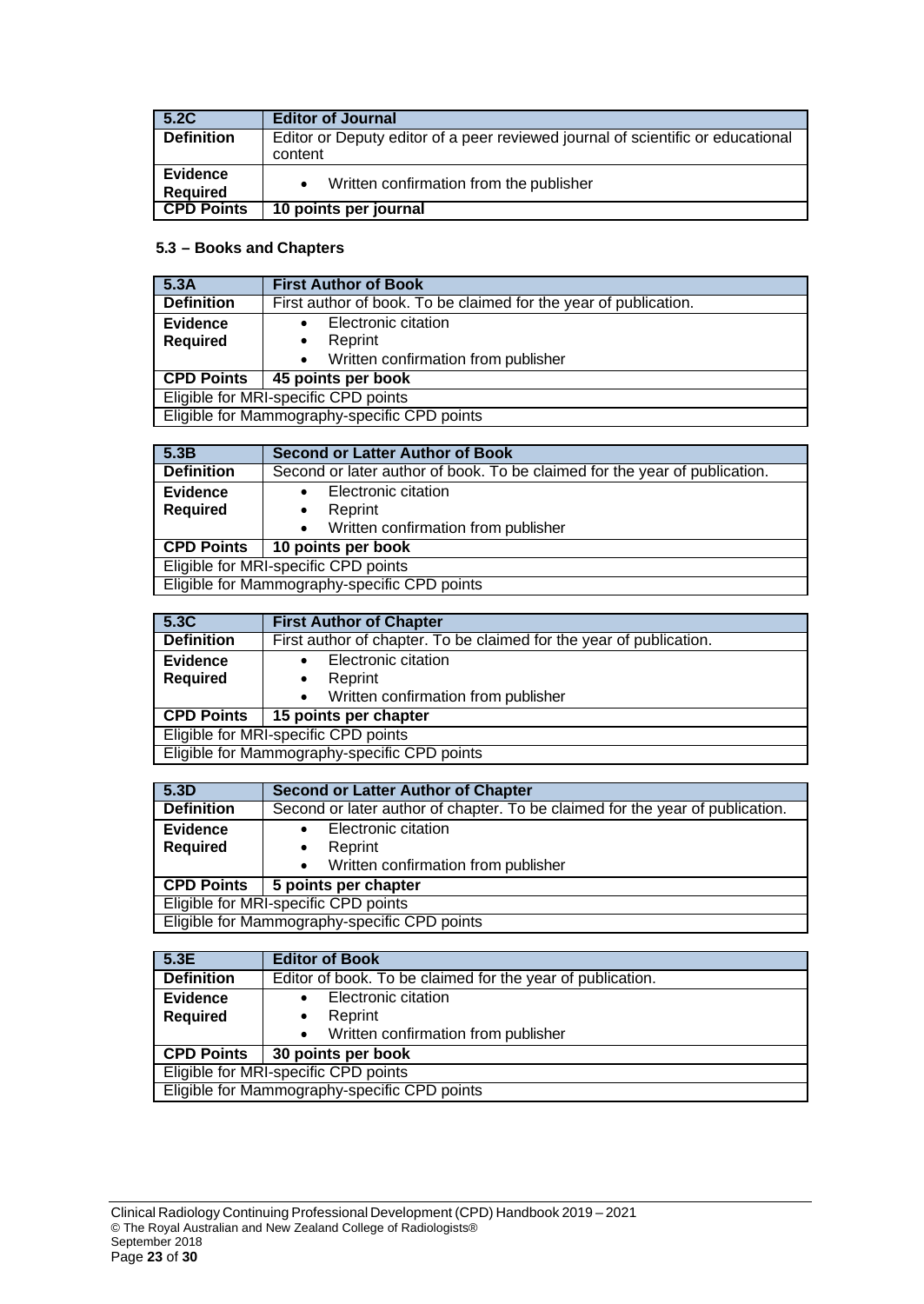## **5.4 – Presentations at Conferences and Meetings**

| 5.4A                                         | <b>Keynote/Plenary Speaker</b>                                                                                               |  |
|----------------------------------------------|------------------------------------------------------------------------------------------------------------------------------|--|
| <b>Definition</b>                            | Plenary or keynote presentation of 40 minutes or more at an international,<br>national or state level meeting or conference. |  |
| <b>Evidence</b>                              | Program                                                                                                                      |  |
| <b>Required</b>                              | Published abstract<br>$\bullet$                                                                                              |  |
|                                              | Written confirmation from meeting or conferenceorganisers<br>$\bullet$                                                       |  |
| <b>CPD Points</b>                            | 15 points per presentation                                                                                                   |  |
| Eligible for MRI-specific CPD points         |                                                                                                                              |  |
| Eligible for Mammography-specific CPD points |                                                                                                                              |  |

| 5.4B                                         | <b>Proffered Oral or Poster Presentation</b>                                 |  |
|----------------------------------------------|------------------------------------------------------------------------------|--|
| <b>Definition</b>                            | Proffered oral or poster presentation at an international, national or state |  |
|                                              | level meeting or conference.                                                 |  |
| Evidence                                     | Program<br>٠                                                                 |  |
| <b>Required</b>                              | Published abstract                                                           |  |
|                                              | Written confirmation from meeting or conferenceorganisers<br>$\bullet$       |  |
| <b>CPD Points</b>                            | 10 points per poster/presentation                                            |  |
| Eligible for MRI-specific CPD points         |                                                                              |  |
| Eligible for Mammography-specific CPD points |                                                                              |  |

| 5.4C              | <b>Invited Lecturer</b>                                                  |  |
|-------------------|--------------------------------------------------------------------------|--|
| <b>Definition</b> | Invited lecturer at an international, national or state level meeting or |  |
|                   | conference. CPD points can be claimed for each lecture of between 20 and |  |
|                   | 40 minutes given at a conference or meeting.                             |  |
| <b>Evidence</b>   | Program                                                                  |  |
| <b>Required</b>   | Published abstract                                                       |  |
|                   | Written confirmation from meeting or conferenceorganisers                |  |
| <b>CPD Points</b> | 5 points per lecture                                                     |  |
|                   | Eligible for MRI-specific CPD points                                     |  |
|                   | Eligible for Mammography-specific CPD points                             |  |

| 5.4D              | <b>Session Chair/Panel Member</b>                                            |  |
|-------------------|------------------------------------------------------------------------------|--|
| <b>Definition</b> | Participation as session chair or panel member at an international, national |  |
|                   | or state level meeting or conference.                                        |  |
| <b>Evidence</b>   | Program                                                                      |  |
| <b>Required</b>   | Published abstract                                                           |  |
|                   | Written confirmation from meeting or conferenceorganisers<br>$\bullet$       |  |
| <b>CPD Points</b> | 1 point per hour                                                             |  |
|                   | Eligible for MRI-specific CPD points                                         |  |
|                   |                                                                              |  |
|                   | Eligible for Mammography-specific CPD points                                 |  |

| 5.4E              | <b>Small Group Practical Instructor</b>                                           |  |  |
|-------------------|-----------------------------------------------------------------------------------|--|--|
| <b>Definition</b> | Instructor of a small group of participants in a particular skill at a meeting or |  |  |
|                   | course.                                                                           |  |  |
| <b>Examples</b>   | <b>CTCA Course</b><br><b>Basic Life Support</b>                                   |  |  |
| <b>Evidence</b>   | Program                                                                           |  |  |
| <b>Required</b>   | Written confirmation from meeting or conferenceorganisers                         |  |  |
| <b>CPD Points</b> | 3 points per hour                                                                 |  |  |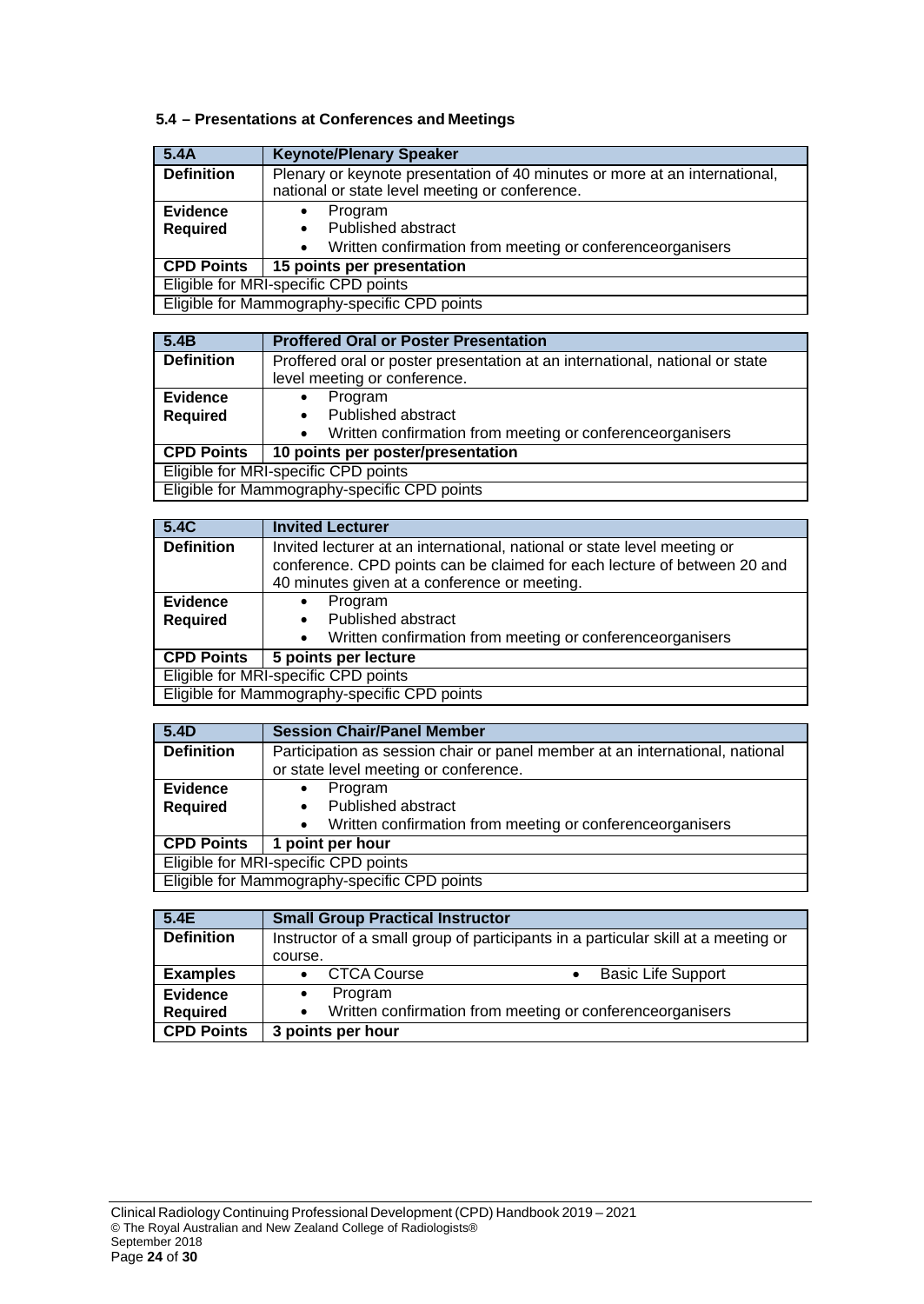| 5.4F                                         | <b>Formal Presentations at In-house or Local Meetings</b>           |  |
|----------------------------------------------|---------------------------------------------------------------------|--|
| <b>Definition</b>                            | Presentations at department, hospital, practice and community group |  |
|                                              | meetings.                                                           |  |
| <b>Examples</b>                              | Presentation to GPs<br>Presentation at a Radiology<br>$\bullet$     |  |
|                                              | Department meeting<br>Presentation to a patient<br>$\bullet$        |  |
|                                              | support group                                                       |  |
| <b>Evidence</b>                              | Program identifying speakers<br>$\bullet$                           |  |
| <b>Required</b>                              | Invitation to the meeting identifying speakers<br>$\bullet$         |  |
|                                              | Written confirmation from organisers<br>$\bullet$                   |  |
| <b>CPD Points</b>                            | 2 points per hour                                                   |  |
| Eligible for MRI-specific CPD points         |                                                                     |  |
| Eligible for Mammography-specific CPD points |                                                                     |  |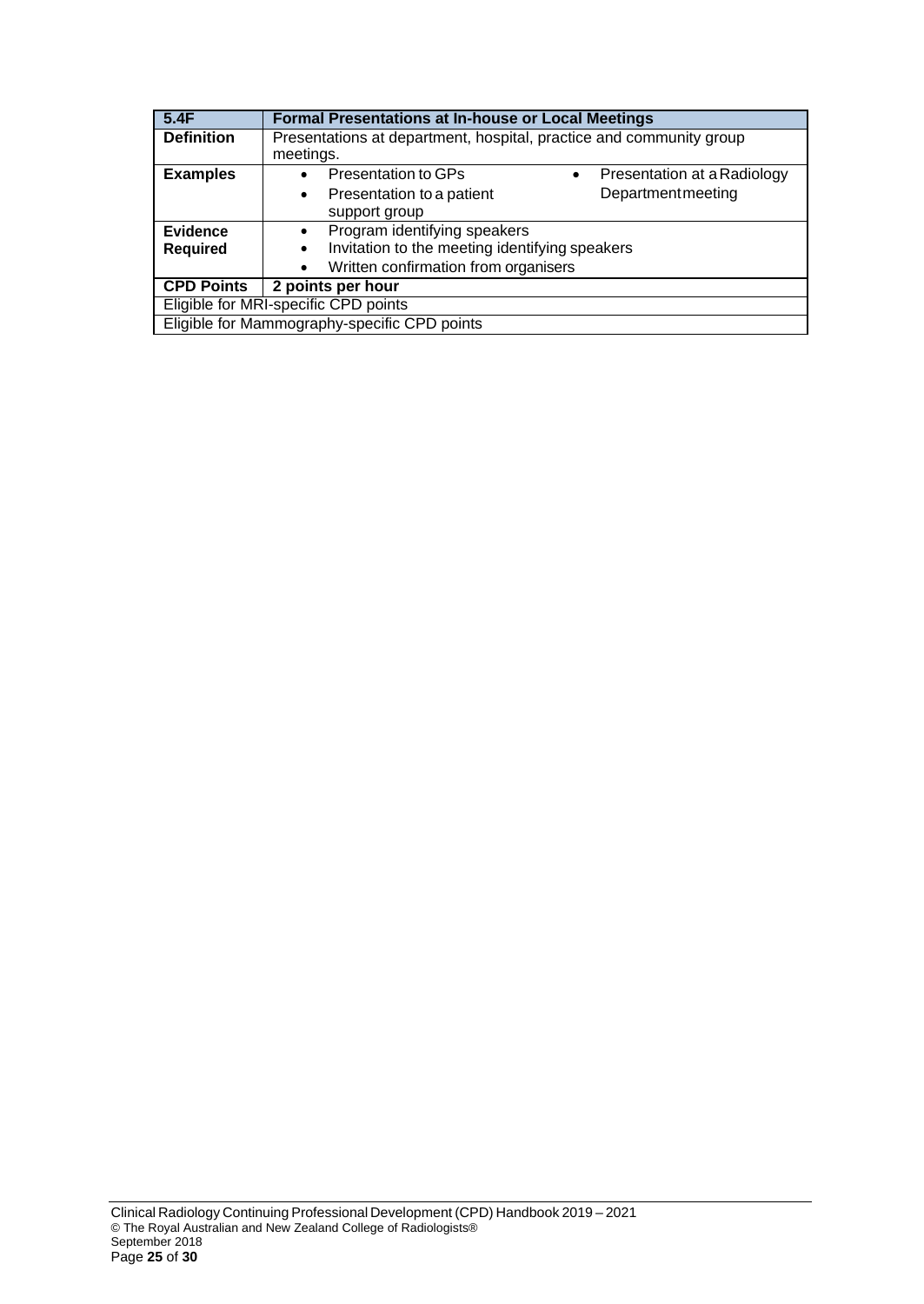## **4.6 Category 6 - Attendance at Conferences and Meetings**

*Annual cap of 60 points on Category 6 – if more than 60 points is claimed in Category 6 in one calendar year it will automatically be capped at 60 points.*

| 6.1                                                     | <b>Conference Attendance</b>                                                                                                                                                                                      |                                                                                |  |
|---------------------------------------------------------|-------------------------------------------------------------------------------------------------------------------------------------------------------------------------------------------------------------------|--------------------------------------------------------------------------------|--|
| <b>Definition</b>                                       | Attendance at meetings, conferences and courses that are relevant to your<br>clinical and academic practice and may also include general or specialty<br>medical knowledge relevant to practice as a Radiologist. |                                                                                |  |
| <b>Examples</b><br>(not limited to)                     | <b>RANZCR ASM</b><br>$\bullet$<br><b>RSNA</b><br>$\bullet$<br>ARRS<br><b>ECR</b><br>$\bullet$<br>ARGANZ<br>ANZSNR<br>$\bullet$                                                                                    | <b>IRSA</b><br><b>ANZSNM</b><br>AMSIG<br>ANZSPR<br><b>AOCR</b><br><b>ESGAR</b> |  |
| <b>Evidence</b><br><b>Required</b><br><b>CPD Points</b> | Certificate of attendance<br>$\bullet$<br>Confirmation of attendance from meeting organisers<br>$\bullet$<br>point per hour<br>1                                                                                  |                                                                                |  |
|                                                         |                                                                                                                                                                                                                   |                                                                                |  |
| Eligible for MRI-specific CPD points                    |                                                                                                                                                                                                                   |                                                                                |  |
| Eligible for Mammography-specific CPD points            |                                                                                                                                                                                                                   |                                                                                |  |

| 6.2               | <b>In-house Educational or Clinical Meetings</b>                            |
|-------------------|-----------------------------------------------------------------------------|
| <b>Definition</b> | Attendance at organisation or practice convened educational or clinical     |
|                   | meetings.                                                                   |
| <b>Examples</b>   | Radiology meetings<br>Interesting case meetings<br>$\bullet$<br>$\bullet$   |
|                   | Multidisciplinary meetings<br><b>Grand Rounds</b><br>$\bullet$<br>$\bullet$ |
|                   | Journal Clubs<br>$\bullet$                                                  |
| <b>Evidence</b>   | Confirmation of attendance from meeting organisers<br>$\bullet$             |
| <b>Required</b>   | Certificate of attendance                                                   |
| <b>CPD Points</b> | 1 point per hour                                                            |
|                   | Eligible for MRI-specific CPD points                                        |
|                   | Eligible for Mammography-specific CPD points                                |

| 6.3               | <b>Medical Professional Courses</b>                          |
|-------------------|--------------------------------------------------------------|
| <b>Definition</b> | Attendance at professional development courses.              |
| <b>Examples</b>   | <b>Communication skills</b><br>Research methods<br>$\bullet$ |
|                   | Conflict resolution<br>Ethics<br>$\bullet$                   |
| <b>Evidence</b>   | Confirmation of attendance from organisers                   |
| <b>Required</b>   | Certificate of attendance                                    |
| <b>CPD Points</b> | point per hour                                               |
|                   | Eligible for MRI-specific CPD points                         |
|                   | Eligible for Mammography-specific CPD points                 |

Eligible for Mammography-specific CPD points

| 6.4               | <b>Practical Skills Workshops</b>                                                                                                                                                                                                                            |  |
|-------------------|--------------------------------------------------------------------------------------------------------------------------------------------------------------------------------------------------------------------------------------------------------------|--|
| <b>Definition</b> | Small-group hands-on workshop designed to impart a particular manual or<br>interpretative skill with some one-on-one supervision and feedback on<br>individual performance.                                                                                  |  |
| <b>Examples</b>   | Resuscitation, Advanced<br>Case review workshops<br>$\bullet$<br>Life Support and CPR<br>Case-basedMammography<br>$\bullet$<br>courses and workshops<br>interpretation workshops<br><b>CTCAWorkshops</b><br>$\bullet$<br><b>BreastWorkshops</b><br>$\bullet$ |  |
| <b>Evidence</b>   | Confirmation of attendance from meeting organisers<br>$\bullet$                                                                                                                                                                                              |  |
| <b>Required</b>   | Certificate of attendance                                                                                                                                                                                                                                    |  |
| <b>CPD Points</b> | 3 points per hour                                                                                                                                                                                                                                            |  |
|                   | Eligible for MRI-specific CPD points                                                                                                                                                                                                                         |  |
|                   | Eligible for Mammography-specific CPD points                                                                                                                                                                                                                 |  |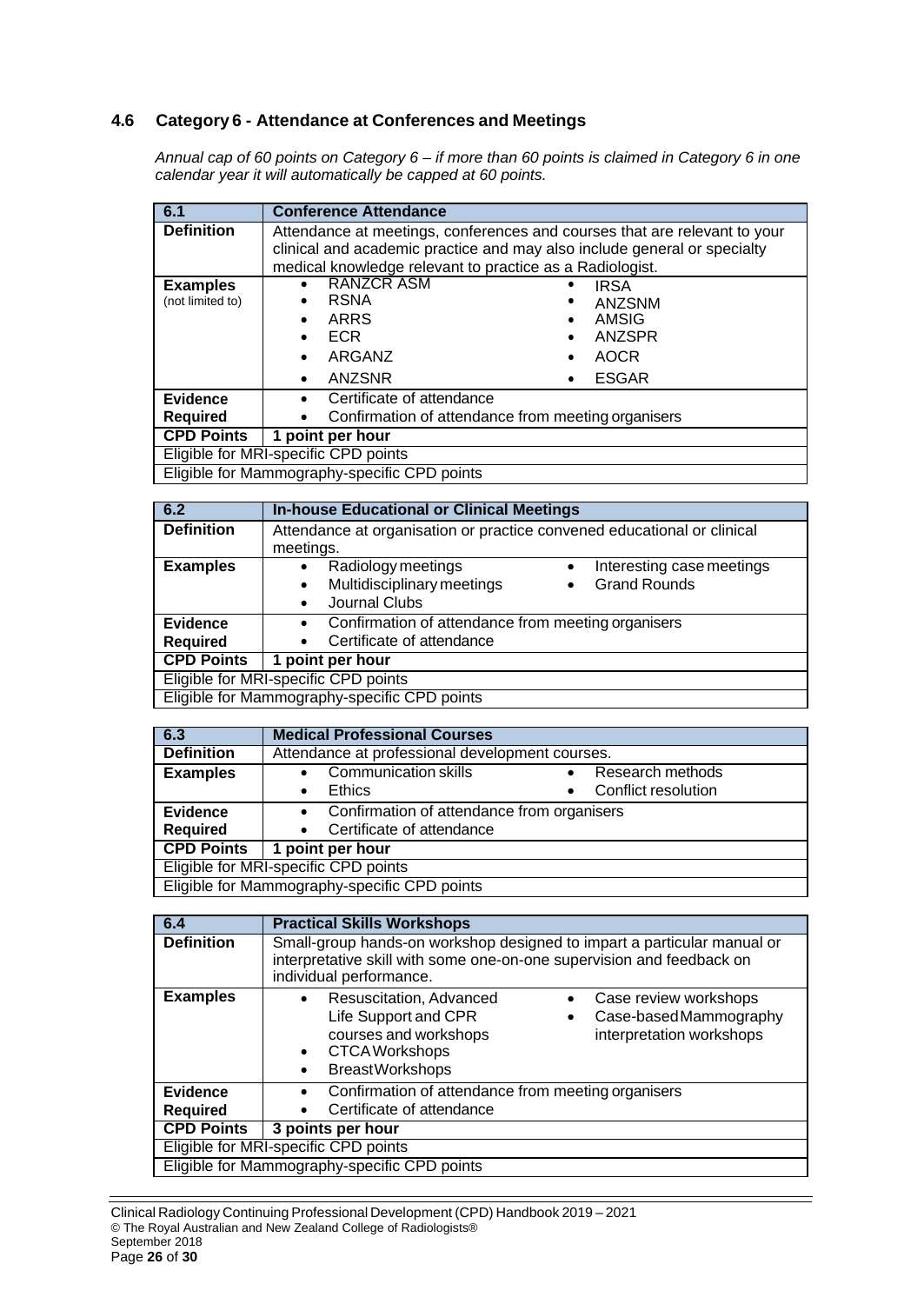## **6.5 - Convening of RANZCR ASM**

| 6.5A                               | <b>ASM Principal Scientific Convenor</b>                                                                 |
|------------------------------------|----------------------------------------------------------------------------------------------------------|
| <b>Definition</b>                  | Principal Scientific Convenor for the RANZCR ASM. Points can only be<br>claimed for the year of the ASM. |
| <b>Evidence</b><br><b>Required</b> | Written confirmation from RANZCR                                                                         |
| <b>CPD Points</b>                  | 40 points per ASM                                                                                        |

| 6.5B                        | <b>ASM Co-convenor</b>                                                                 |
|-----------------------------|----------------------------------------------------------------------------------------|
| <b>Definition</b>           | Co-Convenor for the RANZCR ASM. Points can only be claimed for the year<br>of the ASM. |
| Evidence<br><b>Required</b> | Written confirmation from RANZCR                                                       |
| <b>CPD Points</b>           | 20 points per ASM                                                                      |

| 6.5C                               | <b>Member of ASM Organising Committee</b>                              |
|------------------------------------|------------------------------------------------------------------------|
| <b>Definition</b>                  | Member of the Organising Committee for the RANZCR ASM. Points can only |
|                                    | be claimed for the year of the ASM.                                    |
| <b>Evidence</b><br><b>Required</b> | Written confirmation from RANZCR                                       |
| <b>CPD Points</b>                  | 10 points per ASM                                                      |

| 6.5D                        | <b>Reviewer of Abstract for ASM</b>       |
|-----------------------------|-------------------------------------------|
| <b>Definition</b>           | Reviewer of abstracts for the RANZCR ASM. |
| Evidence<br><b>Required</b> | Written confirmation from RANZCR          |
| <b>CPD Points</b>           | point per hour                            |

| 6.5E                               | <b>Session Convenor for ASM</b>                                                             |
|------------------------------------|---------------------------------------------------------------------------------------------|
| <b>Definition</b>                  | Session convenor for the RANZCR ASM. Points can only be claimed for the<br>year of the ASM. |
| <b>Evidence</b><br><b>Required</b> | Written confirmation from RANZCR                                                            |
| <b>CPD Points</b>                  | 2 points per hour                                                                           |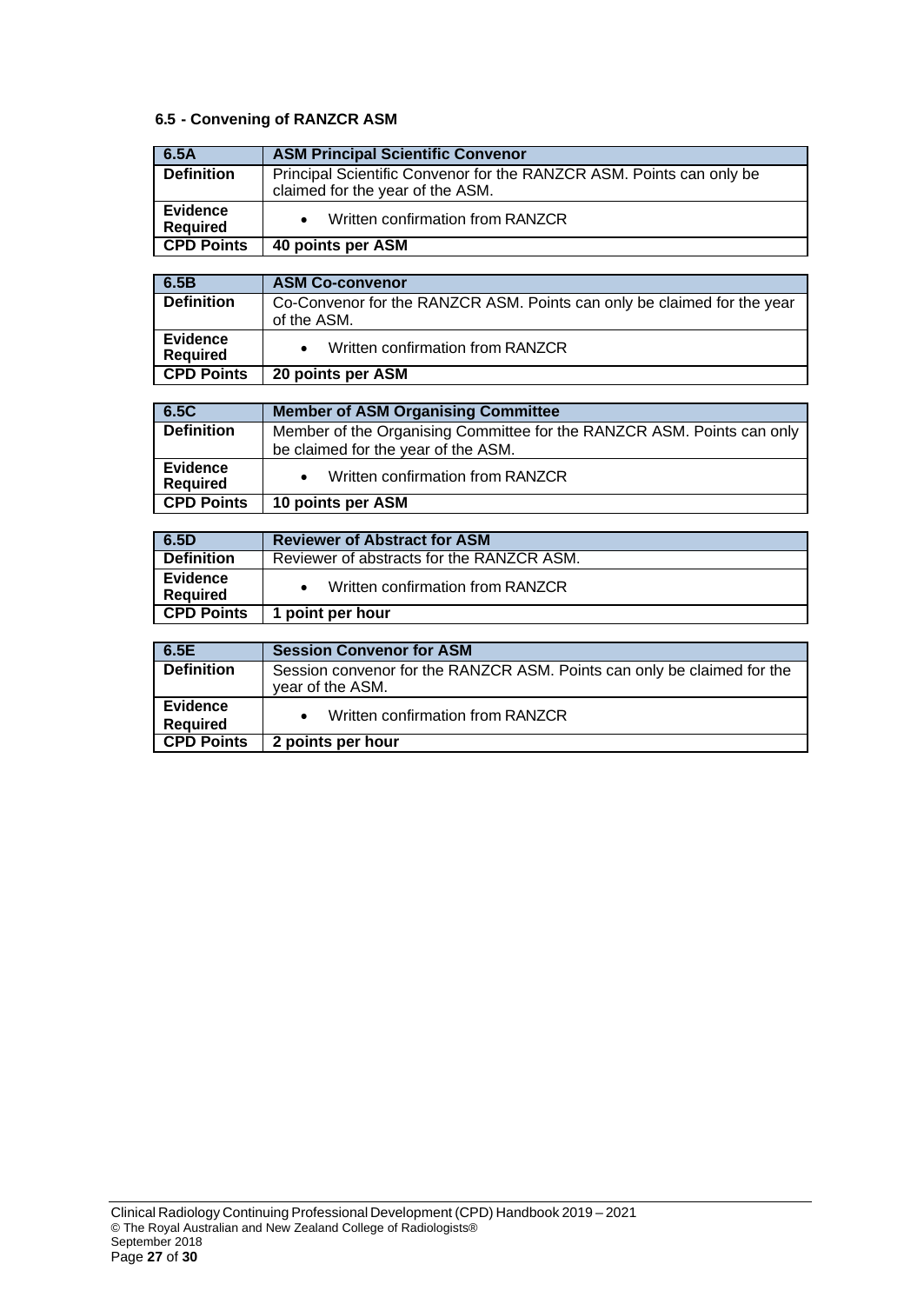## **6.6 – Convening of Other Meetings**

| 6.6A                                 | <b>Principal Scientific Convenor of Meeting</b>                                                                                                           |
|--------------------------------------|-----------------------------------------------------------------------------------------------------------------------------------------------------------|
| <b>Definition</b>                    | Convenor of scientific or educational conference or meeting organised by                                                                                  |
|                                      | professional medical organisation, healthcare institution, research group or<br>educational body. Points can only be claimed for the year of the meeting. |
| <b>Evidence</b>                      | Program confirming role as Convenor                                                                                                                       |
| <b>Required</b>                      | Written confirmation from the meeting organisers                                                                                                          |
| <b>CPD Points</b>                    | 30 points per meeting                                                                                                                                     |
|                                      |                                                                                                                                                           |
| 6.6B                                 | <b>Co-convenor of Meeting</b>                                                                                                                             |
| <b>Definition</b>                    | Convenor of scientific or educational conference organised by professional                                                                                |
|                                      | medical organisation, healthcare institution, research group or educational                                                                               |
|                                      | body. Points can only be claimed for the year of the meeting.                                                                                             |
| <b>Evidence</b>                      | Program confirming role as Convenor<br>$\bullet$                                                                                                          |
| <b>Required</b>                      | Written confirmation from the meeting organisers                                                                                                          |
| <b>CPD Points</b>                    | 10 points per meeting                                                                                                                                     |
|                                      |                                                                                                                                                           |
| 6.6C                                 | <b>Member of Organising Committee for Meeting</b>                                                                                                         |
| <b>Definition</b>                    | Member of the Organising Committee for meetings and conferences. Points                                                                                   |
|                                      | can only be claimed for the year of the meeting.                                                                                                          |
| <b>Evidence</b>                      | Program confirming role as Convenor                                                                                                                       |
| <b>Required</b><br><b>CPD Points</b> | Written confirmation from the meeting organisers<br>10 points per Committee                                                                               |
|                                      |                                                                                                                                                           |
| 6.6D                                 | <b>Reviewer of Abstract for Meeting</b>                                                                                                                   |
| <b>Definition</b>                    | Reviewer of abstracts for meeting. Points can only be claimed for the year of                                                                             |
|                                      | the meeting.                                                                                                                                              |
| <b>Evidence</b>                      | Program confirming role as Reviewer                                                                                                                       |
| <b>Required</b>                      | Written confirmation from the meeting organisers                                                                                                          |
| <b>CPD Points</b>                    | 1 point per hour                                                                                                                                          |
|                                      |                                                                                                                                                           |
| 6.6E                                 | <b>Session Convenor for Meeting</b>                                                                                                                       |
| <b>Definition</b>                    | Convenor of scientific or educational conference or session, or instructor of                                                                             |
|                                      | practical skills workshop, organised by professional medical organisation,                                                                                |
|                                      | healthcare institution, research group or educational body. Points can only<br>be claimed for the year of the meeting.                                    |
| <b>Evidence</b>                      | Program confirming role as Convenor<br>$\bullet$                                                                                                          |
| <b>Required</b>                      | Written confirmation from the meeting organisers<br>$\bullet$                                                                                             |
| <b>CPD Points</b>                    | 2 points per hour                                                                                                                                         |
|                                      |                                                                                                                                                           |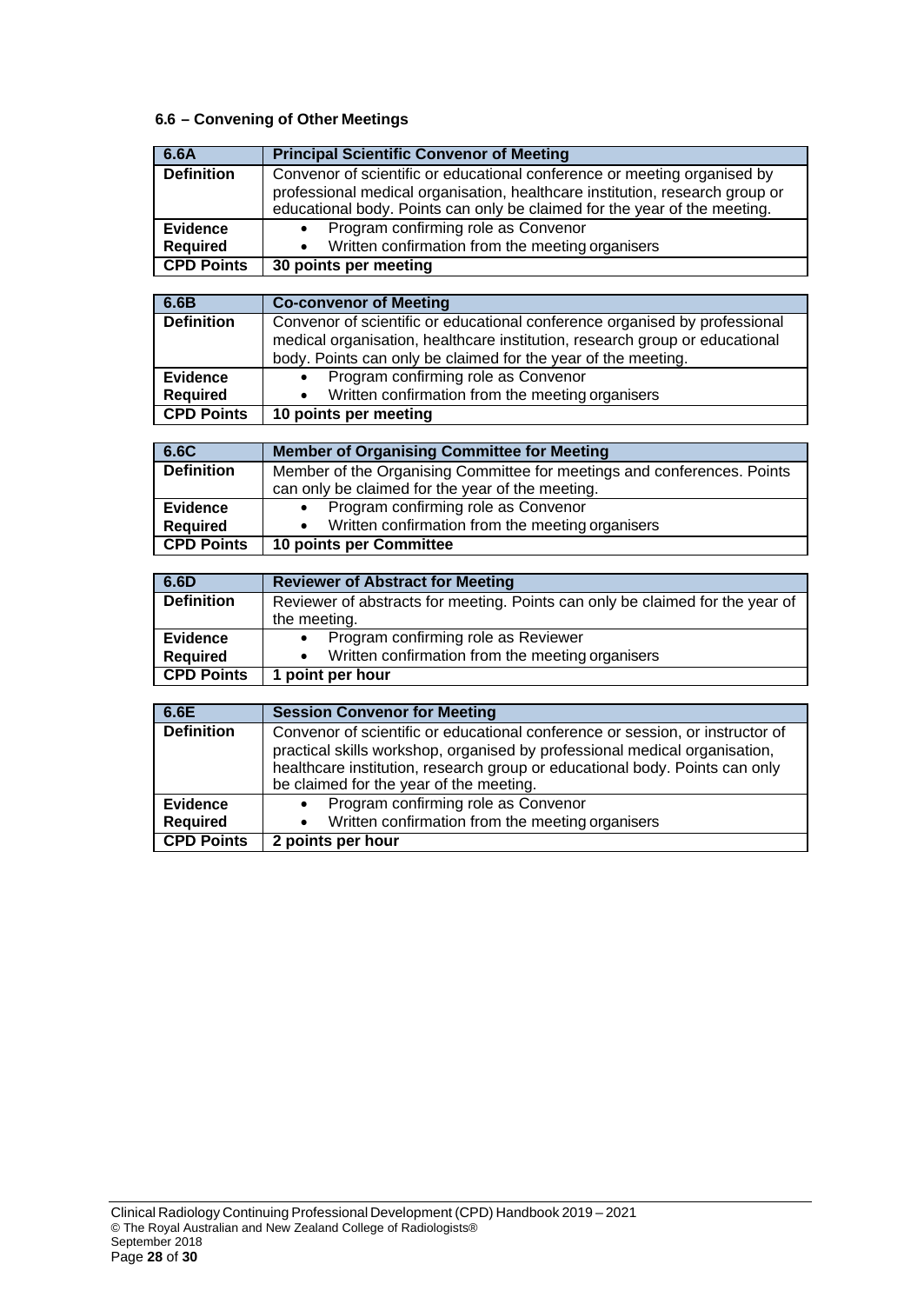## **4.7 Category 7 – Maintenance of Professional Standards**

*No annual cap on Category 7.*

| 7.1                                | <b>Practice Profile and Professional Development Plan</b>                                                                                                                                                                                                                                                                                                                                                                                                                                                      |
|------------------------------------|----------------------------------------------------------------------------------------------------------------------------------------------------------------------------------------------------------------------------------------------------------------------------------------------------------------------------------------------------------------------------------------------------------------------------------------------------------------------------------------------------------------|
| <b>Definition</b>                  | The practice profile enables members to complete a profile with information<br>on the type and area of practice about they are engaged in. This information<br>provides an opportunity for members to reflect on their practice and complete<br>the Professional Development Plan to determine their learning needs and<br>goals for the 2016-2018 triennium. Based on their learning needs and goals<br>members will be able to plan the CPD activities that they will be completing<br>during the triennium. |
| <b>Notes</b>                       | In order to claim this category please complete the Practice Profile and<br>Professional Development template and upload as evidence in CPD online<br>the RANZCR Learning Portal                                                                                                                                                                                                                                                                                                                               |
| <b>Evidence</b><br><b>Required</b> | Practice Profile and Professional Development Plantemplate<br>$\bullet$                                                                                                                                                                                                                                                                                                                                                                                                                                        |
| <b>CPD Points</b>                  | 5 points                                                                                                                                                                                                                                                                                                                                                                                                                                                                                                       |

| 7.2                                | <b>Multi-source Feedback (MSF)</b>                                                                                                                                                                                                                                                                                                                                                                                                                                                                                                                                                                    |
|------------------------------------|-------------------------------------------------------------------------------------------------------------------------------------------------------------------------------------------------------------------------------------------------------------------------------------------------------------------------------------------------------------------------------------------------------------------------------------------------------------------------------------------------------------------------------------------------------------------------------------------------------|
| <b>Definition</b>                  | Multi-Source Feedback (MSF) is an assessment of behaviour, interactions<br>and skills by a number and variety of observers who have direct interaction<br>with the doctor in the workplace. Assessors rate the doctor in a number of<br>domains including team work, professionalism, empathy with patients and<br>communication skills. The feedback is then discussed with the member by<br>their nominated feedback provider.                                                                                                                                                                      |
| <b>Notes</b>                       | Only the assesse can claim CPD points in this category, MSF<br>$\bullet$<br>feedback providers can claim CPD points under Category 1.7.<br>Members do not have to use the RANZCR MSF tool and can use<br>$\bullet$<br>other MSF/360° Review tools already in use in their practice or<br>department.<br>Members are asked not to submit sensitive or confidential<br>information from completion of an MSF as evidence of this activity as<br>this information is only for the member and the feedback provider.<br>The RANZCR MSF tool can be accessed on the RANZCR Learning<br>$\bullet$<br>Portal |
| <b>Evidence</b><br><b>Required</b> | Declaration confirming completion of activity (including name of<br>member and feedback provider and time period completed in)                                                                                                                                                                                                                                                                                                                                                                                                                                                                        |
| <b>CPD Points</b>                  | 20 points                                                                                                                                                                                                                                                                                                                                                                                                                                                                                                                                                                                             |

| 7.3               | <b>Audit</b>                                                                                                                                                                                                                                                                                                                                                                                                                                                                                                                                                                                                                                                               |
|-------------------|----------------------------------------------------------------------------------------------------------------------------------------------------------------------------------------------------------------------------------------------------------------------------------------------------------------------------------------------------------------------------------------------------------------------------------------------------------------------------------------------------------------------------------------------------------------------------------------------------------------------------------------------------------------------------|
| <b>Definition</b> | The purpose of a clinical audit is to evaluate the performance of a participant<br>in a particular aspect of clinical practice in comparison to a reference<br>standard. This is a systematic critical analysis of the quality of the doctor's<br>own practice that is used to improve clinical and/or health outcomes, or to<br>confirm that current management is consistent with current available<br>evidence or accepted consensus guidelines.<br>Audit of medical practice may be multidisciplinary. It involves acycle<br>$\bullet$<br>of continuous improvement of care, based on explicit and<br>measurable indicators of quality.<br>It has a statistical basis. |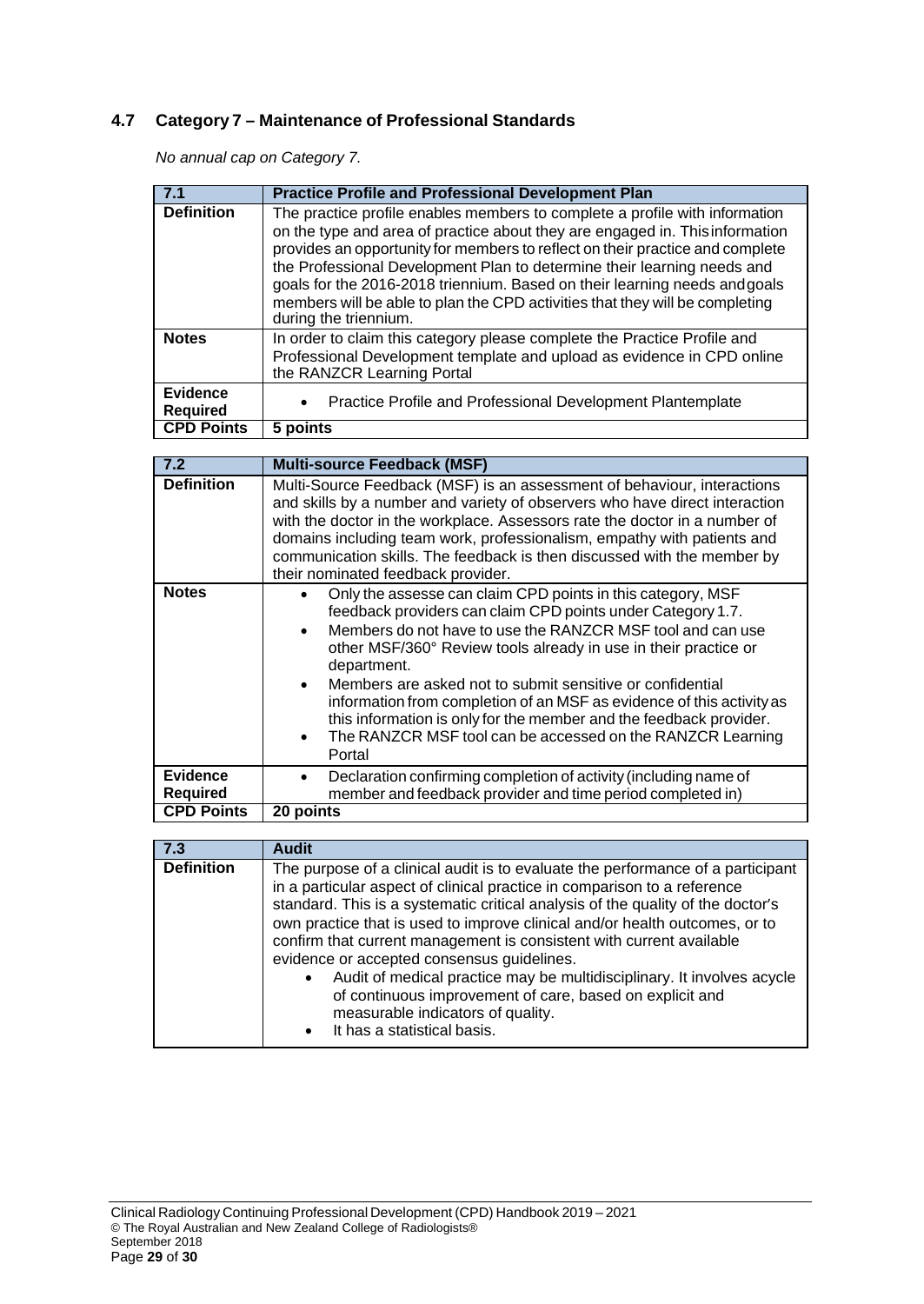| <b>Examples</b>   | external audit of procedures (not of the service)<br>comparing the processes, or outcomes of health or patient care, with<br>best practice in that domain<br>analysis of patient outcomes<br>audit of departmental outcomes including information on where you fit<br>within the team<br>audit of your performance in an area of practice against that of your<br>peers<br>taking an aspect of practice such as transfusion rates and comparing<br>your performance to national standards<br>formal double reading of scans or slides and assessment of your<br>$\bullet$<br>results against those of the group (to evaluate the performance in<br>comparison to a reference standard, with further review and<br>reflection) |
|-------------------|-------------------------------------------------------------------------------------------------------------------------------------------------------------------------------------------------------------------------------------------------------------------------------------------------------------------------------------------------------------------------------------------------------------------------------------------------------------------------------------------------------------------------------------------------------------------------------------------------------------------------------------------------------------------------------------------------------------------------------|
| <b>Notes</b>      | patient satisfaction survey<br>Members do not have to use the RANZCR Clinical Audit template<br>$\bullet$<br>and can use other audit tools already in use in their practice or<br>department.<br>Members are asked not to submit sensitive or confidential<br>$\bullet$<br>information from completion of an audit as evidence of this activity.<br>The RANZCR Clinical Audit template can be accessed on the<br>$\bullet$<br><b>RANZCR Learning Portal</b>                                                                                                                                                                                                                                                                   |
| <b>Evidence</b>   | Declaration confirming completion of activity (including the audit                                                                                                                                                                                                                                                                                                                                                                                                                                                                                                                                                                                                                                                            |
| <b>Required</b>   | topic, the number of cases and the time period completed in)                                                                                                                                                                                                                                                                                                                                                                                                                                                                                                                                                                                                                                                                  |
| <b>CPD Points</b> | 30 points per audit (must have a minimum of 30 cases)                                                                                                                                                                                                                                                                                                                                                                                                                                                                                                                                                                                                                                                                         |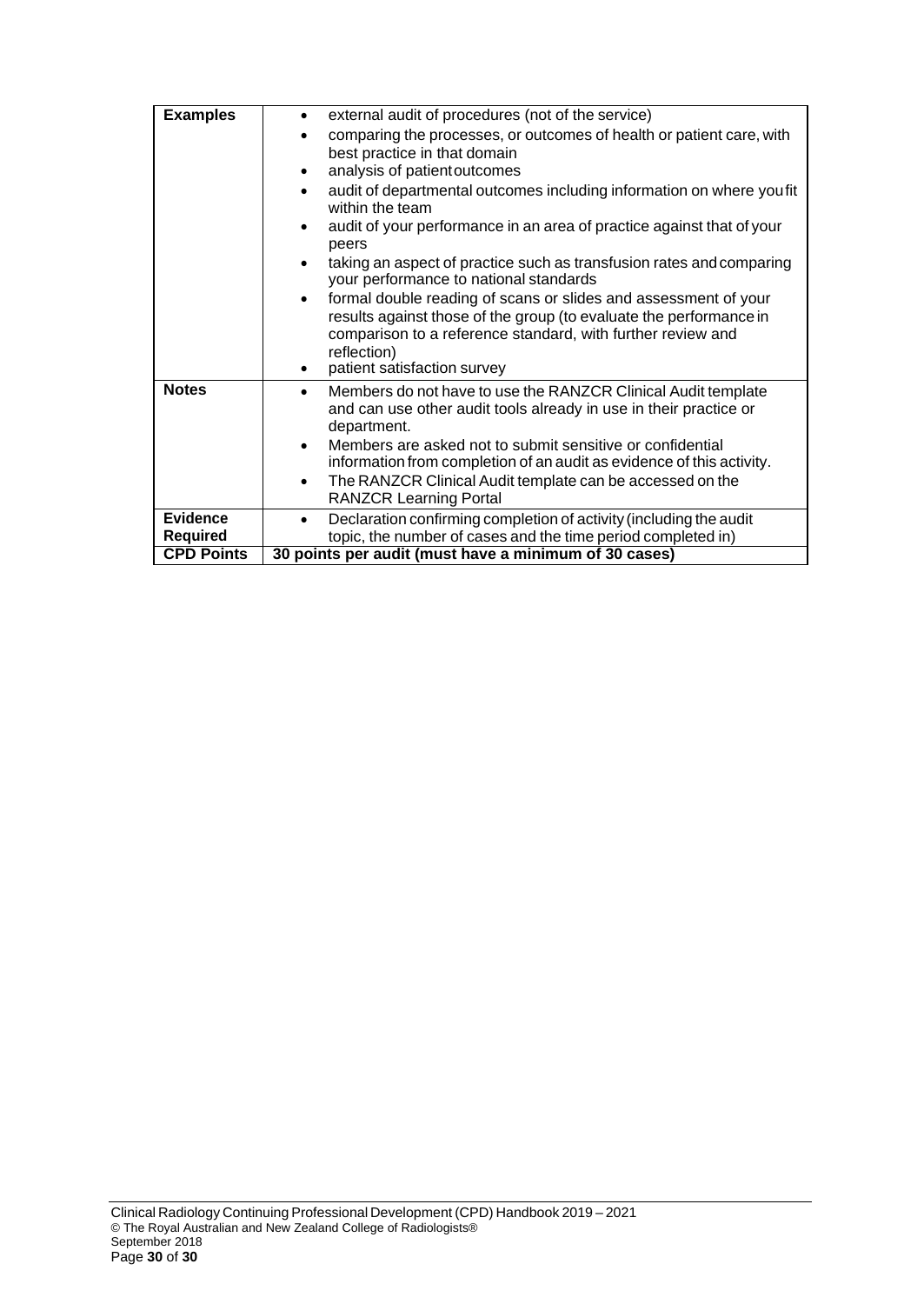#### **7.4 – Peer Review**

| 7.4A                      | <b>Review of Cases</b>                                                                                                                                                                                                                                                                                                                                                                                                                                                                                                                                                                                                                                                                                                                                                                                                                                                                                                                                                                                                                                            |
|---------------------------|-------------------------------------------------------------------------------------------------------------------------------------------------------------------------------------------------------------------------------------------------------------------------------------------------------------------------------------------------------------------------------------------------------------------------------------------------------------------------------------------------------------------------------------------------------------------------------------------------------------------------------------------------------------------------------------------------------------------------------------------------------------------------------------------------------------------------------------------------------------------------------------------------------------------------------------------------------------------------------------------------------------------------------------------------------------------|
| <b>Definition</b>         | Completion of a peer review activity in which a minimum 30 cases of a peer<br>are reviewed and any discrepancies identified. This is evaluation of the<br>performance of individuals or groups of doctors by members of the same<br>profession or team. It may be formal or informal and can include any time<br>when doctors are learning about their practice with colleagues. Peer review<br>can also occur in multidisciplinary teams when team members, including<br>other health professionals, give feedback. In formal peer review, peer(s)<br>systematically review aspects of your work, for example, the first six cases<br>seen, or a presentation on a given topic. Peer review normally includes<br>feedback, guidance and a critique of your performance.<br>Peer review must take place in an environment conducive to:<br>the confidentiality of the patients being discussed<br>$\bullet$<br>the privacy of the doctors whose work is being reviewed<br>٠<br>mutual learning<br>$\bullet$<br>professional support and collegiality<br>$\bullet$ |
| <b>Examples</b>           | joint review of cases<br>$\bullet$<br>review of charts<br>$\bullet$<br>practice visits to review a doctor's performance<br>$\bullet$<br>critique of a video review of consultations<br>$\bullet$<br>discussion groups<br>$\bullet$<br>inter-departmental meetings, which may review cases and<br>$\bullet$<br>interpretations of findings<br>Mortality and morbidity meetings<br>$\bullet$<br>Formal double reading of cases<br>$\bullet$                                                                                                                                                                                                                                                                                                                                                                                                                                                                                                                                                                                                                         |
| <b>Notes</b>              | Members do not have to use the RANZCR Review of Cases tool and<br>$\bullet$<br>can use other peer or case review tools already in use in their<br>practice or department.<br>Members are asked not to submit sensitive or confidential<br>$\bullet$<br>information from the completion of a review of cases as evidence of<br>this activity.<br>The RANZCR Review of Cases template can be accessed on the<br>$\bullet$<br><b>RANZCR Learning Portal.</b>                                                                                                                                                                                                                                                                                                                                                                                                                                                                                                                                                                                                         |
| <b>Evidence</b>           | Declaration confirming completion of activity (including details of the<br>$\bullet$                                                                                                                                                                                                                                                                                                                                                                                                                                                                                                                                                                                                                                                                                                                                                                                                                                                                                                                                                                              |
| <b>Required</b>           | peer or case review activity and the number of cases reviewed)                                                                                                                                                                                                                                                                                                                                                                                                                                                                                                                                                                                                                                                                                                                                                                                                                                                                                                                                                                                                    |
| <b>CPD Points</b>         | 30 points for the reviewer<br>30 points for the member being reviewed<br>(must have a minimum of 30 cases)                                                                                                                                                                                                                                                                                                                                                                                                                                                                                                                                                                                                                                                                                                                                                                                                                                                                                                                                                        |
|                           |                                                                                                                                                                                                                                                                                                                                                                                                                                                                                                                                                                                                                                                                                                                                                                                                                                                                                                                                                                                                                                                                   |
| 7.4B<br><b>Definition</b> | <b>Observed Procedural Cases</b>                                                                                                                                                                                                                                                                                                                                                                                                                                                                                                                                                                                                                                                                                                                                                                                                                                                                                                                                                                                                                                  |
|                           | Completion of a peer review activity in which procedural radiology cases are<br>reviewed and any discrepancies identified.                                                                                                                                                                                                                                                                                                                                                                                                                                                                                                                                                                                                                                                                                                                                                                                                                                                                                                                                        |
| <b>Notes</b>              | Members do not have to use the RANZCR Review of Cases tool and                                                                                                                                                                                                                                                                                                                                                                                                                                                                                                                                                                                                                                                                                                                                                                                                                                                                                                                                                                                                    |

|                                    | reviewed and any discrepancies identified.                                                                                                                                                                                                                                                                                                                                                                                                                                                                                              |
|------------------------------------|-----------------------------------------------------------------------------------------------------------------------------------------------------------------------------------------------------------------------------------------------------------------------------------------------------------------------------------------------------------------------------------------------------------------------------------------------------------------------------------------------------------------------------------------|
| <b>Notes</b>                       | Members do not have to use the RANZCR Review of Cases tool and<br>$\bullet$<br>can use other peer or case review tools already in use in their<br>practice or department.<br>• Members are asked not to submit sensitive or confidential<br>information from the completion of a review of cases as evidence of<br>this activity.<br>• There are no minimum number of cases, but at least one session<br>or half-a-day is counted.<br>• The RANZCR Observed Procedural Cases template can be<br>accessed on the RANZCR Learning Portal. |
| <b>Evidence</b><br><b>Required</b> | Declaration confirming completion of activity (including details of the<br>$\bullet$<br>peer or case review activity and the number of cases reviewed)                                                                                                                                                                                                                                                                                                                                                                                  |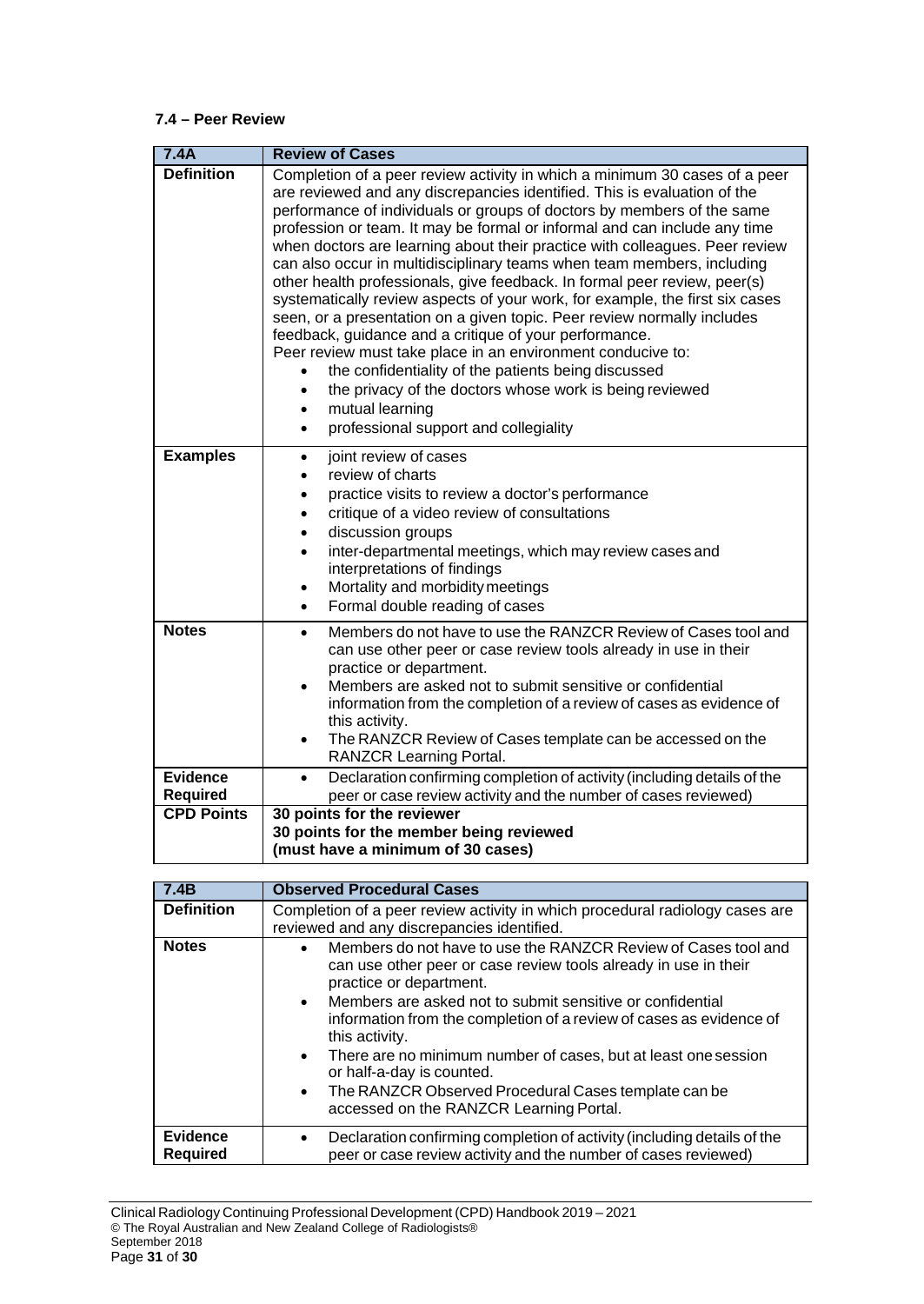| <b>CPD Points</b>                  | 30 points for the reviewer                                                                                                                                                                                                                                                                                                                                                                                                                                                                      |
|------------------------------------|-------------------------------------------------------------------------------------------------------------------------------------------------------------------------------------------------------------------------------------------------------------------------------------------------------------------------------------------------------------------------------------------------------------------------------------------------------------------------------------------------|
|                                    | 30 points for the member being reviewed                                                                                                                                                                                                                                                                                                                                                                                                                                                         |
| <b>7.4C</b>                        | <b>Active Presentation of Cases with Feedback</b>                                                                                                                                                                                                                                                                                                                                                                                                                                               |
| <b>Definition</b>                  | Active presentation of radiological cases at multidisciplinary or peer review<br>meetings, with either immediate or delayed feedback by other professionals.<br>Participant's diagnosis and feedback received should be documented in the<br>member's records.                                                                                                                                                                                                                                  |
| <b>Examples</b>                    | CTCA correlated cases                                                                                                                                                                                                                                                                                                                                                                                                                                                                           |
| <b>Notes</b>                       | Members are asked not to submit sensitive or confidential<br>information about the cases presented at multidisciplinary or peer<br>review meetings as evidence of this activity.<br>The RANZCR Case Log Book can be used by members if desired to<br>$\bullet$<br>record the details of cases however confidential and identifying<br>patient information should not be recorded in thisdocuments.<br>The RANZCR Case Log Book template can be accessed on the<br><b>RANZCR Learning Portal</b> |
| <b>Evidence</b><br><b>Required</b> | RANZCR Case Log Book template<br>$\bullet$<br>Declaration confirming completion of activity (including details of<br>meeting and the number of cases presented)                                                                                                                                                                                                                                                                                                                                 |
| <b>CPD Points</b>                  | 2 points per 5 cases                                                                                                                                                                                                                                                                                                                                                                                                                                                                            |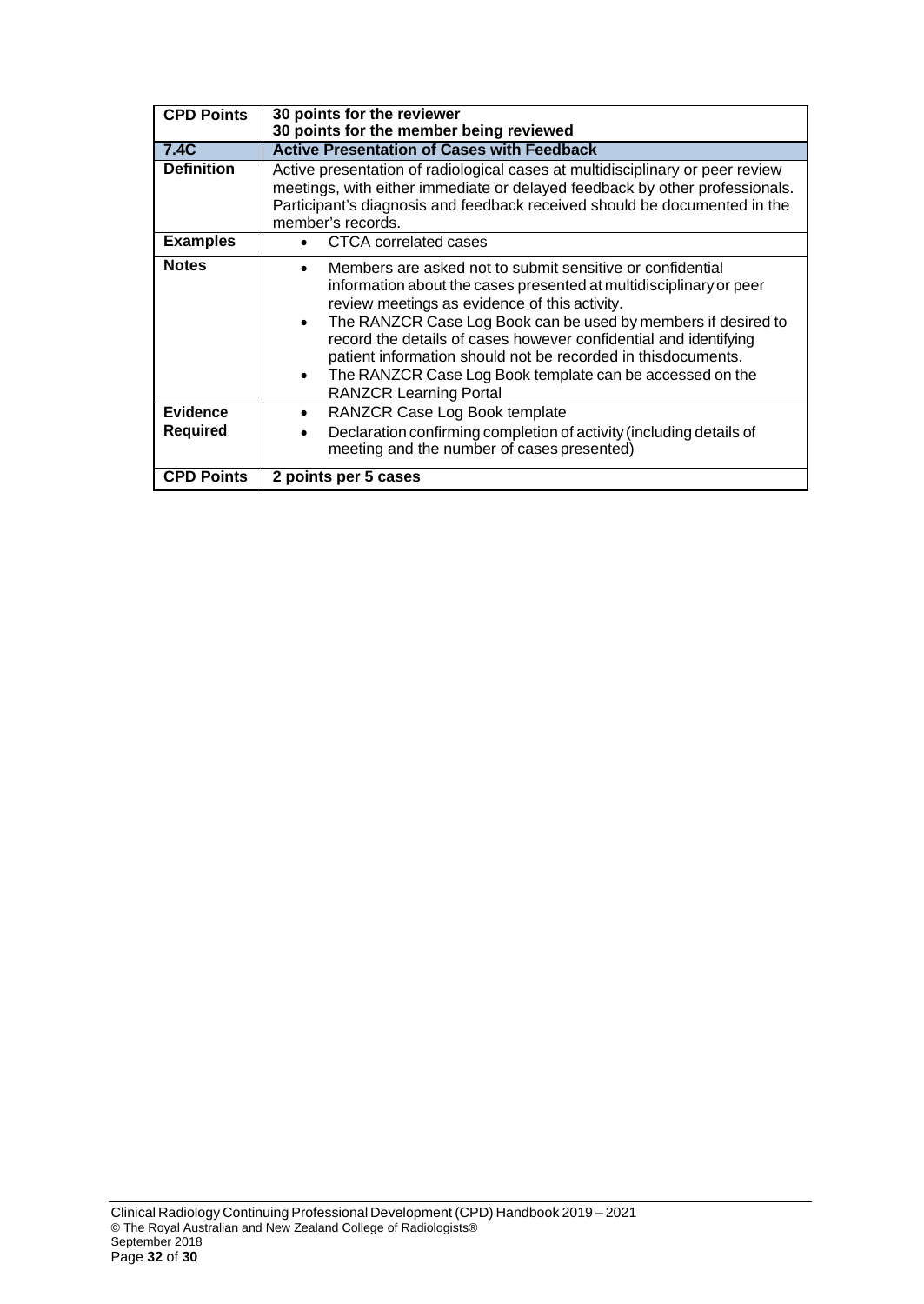## <span id="page-33-0"></span>**5. APPENDICES**

## **A. Acronyms**

| <b>ACHS</b>              | <b>Australian Council on Healthcare Standards</b>                          |
|--------------------------|----------------------------------------------------------------------------|
| <b>ADIA</b>              | <b>Australian Diagnostic Imaging Association</b>                           |
| <b>AHPRA</b>             | <b>Australian Health Practitioners Regulation Agency</b>                   |
| <b>AMA</b>               | <b>Australian Medical Association</b>                                      |
| <b>AMC</b>               | <b>Australian Medical Council</b>                                          |
| <b>AMSIG</b>             | <b>Australian Musculoskeletal Imaging Group</b>                            |
| <b>ANZAPNM</b>           | Australian and New Zealand Association of Physicians in Nuclear Medicine   |
| <b>ANZSNM</b>            | Australian and New Zealand Society of Nuclear Medicine                     |
| <b>ANZSNR</b>            | Australian and New Zealand Society of Neuroradiology                       |
| <b>ANZSPR</b>            | Australian and New Zealand Society for Paediatric Radiology                |
| <b>AOSR</b>              | <b>Asia Oceania Society of Radiology</b>                                   |
| <b>ARGANZ</b>            | Abdominal Radiology Group Australia and New Zealand                        |
| <b>ARRS</b>              | <b>American Roentgen Ray Society</b>                                       |
| <b>ASM</b>               | <b>Annual Scientific Meeting</b>                                           |
| <b>ASUM</b>              | Australasian Society for Ultrasound in Medicine                            |
| <b>BIG</b>               | <b>Breast Imaging Group</b>                                                |
| <b>CanMEDS</b>           | <b>Canadian Medical Education Directives for Specialists</b>               |
| <b>CME</b>               | <b>Continuing Medical Education</b>                                        |
| <b>COSA</b>              | <b>Clinical Oncological Society of Australia</b>                           |
| <b>CPD</b>               | <b>Continuing Professional Development</b>                                 |
| $\overline{\mathsf{CT}}$ | <b>Computed Tomography</b>                                                 |
| <b>CTC</b>               | <b>Computed Tomography Colonography</b>                                    |
| <b>CTCA</b>              | <b>Computed Tomography Coronary Angiography</b>                            |
| <b>EANM</b>              | <b>European Association of Nuclear Medicine</b>                            |
| <b>ECR</b>               | <b>European Congress of Radiology</b>                                      |
| <b>ESGAR</b>             | <b>European Society of Gastrointestinal and Abdominal Radiology</b>        |
| <b>FAQs</b>              | <b>Frequently Asked Questions</b>                                          |
| <b>FMF</b>               | <b>Fetal Medicine Foundation</b>                                           |
| <b>FRANZCR</b>           | Fellowship of the Royal Australian and New Zealand College of Radiologists |
| FT                       | <b>Full Time</b>                                                           |
| <b>FTE</b>               | <b>Full Time Equivalent</b>                                                |
| GP                       | <b>General Practitioner</b>                                                |
| <b>IANZ</b>              | <b>International Accreditation New Zealand</b>                             |
| <b>ICR</b>               | <b>International Congress of Radiology</b>                                 |
| <b>LMS</b>               | <b>Learning Management System</b>                                          |
| <b>LP</b>                | <b>RANZCR Learning Portal</b>                                              |
| <b>IRSA</b>              | <b>Interventional Radiological Society of Australasia</b>                  |
| <b>ISMRM</b>             | International Society for Magnetic Resonance Imaging in Medicine           |
| <b>ISR</b>               | <b>International Society of Radiology</b>                                  |
| <b>JMIRO</b>             | Journal of Medical Imaging and Radiation Oncology                          |
| <b>MBA</b>               | <b>Medical Board of Australia</b>                                          |
| <b>MCNZ</b>              | <b>Medical Council of New Zealand</b>                                      |
| <b>MCQ</b>               | <b>Multiple Choice Questions</b>                                           |
| MD                       | <b>Doctor of Medicine</b>                                                  |
| <b>MQAP</b>              | <b>Mammography Quality Assurance Program</b>                               |
| <b>MRI</b>               | <b>Magnetic Resonance Imaging</b>                                          |
| <b>MSF</b>               | <b>Multi-source Feedback</b>                                               |
| <b>NATA</b>              | <b>National Association of Testing Authorities</b>                         |
| <b>NICS</b>              | <b>National Institute of Clinical Studies</b>                              |
| <b>NHMRC</b>             | <b>National Health and Medical Research Council</b>                        |
| <b>NZ</b>                | <b>New Zealand</b>                                                         |
| <b>PET</b>               | <b>Positron Emission Tomography</b>                                        |
| <b>PhD</b>               | <b>Doctor of Philosophy</b>                                                |

Continuing Professional Development Handbook – Clinical Radiology Version 1 © The Royal Australian and New Zealand College of Radiologists® November 2015